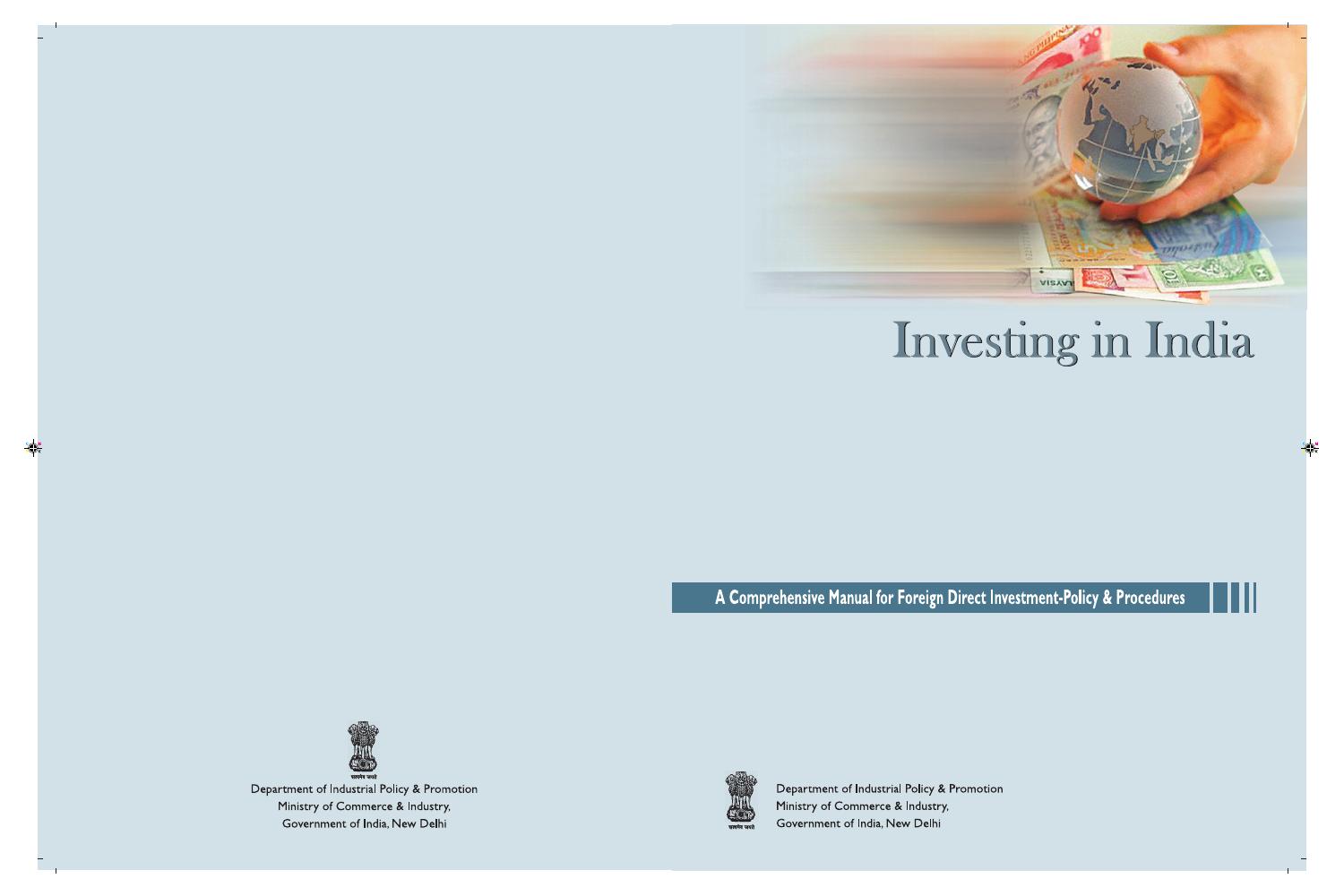## **INDIA AT A GLANCE:**

- India is a Union of States with parliamentary system of Government
- Land area: 3.29 million square kilometers
- Capital: New Delhi
- Population: 1.027 billion (March 1, 2001)
- Climate: mainly tropical with temperature ranging from  $10^{\circ}$   $40^{\circ}$  C in most parts
- Time zone:  $GMT + 5$  1/2 hours
- Major international airports: New Delhi, Mumbai, Chennai, Kolkata, Bangalore, Hyderabad, Thiruvananthapuram
- Major ports of entry: Chennai, Ennore, Haldia,Jawaharlal Nehru, Kolkata, Kandla, Kochi, Mormugao, Mumbai,New Mangalore, Paradip and Tuticorin, Vizag,

## **BASIC ECONOMIC STATISTICS:**

- GDP at current prices(2004-05): Rs.28,30,465 billion
- GDP(PPP) (2004) = US  $\$$  3319 billion (4<sup>th</sup> largest in the world)
- GDP growth rate : 2004-05 : 6.9%
- Exchange rate: Rs.43.55/ \$ (as on August 9, 2005)
- Foreign Exchange reserves: US\$ 140.6 billion (as on 29.07.2005)
- Exports: 2004-05: US \$ 79.24 billion, Growth Rate: 24 %
- Imports: 2004-05: US \$ 107 billion, Growth Rate : 37 %
- Foreign Direct Investment: 2004-05: US \$ 5.3 billion Growth rate : 18.2%
- Portfolio Investment 2004-05 : US \$ 9.9 billion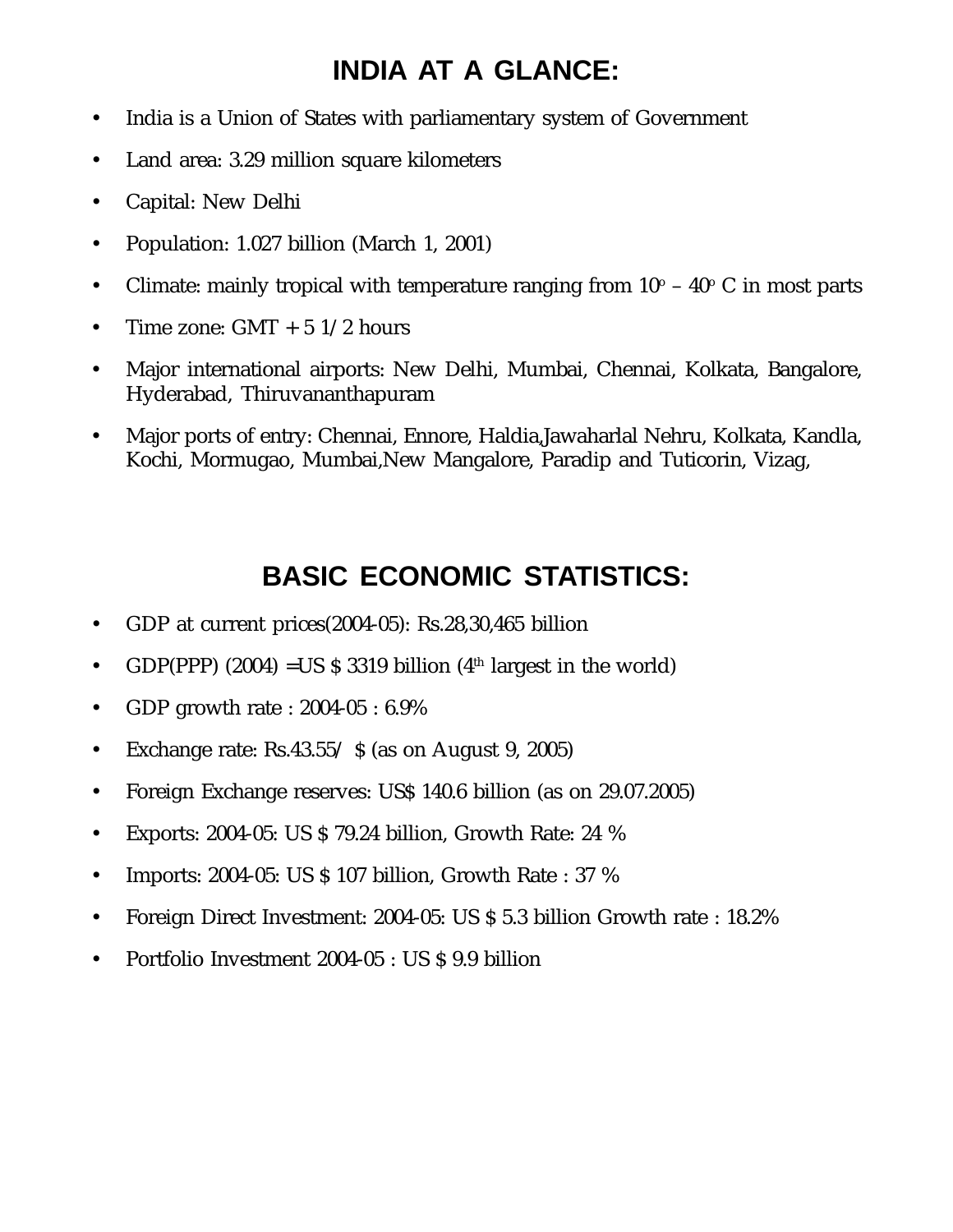## **INVESTING IN INDIA**

## **FOREIGN DIRECT INVESTMENT POLICY & PROCEDURES**

**Department of Industrial Policy and Promotion Ministry of Commerce & Industry Government of India New Delhi November 2005**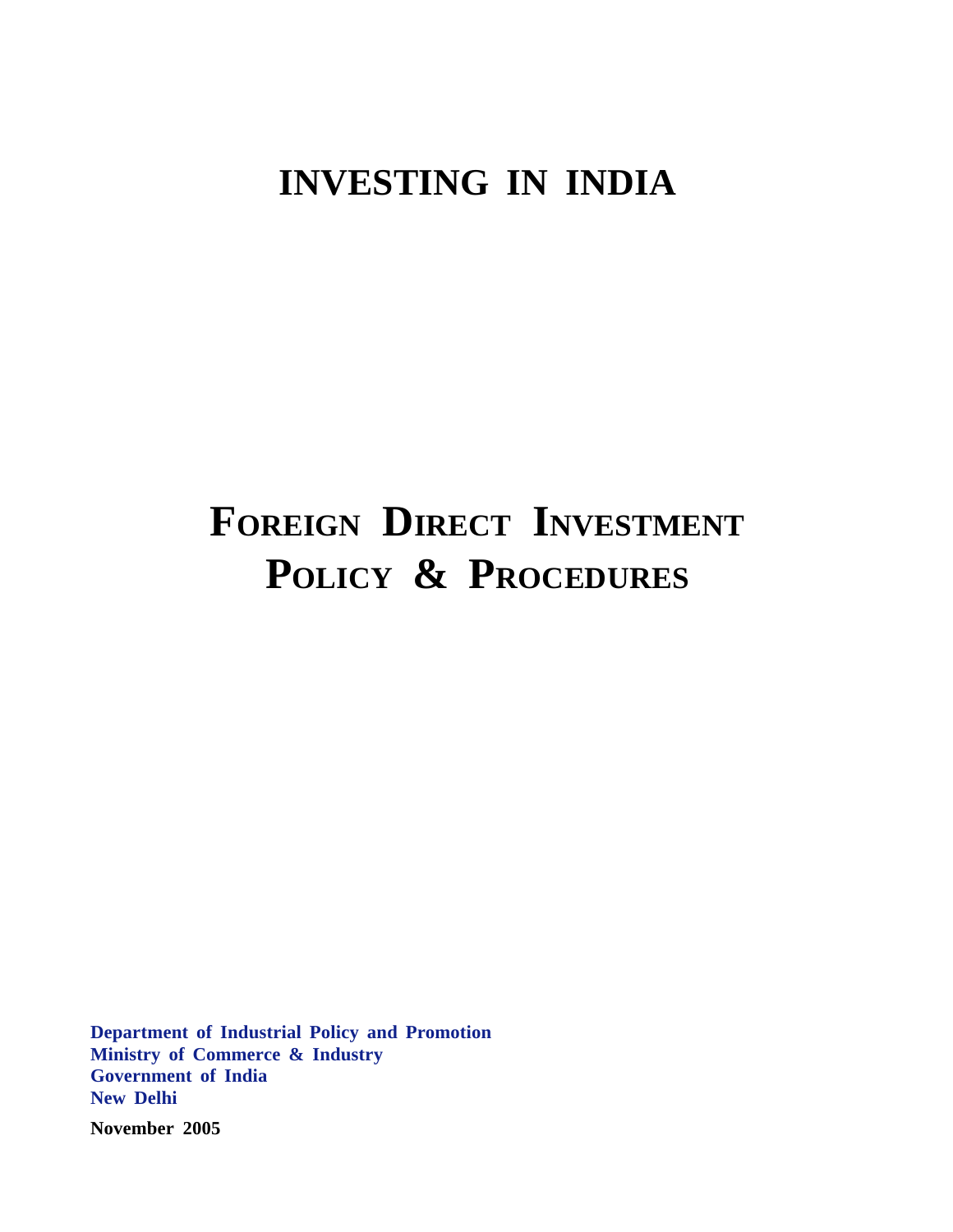This booklet on **'Investing in India**-Foreign Direct Invest- Policy and Procedures' is intended to serve as a guide to prospective investors/entrepreneurs and does not purport variance between what has been stated in this booklet and the relevant Act, Rules, Regulations, Policy Statements, etc., the latter shall prevail.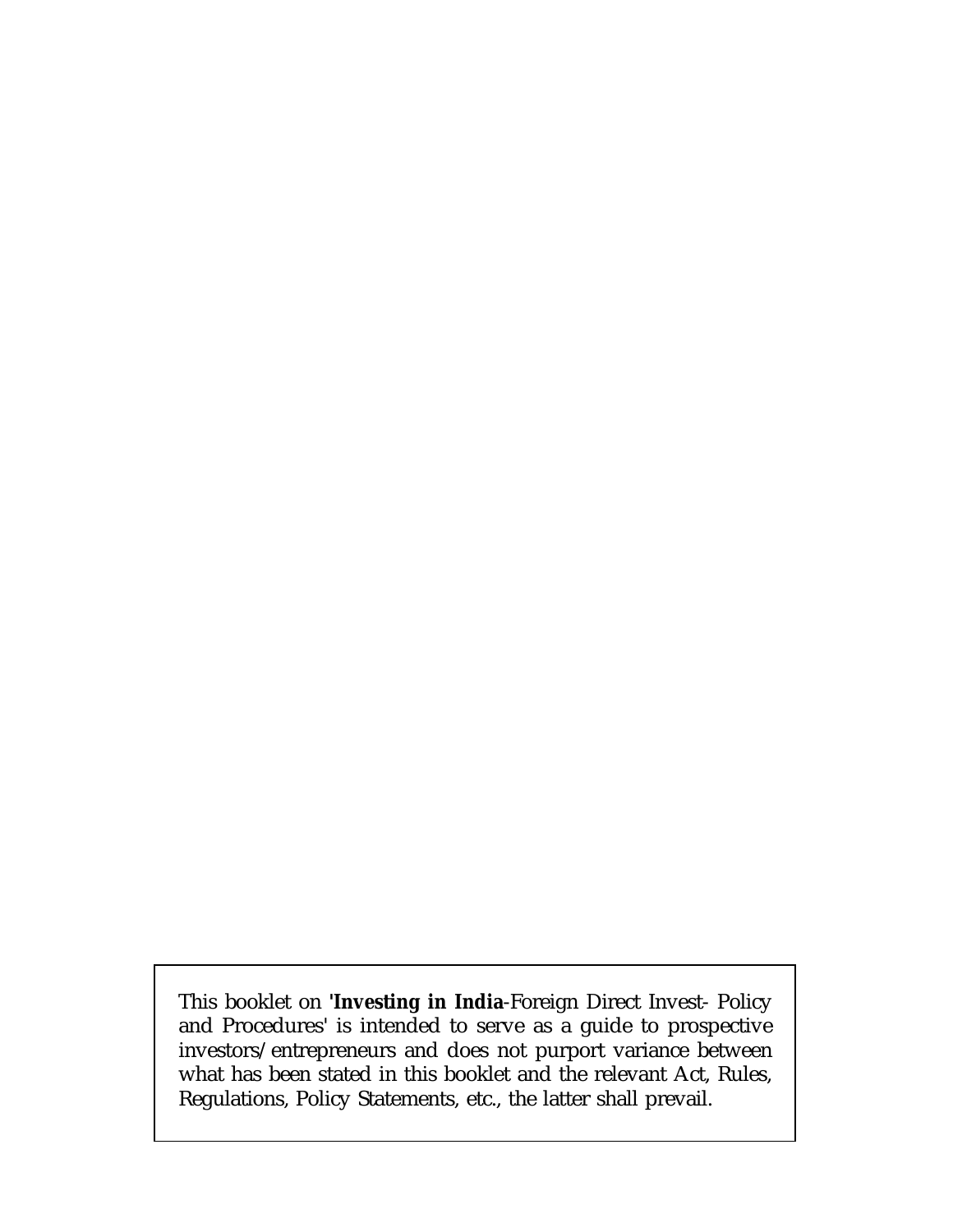### **Secretary**

Government of India Ministry of Commerce & Industry (Department of Industrial Policy and Promotion) Udyog Bhawan, New Delhi - 110 011 Tel: 23061815, 23061667 Fax: 23061598 Email: ajay.dua@nic.in

## **FOREWORD**

The policy of reforms followed by Government of India in the post-1991 period recognizes the important role of foreign capital in the industrial & economic development of the country. Foreign capital inflow is encouraged not only as source of financial capital but also as a tool of knowledge and technology transfer.

The Central Government took several initiatives and measures during this period to encourage foreign investment inflows, particularly the flow of Foreign Direct Investment (FDI) into our country. Major thrust areas include infrastructure development, particularly energy, power, telecom and township development. FDI in most of the sectors/activities including manufacturing sectors are under the automatic route and require only notifying the Reserve Bank of India . Initiatives have also been taken to make procedures related to transfer of shares and repatriation more simple. The policy & procedures for induction of foreign technology have also been progressively simplified. To create a more conducive investment climate, the procedures governing approvals/clearances are continuously reviewed.

This publication has been revised to make it more user friendly and to provide updated information on the policies and procedures relating to investing in India. Information/clarification can be sought at this Department's website (http://dipp.gov.in).

**(Ajay Dua)**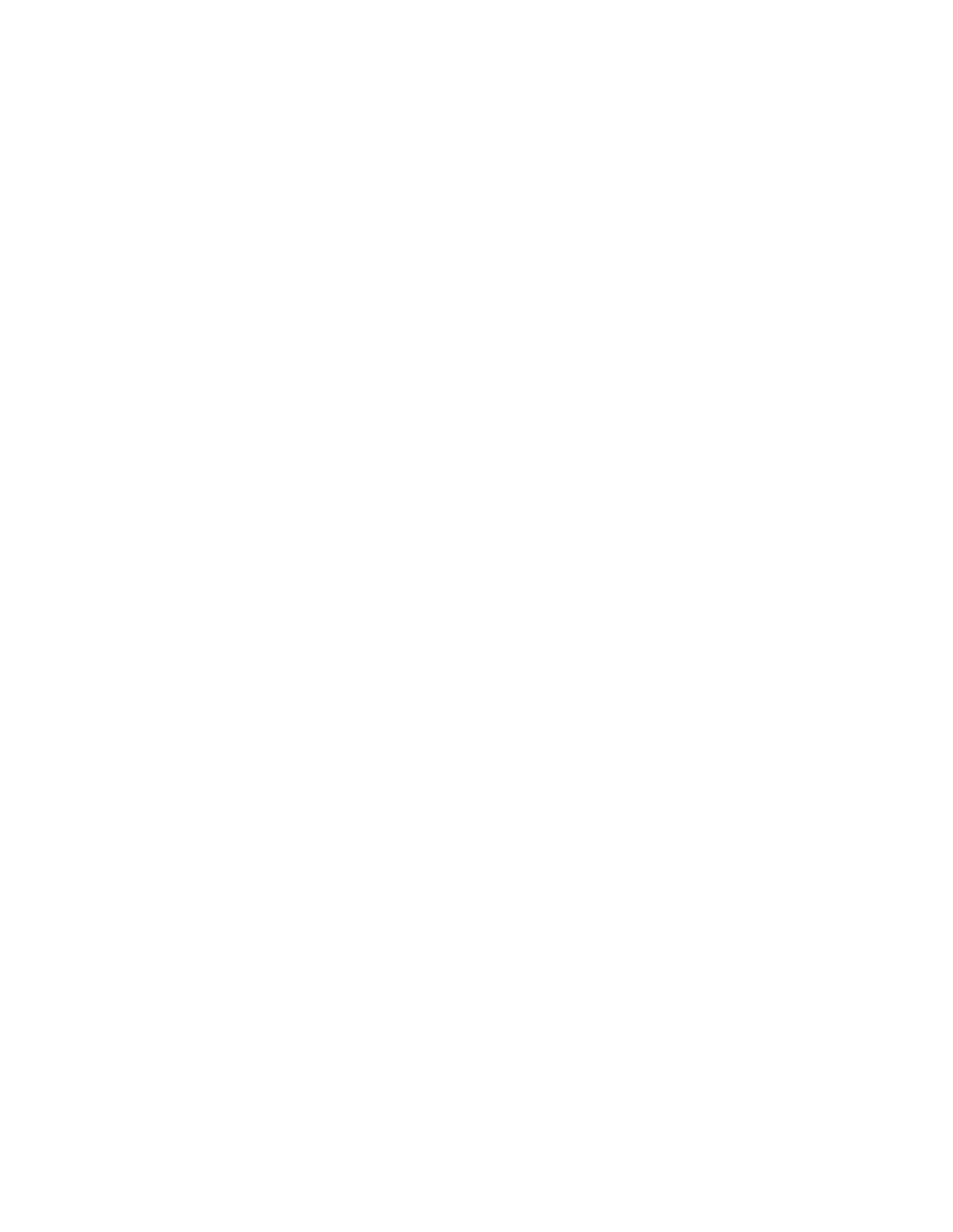## **CONTENTS**

| <b>Chapter</b> | <b>Content</b>                       | Page No. |
|----------------|--------------------------------------|----------|
| I.             | Foreign Direct Investment            | 1        |
| ΙΙ.            | Industrial Licensing                 | $\,6$    |
| Ш.             | Foreign Technology Agreements        | 8        |
| IV.            | Entry Options for Foreign Investor   | 9        |
| V.             | Exchange Control                     | 11       |
| VI.            | Portfolio Investment                 | 13       |
| VII.           | Incorporation of Company             | 14       |
| VIII.          | Other Schemes and Incentives         | 16       |
| IX.            | Taxation in India                    | 18       |
| X.             | Investment Guidance and Facilitation | 21       |
| XI.            | <b>Frequently Asked Questions</b>    | 23       |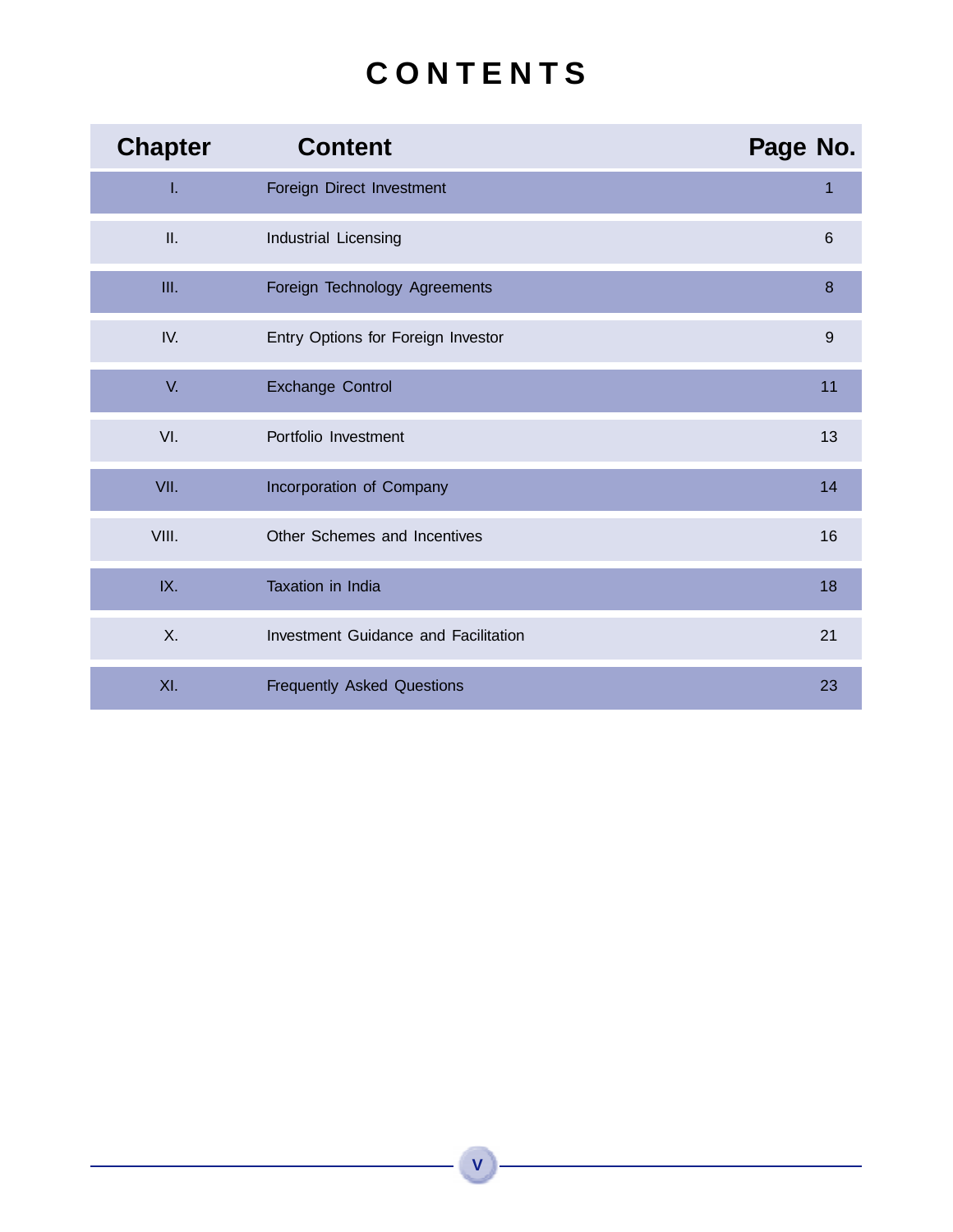## **ANNEXURE**

| I.   | Guidelines for Consideration of Foreign Direct Investment (FDI) Proposals by<br>the Foreign Investment Promotion Board (FIPB)                  | 25 |
|------|------------------------------------------------------------------------------------------------------------------------------------------------|----|
| П.   | Sector Specific Guidelines for Foreign Direct Investment                                                                                       | 28 |
| III. | FDI Permitted in Various Sectors/ Activities                                                                                                   | 34 |
| IV.  | Illustrative List of sectors under Automatic Route for FDI upto 100%                                                                           | 36 |
| V.   | Illustrative List of Infrastructure sectors with FDI upto 100% under<br><b>Automatic Route</b>                                                 | 37 |
| VI.  | Illustrative List of services sector with FDI upto 100% under Automatic route                                                                  | 38 |
|      | VII. Guidelines pertaining to approval of Foreign/Technical Collaborations under<br>the Automatic route with previous ventures/Tie-up in India | 39 |
|      | VIII. Guidelines for FDI in Development of Township, Housing, Building,<br>Infrastructure and construction projects                            | 40 |
| IX.  | List of Cities with Population of 10 Lakhs (1 Million) and above according<br>to the Provisional results of 1991 Census                        | 41 |
| X.   | Details of Selected Agencies/Department involved with various<br>Clearances/Approvals and their Web-Sites                                      | 42 |
| XI.  | Website Addresses of Importnat Ministeries/Departments                                                                                         | 43 |
|      | XII. Website Addresses of States/UTs                                                                                                           | 44 |
|      | XIII. Addresses for Filing Application etc                                                                                                     | 45 |
|      | <b>XIV. Contact Addresses:</b>                                                                                                                 | 46 |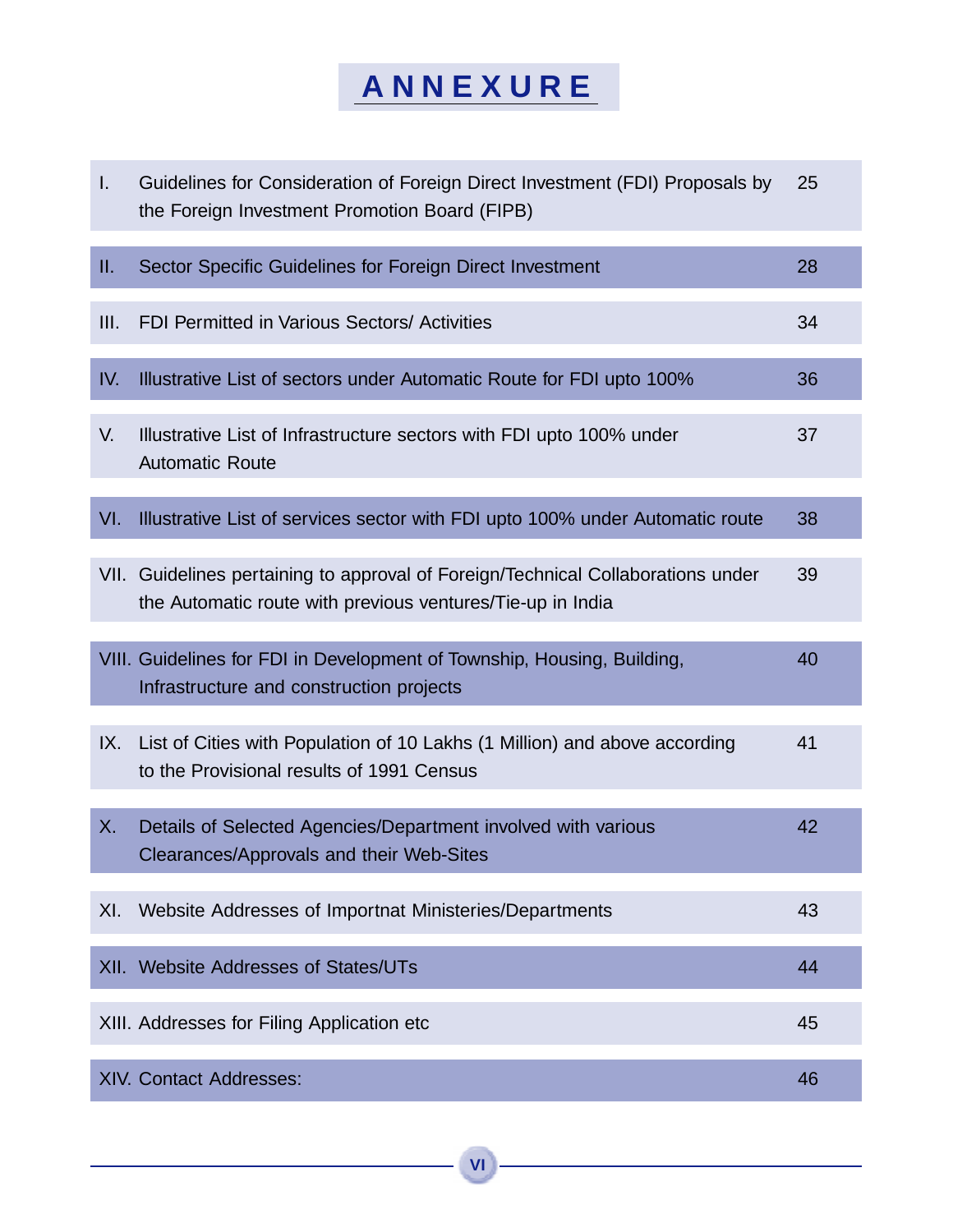## **CHAPTER-I**

## **FOREIGN DIRECT INVESTMENT**

### **1. INTRODUCTION**

1.1 India, the largest democracy and  $10<sup>th</sup>$  largest economy in the world, with its consistent growth performance and abundant highskilled manpower provides enormous opportunities for investment, both domestic and foreign. India is the fourth largest economy in terms of purchase power parity and the tenth most industrialized country in the world.

Since the beginning of economic reforms in 1991, major reform initiatives have been taken in the fields of investment, trade, financial sector, exchange control simplification of procedures, enactment of competition and amendments in the intellectual property rights laws, etc. India provides a liberal, attractive, and investor friendly investment climate. Main features of policy on Foreign Direct Investment are dealt with in this chapter.

### **INVESTMENT OUTLOOK**

1.2 A number of studies in the recent past have highlighted the growing attractiveness of India as an investment destination. According to the study by Goldman Sachs, Indian economy is expected to continue growing at the rate of 5% or more till 2050. Indian economy is slated to become the fourth largest economy by 2050. Some of these conclusions are listed below :

- 3<sup>rd</sup> most attractive destination -ATKEARNEY Business Confidence Index, 2004
- Best off shoring destination-ATKEARNEY Offshoring Index, 2004
- Among the top three investment hotspots- UNCTAD and Corporate Location Survey April 2004.

### **POLICY ON FOREIGN DIRECT INVESTMENT**

1.3 India has among the most liberal and transparent policies on FDI among the emerging economies. FDI up to 100% is allowed under the automatic route in all activities/sectors except the following which require prior approval of the Government :

- i. Activities/items that require an Industrial Licence (Refer para  $2.1$ );
- ii. Proposals in which the foreign collaborator has an existing financial / technical collaboration in India in the 'same' field(Refer Press Note no. 1 of 2005 series),
- iii. Proposals for acquisition of shares in an existing Indian company in:
- a. Financial services sector and
- b. Where Securities & Exchange Board of India (Substantial Acquisition of Shares and Takeovers ) Regulations, 1997 is attracted;
- iv. All proposals falling outside notified sectoral policy/caps or under sectors in which FDI is not permitted. (Refer Annexure II).

1.4 FDI policy is reviewed on an ongoing basis and changes in sectoral policy/sectoral equity cap are notified through Press Notes by the Secretariat for Industrial Assistance (SIA), Department of Industrial Policy & Promotion. All Press Notes are available at the website (www.dipp.gov.in). FDI Policy is also notified by Reserve Bank of India (RBI) under Foreign Exchange Management Act (FEMA) .Please refer to RBI website (www.rbi.org.in).

### **PROCEDURE UNDER AUTOMATIC ROUTE**

1.5 FDI in sectors/activities to the extent permitted under automatic route does not require any prior approval either by the Government or RBI. The investors are only required to notify the Regional office concerned of RBI within 30 days of receipt of inward remittances and file the required documents with that office within 30 days of issue of shares to foreign investors.

### **PROCEDURE UNDER GOVERNMENT APPROVAL**

1.6 FDI in activities not covered under the automatic route according to para 1.3 above, requires prior Government approval and are considered by the Foreign Investment Promotion Board (FIPB). Approvals of composite proposals involving foreign investment/foreign technical collaboration is also granted on the recommendations of the FIPB.

Application for all FDI cases, except Non-Resident Indian (NRI) investments and 100% Export Oriented Units (EOUs), should be submitted to the FIPB Unit, Department of Economic Affairs (DEA), Ministry of Finance.

Application for NRI and 100% EOU cases should be presented to SIA in Department of Industrial Policy & Promotion.

Applications can also be submitted with Indian Missions abroad who forward them to the Department of Economic Affairs for further processing.

Application can be made in Form FC-IL, which can be downloaded from http://www.dipp.gov.in. Plain paper applications carrying all relevant details are also accepted. No fee is payable.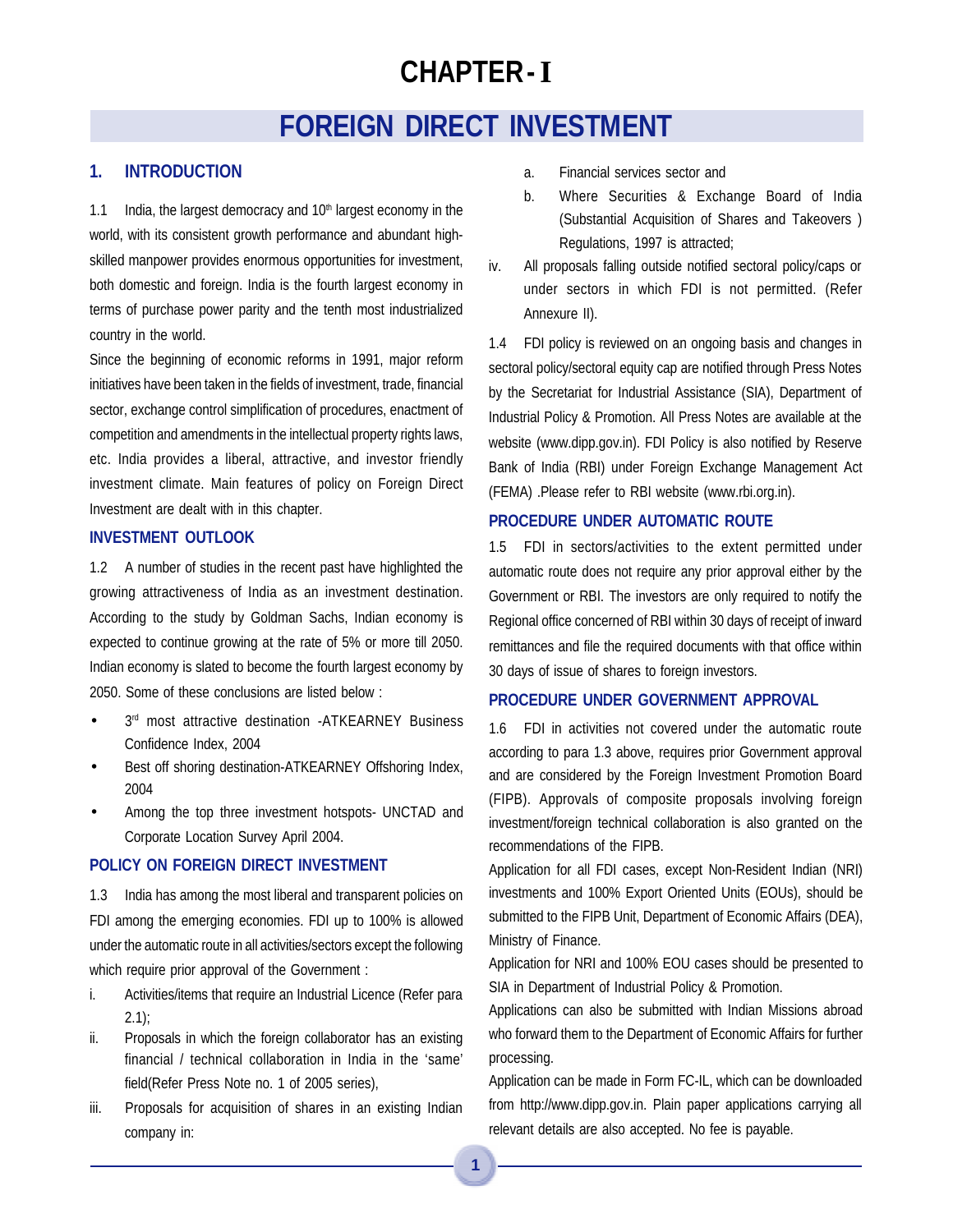The guidelines for consideration of FDI proposals by the FIPB are at Annexure-I.

### **PROHIBITED SECTORS**

- 1.8 The extant policy does not permit FDI in the following cases:
- i. Gambling and betting;
- ii. Lottery Business,
- iii. Atomic Energy
- iv. Retail Trading
- v. Agricultural or plantation activities or Agriculture (excluding Floriculture, Horticulture, Development of Seeds, Animal Husbandry, Pisiculture and Cultivation of Vegetables, Mushrooms etc. under controlled conditions and services related to agro and allied sectors) and Plantations(other than Tea plantations)

#### **GENERAL PERMISSION OF RBI UNDER FEMA**

1.9 Indian companies having foreign investment approval through FIPB route do not require any further clearance from RBI for receiving inward remittance and issue of shares to the foreign investors.

The companies are required to notify the concerned Regional office of the RBI of receipt of inward remittances within 30 days of such receipt and within 30 days of issue of shares to the foreign investors or NRIs.

### **PARTICIPATION BY INTERNATIONAL FINANCIAL INSTITUTIONS**

1.10 Equity participation by international financial institutions such as ADB, IFC, CDC, DEG, etc., in domestic companies is permitted through automatic route, subject to SEBI/RBI regulations and sector specific cap on FDI.

### **ISSUE AND VALUATION OF SHARES IN CASE OF EXISTING COMPANIES**

1.11 According to RBI / SEBI guidelines, in case of listed companies, the issue price shall be either at :

- (a) The average of the weekly high and low of the closing prices of related shares quoted on the stock exchange during the six months preceding the relevant date, or
- (b) The average of the weekly high and low of the closing prices of related shares quoted on the stock exchange during the two weeks preceding the relevant date.

The stock exchange referred to is the one at which the highest trading volume in respect of the share of company has been recorded during the preceding six months prior to the relevant date.

The relevant date is the date thirty days prior to the date on which the meeting of the General Body of the shareholder is convened. In all other cases a company may issue shares as per the RBI regulation in accordance with the guidelines issued by the erstwhile Controller of Capital Issues.

Other relevant guidelines of Securities and Exchange Board of India (SEBI)/ and RBI, including the SEBI (Substantial Acquisition of Shares and Takeovers) Regulations, 1997, wherever applicable, would need to be followed. Further information could be obtained at Security and Exchange Board of India's (SEBI) website : www.sebi.gov.in

### **ISSUE OF RIGHTS/BONUS SHARES**

1.12 General permission of the RBI is available to Indian companies to issue right/bonus shares, subject to certain conditions. Entitlement of rights shares is not automatically available to investors who have been allotted such shares as Overseas Corporate Bodies (OCBs). Such issuing companies would have to seek specific permission from RBI, Foreign Exchange Department, Foreign Investment Division, Central Office, Mumbai for issue of shares on right basis to erstwhile OCBs.

#### **ISSUE OF SHARES UNDER MERGER/AMALGAMATION**

1.13 Where a Scheme of merger or amalgamation of two or more Indian companies has been approved by a court in India, the transferee company may issue shares to the shareholders of the transfer or company resident outside India, subject to ensuring that the percentage of shareholding of persons resident outside India in the transferor new company does not exceed the percentage specified in the approval granted by the Central Government or the Reserve Bank of India. This entitlement of rights shares is not automatically available to investors who have been allotted such shares as OCBs. For this specific permission from RBI is necessary.

### **ISSUE OF SHARES UNDER ESOP SCHEME**

1.14 Under this Scheme a company may issue shares to its employees or employees of its joint venture or wholly owned subsidiary abroad who are resident outside India, directly or through a Trust, subject to the condition that the scheme has been drawn in terms of relevant regulations issued by the SEBI and face value of the shares to be allotted under the scheme to the non-resident employees does not exceed 5% of the paid-up capital of the issuing company.

#### **TRANSFER OF SHARES/DEBENTURES**

1.15 Transfer of shares in the following categories of cases is allowed under automatic route :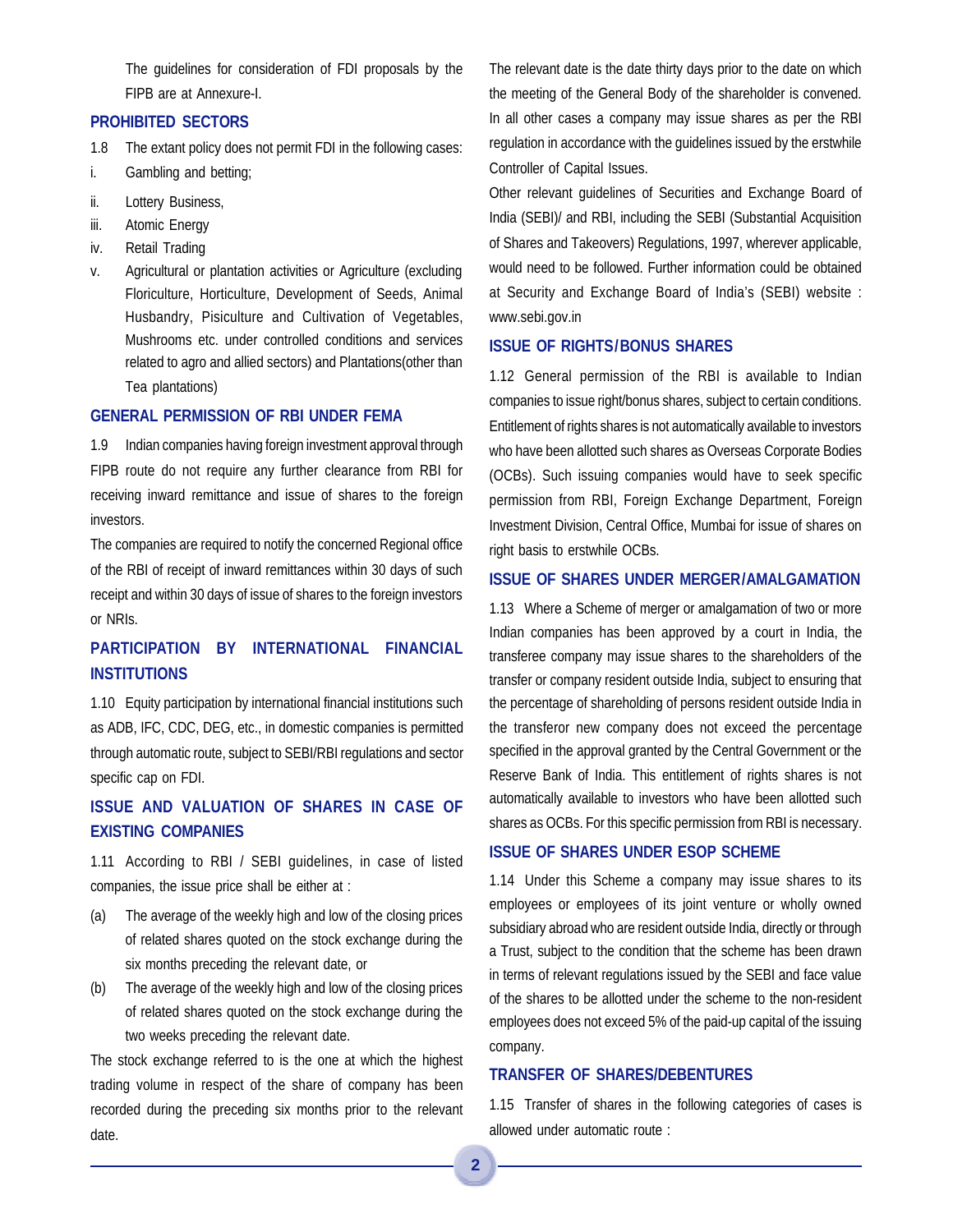- (a) Transfer of shares from resident to non-resident (including transfer of subscribers' shares to non-residents) other than in financial services sector provided the investment is covered under automatic route, does not attract the provisions of SEBI's (Substantial Acquisition of Shares and Takeovers) Regulations, 1997, falls within the sectoral cap and also complies with prescribed pricing guidelines.
- (b) Conversion of ECB/Loan into equity provided the activity of the company is covered under automatic route, the foreign equity after such conversion falls within the sectoral cap and also complies with prescribed pricing guidelines.
- (c) Cases of increase in foreign equity participation by fresh issue of shares as well as conversion of preference shares into equity capital provided such increase within the sectoral cap in the relevant sectors, are within the automatic route and also complies with prescribed pricing guidelines.

General permission of the RBI has been granted to non-residents/ NRIs for transfer of shares and convertible debentures of an Indian company as under :

- a. A person resident outside India (Other than NRI and OCB) may transfer by way of sale or gift shares or convertible debentures to any person resident outside India (including NRIs); provided transferee has obtained prior permission of SIA/FIPB, in terms of Press Note No.1 (2005 Series) to acquire the shares if he has an existing venture or tie-up in India in the same field in which the Indian company whose shares are being transferred is engaged.
- b. NRI or OCB may transfer by way of sale or gift the shares or convertible debentures held by him or it to another nonresident Indian; provided transferee has obtained prior permission of Central Government in terms of Press Note No.1 (2005 Series) to acquire the shares if he has an existing venture or tie-up in India in the same field in which the Indian company whose shares are being transferred, is engaged.
- c. The person resident outside India may transfer any security to a person resident in India by way of gift.
- d. A person resident outside India may sell the shares and convertible debentures of an Indian company on a recognized Stock Exchange in India through a registered broker

### **AMERICAN DEPOSITORY RECEIPTS (ADRs)/GLOBAL DEPOSITORY RECEIPTS (GDRs)**

1.16 An Indian corporate can raise foreign currency resources abroad through the issue of ADRs or GDRs by issuing its Rupee denominated shares to a person resident outside India being a depository for the purpose of issuing GDRs and/ or ADRs, subject to the conditions that :

- b) the ADRs/GDRs are issued in accordance with the Scheme for issue of Foreign Currency Convertible Bonds and Ordinary Shares (Through Depository Receipt Mechanism) Scheme, 1993 and guidelines issued by the Central Government thereunder from time to time
- c) The Indian company issuing such shares has an approval from the Ministry of Finance, Government of India to issue such ADRs and/or GDRs or is eligible to issue ADRs/ GDRs in terms of the relevant scheme in force or notification issued by the Ministry of Finance, and
- d) Is not otherwise ineligible to issue shares to persons resident outside India in terms of these Regulations.

There is no limit up to which an Indian company can raise ADRs/ GDRs. However, the Indian company has to be otherwise eligible to raise foreign equity under the extant FDI policy.

There are no end-use restrictions on GDR/ADR issue proceeds, except for an express ban on investment in real estate and stock markets.

The FCCB issue proceeds need to conform to external commercial borrowing end use requirements. In addition, 25 per cent of the FCCB proceeds can be used for general corporate restructuring.

Regulation 4 of Schedule-I of FEMA Notification No. 20 deal with the issue of ADR/GDR by an Indian company.

1.17 A company engaged in the manufacture of items covered under Automatic route, whose direct foreign investment after a proposed GDRs/ADRs/FCCBs issue is likely to exceed the equity limits under the automatic route, or which is implementing a project falling under Government approval route, would need to obtain prior Government clearance through FIPB before seeking final approval from the Ministry of Finance.

### **FOREIGN CURRENCY CONVERTIBLE BONDS (FCCBs)**

1.18 FCCBs are issued in accordance with the [Scheme for issue of Foreign Currency Convertible Bonds and Ordinary Shares (Through Depository Receipt Mechanism) Scheme, 1993, and subscribed by a non-resident in foreign currency and convertible into ordinary shares of the issuing company in any manner, either in whole, or in part, on the basis of any equity related warrants attached to debt instruments.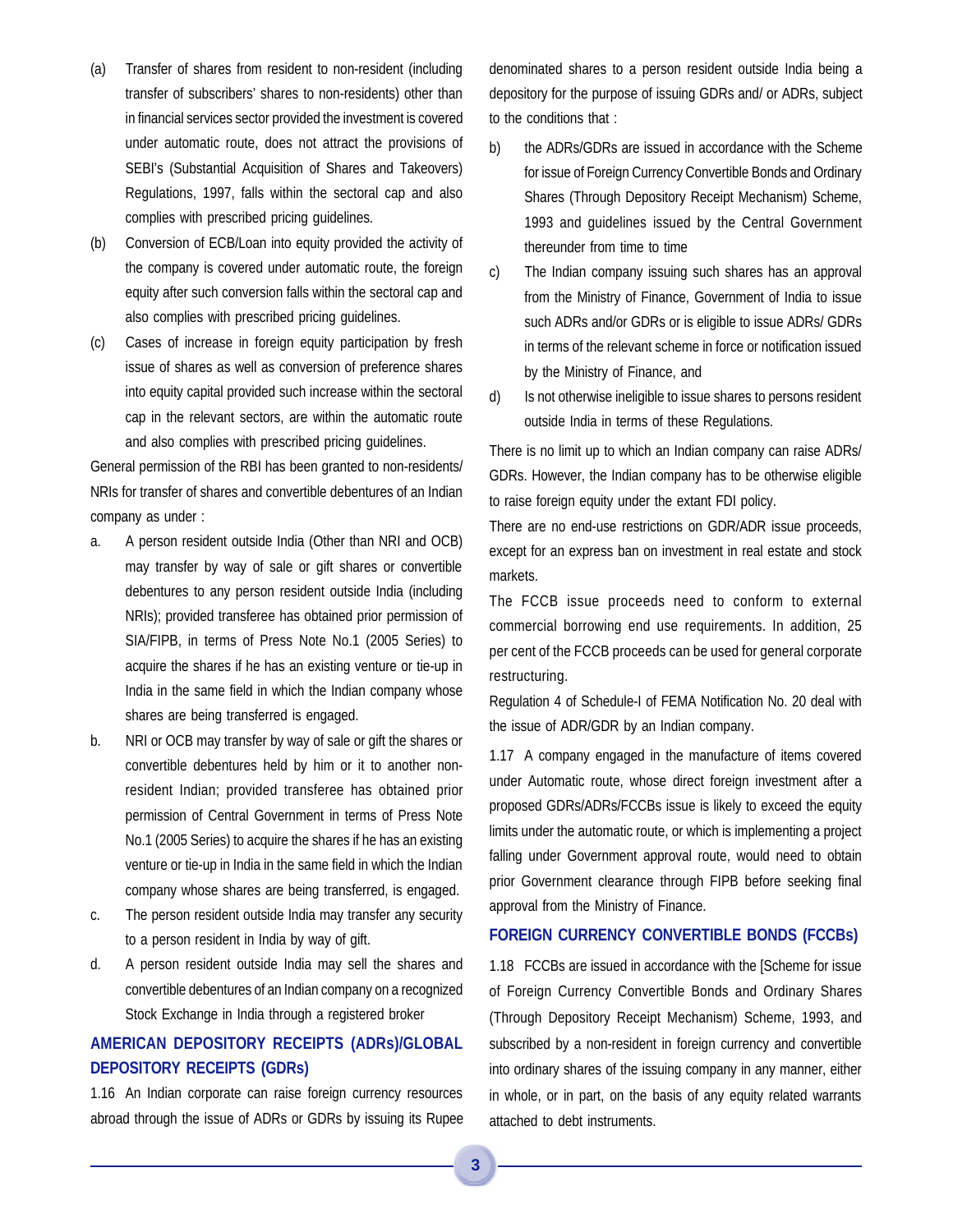#### **ELIGIBILITY**

1.19 The eligibility for issue of Convertible Bonds or Ordinary Shares of issuing company is as under :

- a) An issuing company desirous of raising foreign funds by issuing Foreign Currency Convertible Bonds or ordinary shares for equity issues through Global Depositary Receipt
	- i. Can issue FCCBs up to US\$50 Million under the Automatic route,
	- ii. From US\$50 –100 Million, the companies have to take RBI approval,
	- iii. From US\$100 Million and above, prior permission of the Department of Economic Affairs is required.

### **PREFERENCE SHARES**

1.20 Foreign investment through preference shares is treated as Foreign Direct Investment. Issue of preference share should conform to guidelines prescribed by the SEBI and RBI and other statutory requirements. The policy in regard to preference shares is tabulated below :

| 1. Procedure          | Automatic or Government approval route   |
|-----------------------|------------------------------------------|
|                       | depending upon the activity/sector of    |
|                       | the company.                             |
| 2. Whether considered | Yes, and fall outside the ECB            |
| as part of share      | guidelines/cap.                          |
| capital?              |                                          |
| 3. Whether considered | Yes, provided they carry a conversion    |
| while calculating     | option.                                  |
| equity cap, if any?   |                                          |
| 4. Duration of        | As per the maximum limit prescribed      |
| conversion            | under the Company's Act or as agreed     |
|                       | to in shareholder's agreement, whichever |
|                       | is less.                                 |
| 5. Dividend rate      | This should not exceed the limit         |
|                       | prescribed by the Ministry of Finance    |

### **FDI IN EOUs/SEZs/INDUSTRIAL PARK/EHTP/STP SPECIAL ECONOMIC ZONES (SEZs)**

1.21 FDI up to 100% is permitted under the automatic route for setting up of Special Economic Zone (SEZ). Proposals not covered under the automatic route require approval by FIPB.

### **HOW TO SET UP UNIT IN SEZ**

Units in SEZ qualify for FDI approval through automatic route subject to sectoral norms.

- i. For setting up a unit in an SEZ, three copies of the application in the form given in Appendix-14-I-A of Foreign Trade Policy may be submitted to the Development Commissioner (DC) of the SEZ concerned.
- ii. Proposals for setting up units in SEZ other than those requiring industrial Licence may be granted approval by the Development Commissioner.
- iii. Proposals for setting up units in SEZ requiring Industrial Licence may be granted approval by the Development Commissioner after clearance of the proposal by the SEZ Board of Approval.
- iv. Letter of Permission (LOP)/Letter of Intent(LOI) issued to SEZ units by the Development Commissioner would be construed as a licence for all purposes, including for procurement of raw material and consumables either directly or through canalising agency.
- v. The LOP/LOI shall specify the items of manufacture/service activity, annual capacity, projected annual export for the first years in dollar terms, Net Foreign Exchange Earnings (NFE), limitations, if any, regarding sale of finished goods, by products and rejects in the DTA and such other matter as may be necessary and also impose such conditions as may be required.

Details about the type of activities permitted are available in the Foreign Trade Policy issued by Department of Commerce. (dgft.delhi.nic.in)

### **100% EXPORT ORIENTED UNITS (EOUs)**

1.22 FDI up to 100% is permitted under the automatic route for setting up 100% EOU, subject to sectoral policies. Proposals not covered under the automatic route would be considered and approved by FIPB.

### **INDUSTRIAL PARK**

1.23 FDI up to 100% is permitted under automatic route for setting up of Industrial Park.

### **PROCEDURE FOR APPROVAL**

### **ELECTRONIC HARDWARE TECHNOLOGY PARK (EHTP) UNITS**

1.24 Proposals for FDI/NRI investment in EHTP Units are eligible for approval under the automatic route, subject to parameters listed in Para 1.3. For proposals not covered under automatic route, the applicant should seek separate approval of the Government through the FIPB, as per the procedure outlined in Para 1.6.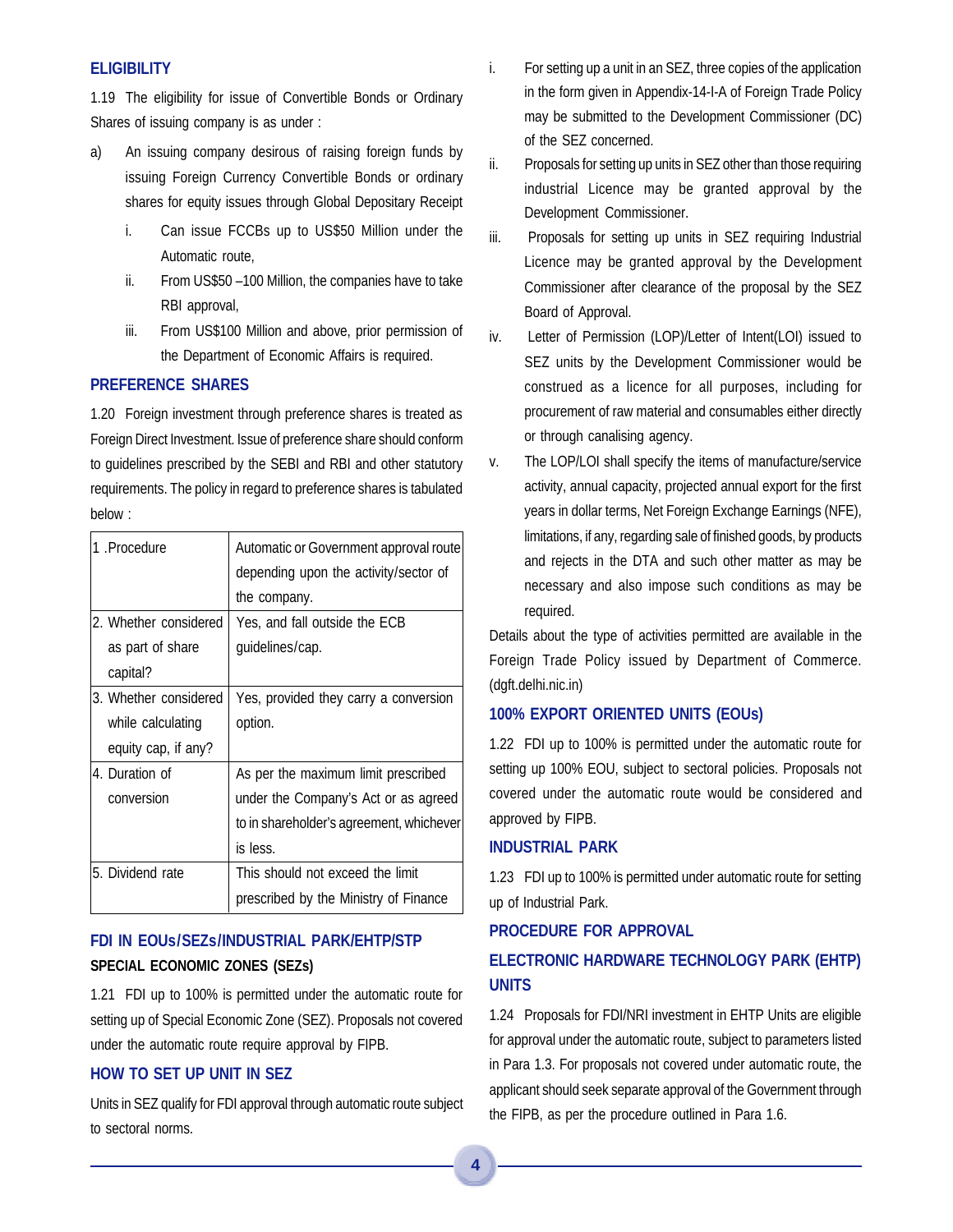### **SOFTWARE TECHNOLOGY PARK (STP) UNITS**

1.25 Proposals for FDI/NRI investment in STP Units are eligible for approval under automatic route subject to parameters listed in Para 1.3. For proposals not covered under automatic route, the applicant should seek separate approval of the Government through the FIPB, as per the procedure outlined in Para 1.6.

### **CAPITALIZATION OF IMPORT PAYABLES**

1.26 FDI inflows are required to be under the following mode :

i. By inward remittances through normal banking channels or

ii. By debit to the NRE/FCNR account, of person concerned, maintained with an authorized dealer/authorized bank.

Issue of equity to non-residents against other modes of FDI inflows or in kind is not permissible, except issue of equity shares against lump-sum fee and royalty payable for technology collaborations and external commercial borrowings (ECBs) in convertible foreign currency which are permitted under the automatic route subject to meeting all applicable tax liabilities and sector specific guidelines.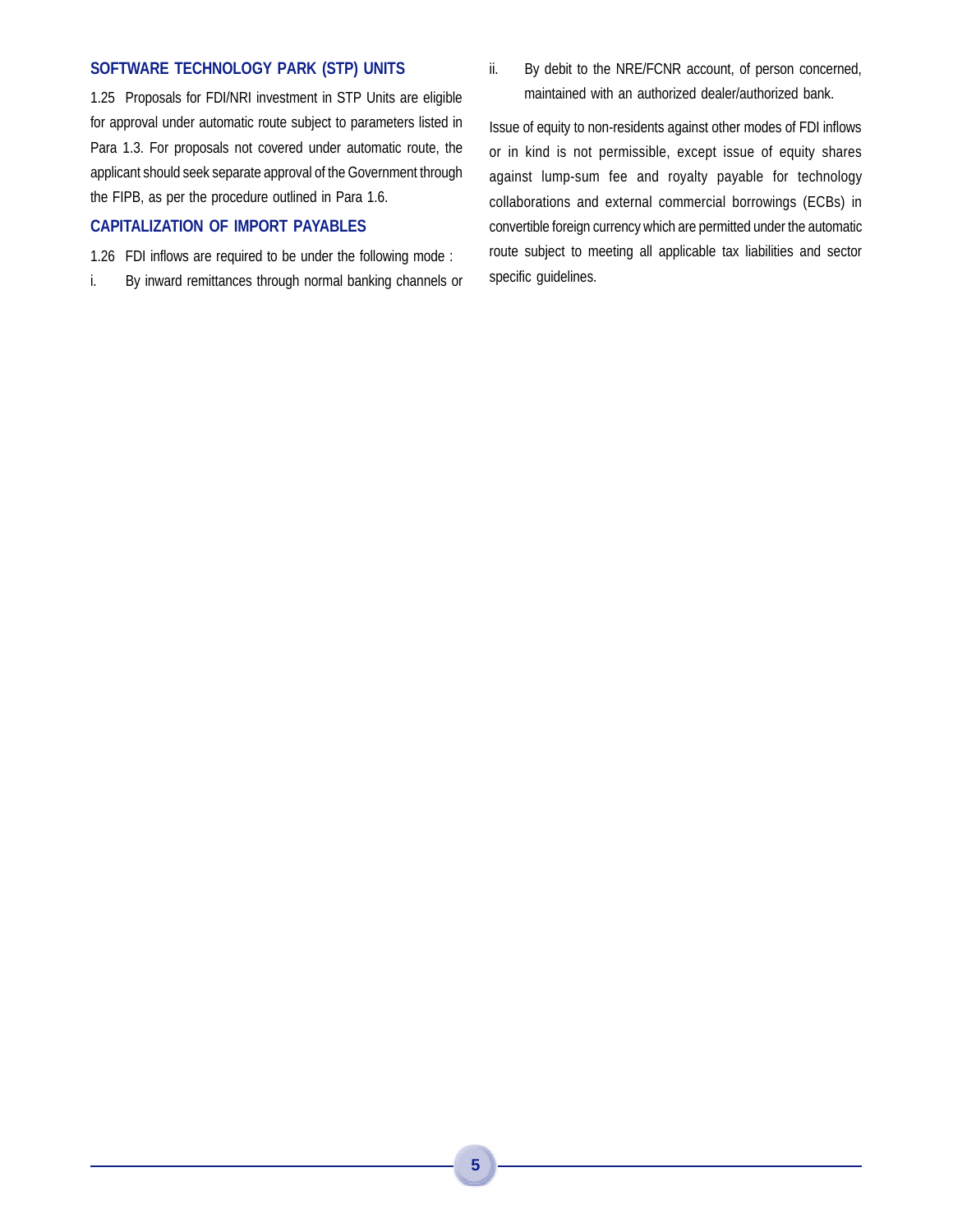## **CHAPTER-II**

## **INDUSTRIAL LICENSING**

### **INDUSTRIAL LICENSING POLICY**

2.1 Industrial Licenses are regulated under the Industries (Development & Regulation) Act, 1951. With progressive liberalization and deregulation of the economy, the requirement of industrial licensing have been substantially reduced. At present industrial licence for manufacturing is required only for the following :

- i. Industries retained under compulsory licensing,
- ii. Manufacture of items reserved for small scale sector by non-SSI units; and
- iii. When the proposed location attracts locational restriction

#### **INDUSTRIES REQUIRING COMPULSORY LICENSING**

- 2.2 The following industries require compulsory industrial license :
- i. Distillation and brewing of alcoholic drinks.
- ii. Cigars and cigarettes of tobacco and manufactured tobacco substitutes;
- iii. Electronic Aerospace and defence equipment: all types;
- iv. Industrial explosives, including detonating fuses, safety fuses, gun powder, nitrocellulose and matches;
- v. Hazardous chemicals;
	- a. Hydrocyanic acid and its derivatives
	- b. Phosgene and its derivatives
	- c. Isocyanates and di-isocyanates of hydrocarbon, not elsewhere specified (example: Methyl Isocyanate).

### **SMALL-SCALE SECTOR**

2.3 An industrial undertaking is defined as a small-scale unit if the capital investment in plant and machinery does not exceed Rs 10 million.

Small-scale units can get registered with the Directorate of Industries/District Industries Centre of the State Government. Such units can manufacture any item, and are also free from locational restrictions.

The Government has reserved certain items for exclusive manufacture in the small-scale sector. (List available at www.dipp.gov.in)

### **MANUFACTURE OF ITEMS RESERVED FOR SMALL-SCALE SECTOR**

2.4 Non small-scale units can manufacture items reserved for the small-scale sector only after obtaining an industrial license. In such cases, the non-small scale unit is required to undertake an obligation to export 50 per cent of the production of SSI reserved items.

### **FDI IN SSI UNITS**

2.5 A small-scale unit can not have more than 24 per cent equity in its paid up capital from any industrial undertaking, either foreign or domestic. If the equity from another company (including foreign equity) exceeds 24 per cent, even if the investment in plant and machinery in the unit does not exceed Rs 10 million, the unit looses its small-scale status and shall require an industrial license to manufacture items reserved for small-scale sector.

#### **LOCATIONAL RESTRICTIONS**

2.6 Industrial undertakings are free to select the location of their projects. Industrial License is required if the proposed location is within 25 KM of the Standard Urban Area limits of 23 cities having population of 1 million as per 1991 census. List of such cities is at Annexure IX.

Locational restriction does not apply :

- i) If the unit were to be located in an area designated as an ''industrial area'' before the 25th July, 1991.
- ii) In the case of Electronics, Computer software and Printing and any other industry, which may be notified in future as "non polluting industry".

The location of industrial units is subject to applicable local zoning and land use regulations and environmental regulations.

### **PROCEDURE FOR OBTAINING INDUSTRIAL LICENSE :**

2.7 Industrial License is granted by the Secretariat for Industrial Assistance (SIA) on the recommendation of the Licensing Committee.

Application for industrial license is required to be submitted in the prescribed form. (Form FC-IL). This form is available in the Public Relation and Complaint Section (PR&C) of the SIA, all outlets dealing in Government Publications, Indian Embassies, and can be downloaded from the web site http://www.dipp.gov.in.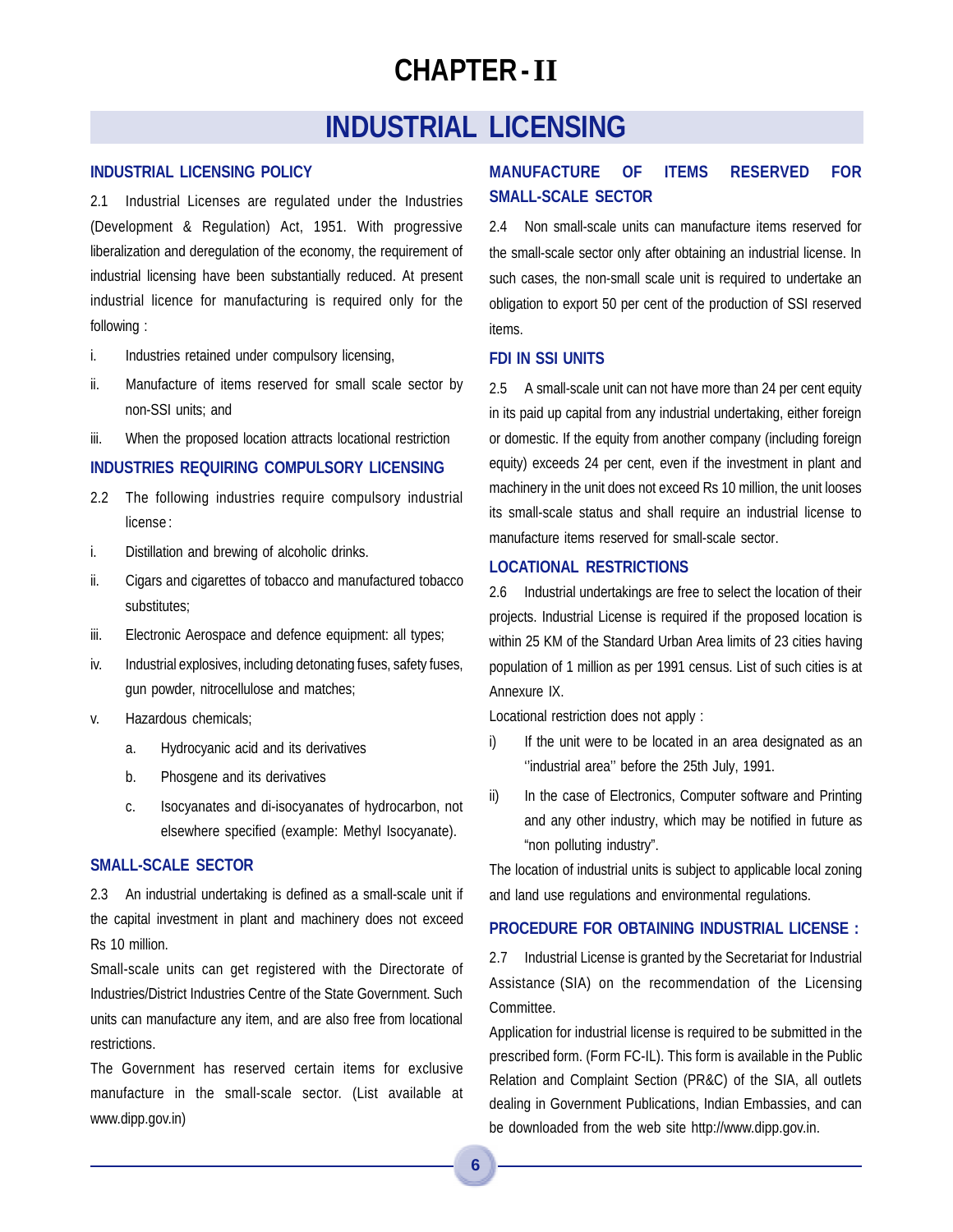Application accompanied with a crossed demand draft of Rs. 2500/- (appr. US\$ 55) may be submitted to the Public Relation and Complaint Section (PR&C)of Department of Industrial Policy & Promotion.

Decisions are usually taken within 4-6 weeks of filing the application.

### **POLICY FOR INDUSTRIES EXEMPT FROM LICENSING - INDUSTRIAL ENTREPRENEURS MEMORANDUM (IEM)**

2.8 Industrial undertakings exempt from industrial license are only required to file an Industrial Entrepreneur Memorandum (IEM) in Part 'A', in the prescribed format,

### **PROCEDURE FOR IEM**

2.9 The form for filing an IEM is available at Public Relation and Complaint Section (PR&C), all outlets dealing in Government publications, Indian Embassies, and can also be downloaded from the web site www.dipp.gov.in

The IEM can be filed with the PR&C section in SIA either in person or by post. The IEM should be submitted along with a crossed demand draft of Rs.1000/- (appr. US\$ 22) for up to 10 items proposed to be manufactured. For more than 10 items, an additional fee of Rs. 250 (appr. US\$ 6) for up to 10 additional items needs to be paid.

On filing the IEM, an acknowledgement containing the SIA Registration Number, for future reference, is issued. In case IEM is sent by post, the acknowledgement is sent by post & no further approval is required.

**An IEM would stand cancelled if the proposal requires compulsory license.**

Upon commencement of commercial production, Industrial undertakings need to file information in Part 'B' of the IEM to PR&C Section in SIA. No fee is to be paid for filing Part B.

All industrial undertakings whether or not exempt from compulsory industrial licensing, are statutorily required to submit monthly production return in the prescribed proforma every month. This should reach the Industrial Statistics Unit (ISU) of the Department positively by the 10<sup>th</sup> of the following month.

### **CARRY ON BUSINESS (COB) LICENCE**

2.10 Small- scale units by virtue of their natural growth may exceed the investment limit prescribed for small-scale units. In such cases

these units need to obtain a Carry-on-Business (COB) License based on the best production in the preceding three years. No export obligation is fixed on the capacity for which the COB license is granted.

The application for COB licence should be submitted in revised form "EE", which can be downloaded from the web site www.dipp.gov.in along with a crossed demand draft of Rs. 2500/- (appr. US\$ 55)

However, on further expansion of its capacity beyond the capacity included in COB license, the unit would need to obtain an industrial license.

### **PAYMENT OF PRESCRIBED FEE**

2.11 The fee prescribed for various applications, licenses are to be paid through crossed demand draft drawn in favour of the Pay & Accounts Officer, Department of Industrial Policy & Promotion, Ministry of Commerce & Industry, payable at New Delhi.

### **ENVIRONMENTAL CLEARANCES**

2.12 Entrepreneurs are required to obtain Statutory clearances relating to Pollution Control and Environment as may be necessary, for setting up an industrial project for 31 categories of industries in terms of Notification S.O. 60(E) dated 27.1.94 as amended from time to time, issued by the Ministry of Environment & Forests under The Environment (Protection) Act, 1986. This list includes petrochemical complexes, petroleum refineries, cement, thermal power plants, bulk drugs, fertilisers, dyes, paper, etc.

2.13 However, if investment in the project is less than Rs. 1 billion, such Environmental clearance is not necessary, except in cases of pesticides, bulk drugs and pharmaceuticals, asbestos and asbestos products, integrated paint complexes, mining projects, tourism projects of certain parameters, tarred roads in Himalayan areas, distilleries, dyes, foundries and electroplating industries.

Setting up industries in certain locations considered ecologically fragile (e.g. Aravalli Range, coastal areas, Doon valley, Dahanu, etc.) are guided by separate guidelines issued by the Ministry of Environment and Forests.

For further details please refer the website of Ministry of Environment and Forests (http://envfor.nic.in ).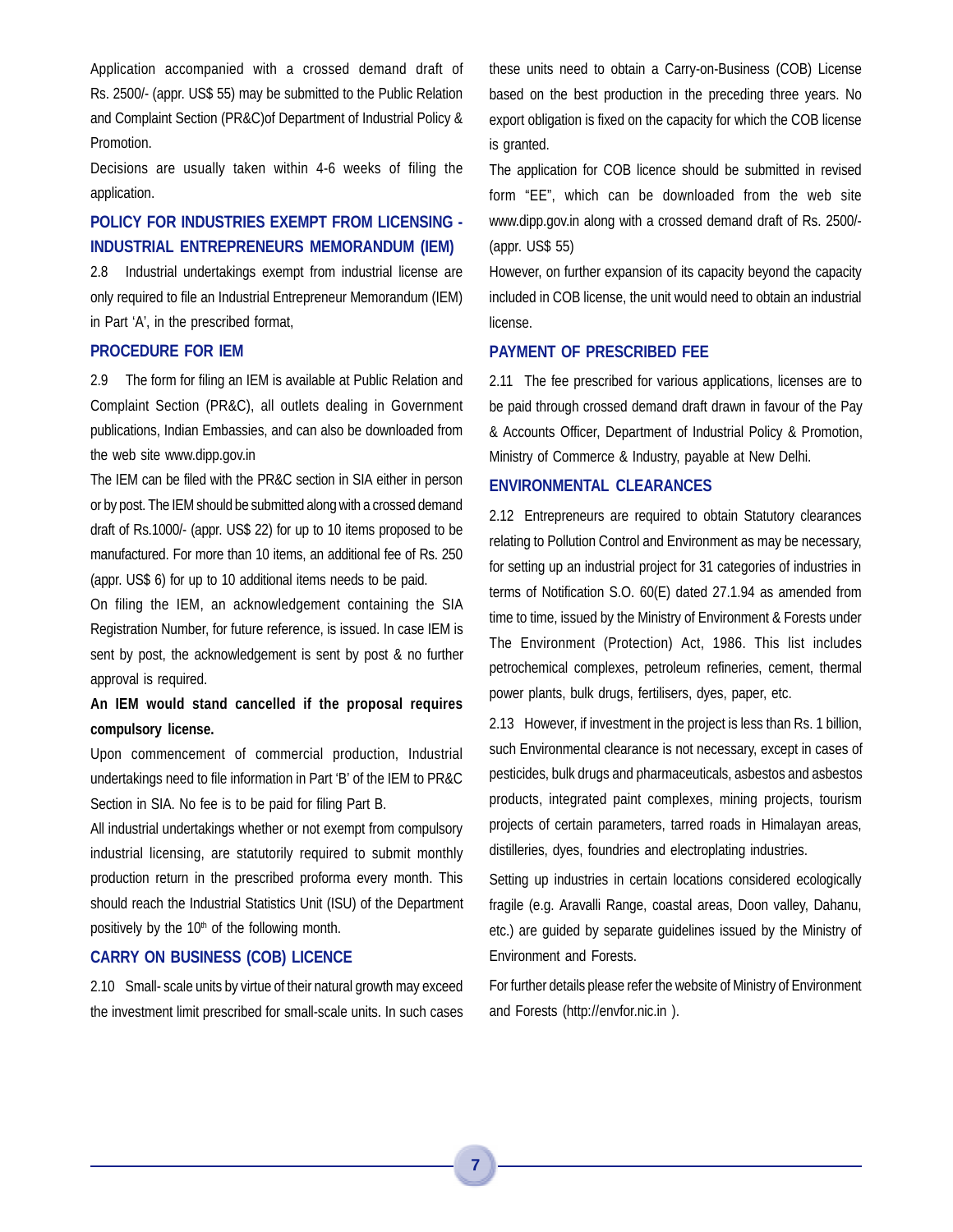## **CHAPTER-III**

## **FOREIGN TECHNOLOGY AGREEMENTS**

### **GENERAL POLICY**

3.1 For promoting technological capability and competitiveness of the Indian industry, acquisition of foreign technology is encouraged through foreign technology collaboration agreements. Induction of know-how through such collaborations is permitted either through automatic route or with prior Government approval.

#### **SCOPE OF TECHNOLOGY COLLABORATION**

3.2 The terms of payment under foreign technology collaboration, which are eligible for approval through the automatic route and by the Government approval route, includes technical know how fees, payment for design and drawing, payment for engineering service and royalty.

Payments for hiring of foreign technicians, deputation of Indian technicians abroad, and testing of indigenous raw material, products, indigenously developed technology in foreign countries are governed by separate RBI procedures and rules pertaining to current account transactions and are not covered by the foreign technology collaboration approval. For details please refer to the website of the RBI.

### **AUTOMATIC ROUTE**

3.3 Payment for foreign technology collaboration by Indian companies are allowed under the automatic route subject to the following limits :

- (i) the lump sum payments not exceeding US\$2 million;
- (ii) royalty payable being limited to 5 per cent for domestic sales and 8 per cent for exports, without any restriction on the duration of the royalty payments. The royalty limits are net of taxes and are calculated according to standard conditions. [Press Note No.19 (1998 series) and Press Note No. 2 (2003 series)].

The royalty will be calculated on the basis of the net ex-factory sale price of the product, exclusive of excise duties, minus the cost of the standard bought-out components and the landed cost of imported components, irrespective of the source of procurement, including ocean freight, insurance, custom duties, etc.

#### **USE OF TRADEMARKS AND BRAND NAME**

3.4 Payment of royalty up to 2% for exports and 1% for domestic sales is allowed under automatic route for use of trademarks and brand name of the foreign collaborator without technology transfer. Royalty on brand name/trade mark shall be paid as a percentage of net sales, viz., gross sales less agents'/dealers' commission, transport cost, including ocean freight, insurance, duties, taxes and other charges, and cost of raw materials, parts and components imported from the foreign licensor or its subsidiary/affiliated company (Press Note No.1 of 2002).

In case of technology transfer, payment of royalty includes the payment of royalty for use of trade mark and brand name of the foreign collaborator.

### **PROCEDURE FOR AUTOMATIC ROUTE**

3.5 Authorised Dealers (ADs) appointed by the RBI allow remittances for royalty, payment of lump-sum fee and remittance for use of Trade mark /Franchise in India within the limits prescribed under the automatic route.

RBI's prior approval is required for remittance towards purchase of trade mark/franchise.

### **GOVERNMENT APPROVAL – PROJECT APPROVAL BOARD (PAB)**

3.6 Royalty payment in the following cases requires prior Govt. approval (through PAB when only technical collaboration is proposed and through FIPB where both financial & technical collaboration are proposed) :

- a) Sectors/activities which are not on the automatic route for FDI, or
- b) Proposals not meeting any of the parameters for automatic approval as in para 3.3.

### **PROCEDURE FOR GOVERNMENT APPROVAL**

3.7 Proposals for foreign technology collaboration not covered under the automatic route are considered by the Project Approval Board (PAB) in the Department of Industrial Policy and Promotion. Application in such cases should be submitted in Form FC-IL to the Secretariat for Industrial Assistance. Proposals where both financial & technical collaboration are proposed, application is to be submitted to FIPB. No fee is payable.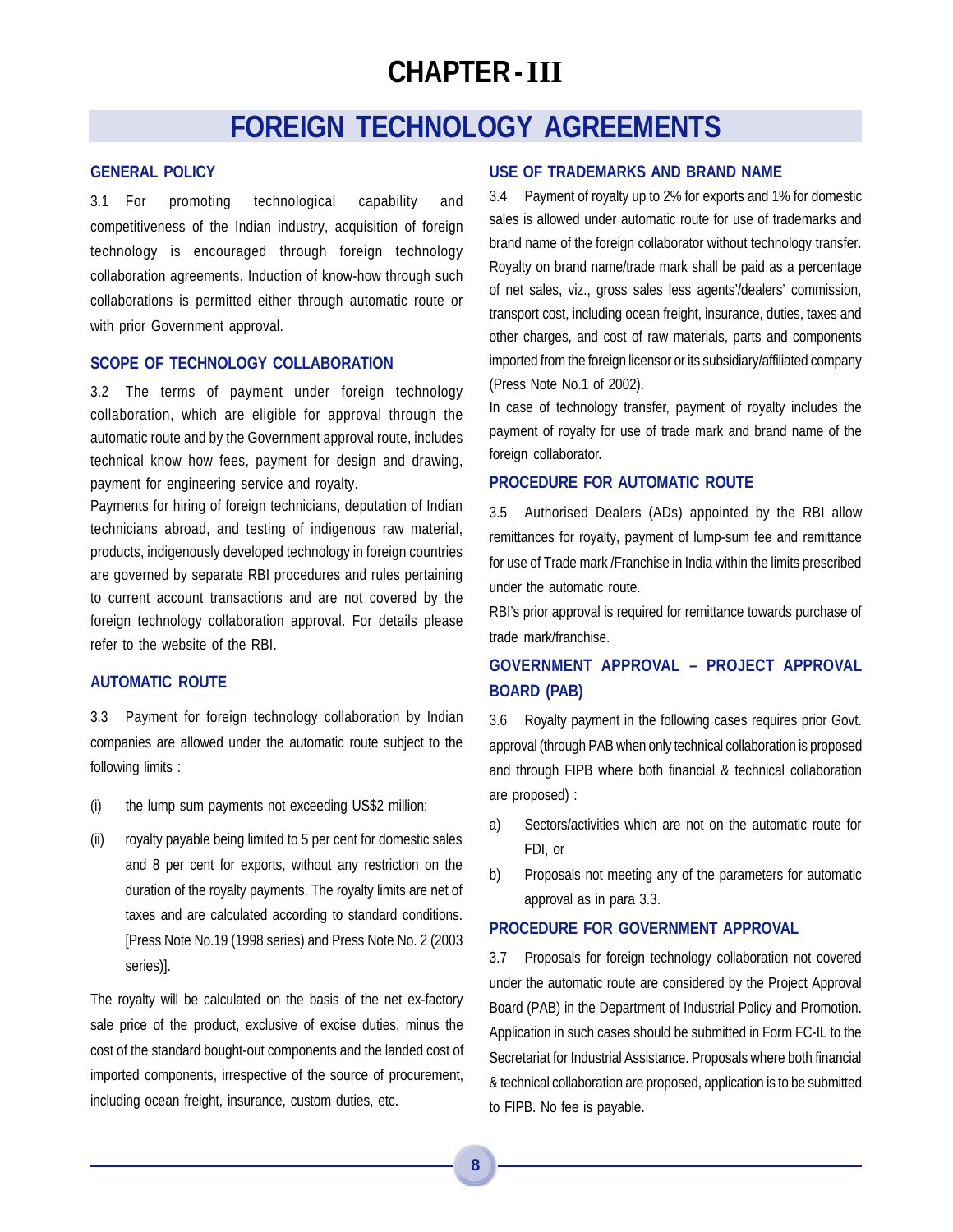## **CHAPTER-IV**

## **ENTRY OPTIONS FOR FOREIGN INVESTOR**

### **ENTRY OPTIONS**

4.1 A foreign company planning to set up business operations in India has the following options :

### **AS AN INCORPORATED ENTITY**

- i) By incorporating a company under the Companies Act, 1956 through
	- i. Joint Ventures; or
	- ii. Wholly Owned Subsidiaries

Foreign equity in such Indian companies can be up to 100% depending on the requirements of the investor, subject to any equity caps prescribed in respect of the area of activities under the Foreign Direct Investment (FDI) policy.

### **AS AN UNINCORPORATED ENTITY**

ii) As a foreign Company through

- i. Liaison Office/Representative Office
- ii. Project Office
- iii. Branch Office

Such offices can undertake activities permitted under the Foreign Exchange Management (Establishment in India of Branch Office of other place of business) Regulations, 2000.

### **INCORPORATION OF COMPANY**

4.2 For registration and incorporation, an application has to be filed with Registrar of Companies (ROC). Once a company has been duly registered and incorporated as an Indian company, it is subject to Indian laws and regulations as applicable to other domestic Indian companies.

For details please visit the website of Ministry of Company Affairs at http://dca.nic.in

### **LIAISON OFFICE/REPRESENTATIVE OFFICE**

4.3 The role of liaison office is limited to collecting information about possible market opportunities and providing information about the company and its products to prospective Indian customers. It can promote export/import from/to India and also facilitate technical/ financial collaboration between parent company and companies in India. Liaison office can not undertake any commercial activity directly or indirectly and can not, therefore, earn any income in India. Approval for establishing a liaison office in India is granted by Reserve Bank of India (RBI).

### **PROJECT OFFICE**

4.4 Foreign Companies planning to execute specific projects in India can set up temporary project/site offices in India. RBI has now granted general permission to foreign entities to establish Project Offices subject to specified conditions. Such offices can not undertake or carry on any activity other than the activity relating and incidental to execution of the project. Project Offices may remit outside India the surplus of the project on its completion, general permission for which has been granted by the RBI.

### **BRANCH OFFICE**

4.5 Foreign companies engaged in manufacturing and trading activities abroad are allowed to set up Branch Offices in India for the following purposes :

- a. Export/Import of goods
- b. Rendering professional or consultancy services
- c. Carrying out research work, in which the parent company is engaged.
- d. Promoting technical or financial collaborations between Indian companies and parent or overseas group company.
- e. Representing the parent company in India and acting as buying /selling agents in India.
- f. Rendering services in Information Technology and development of software in India.
- g. Rendering technical support to the products supplied by the parent/ group companies.

h. Foreign airline/shipping company.

Branch Offices established with the approval of RBI, may remit outside India profit of the branch, net of applicable Indian taxes and subject to RBI guidelines. Permission for setting up branch offices is granted by the Reserve Bank of India (RBI).

### **BRANCH OFFICE ON "STAND ALONE BASIS" IN SEZ**

4.6 Such Branch Offices would be isolated and restricted to Special Economic Zone (SEZ) alone and no business activity/ transaction will be allowed outside the SEZs in India, which include branches/subsidiaries of its parent office in India.

No approval shall be necessary from RBI for a company to establish a branch/unit in SEZs to undertake manufacturing and service activities subject to the following conditions :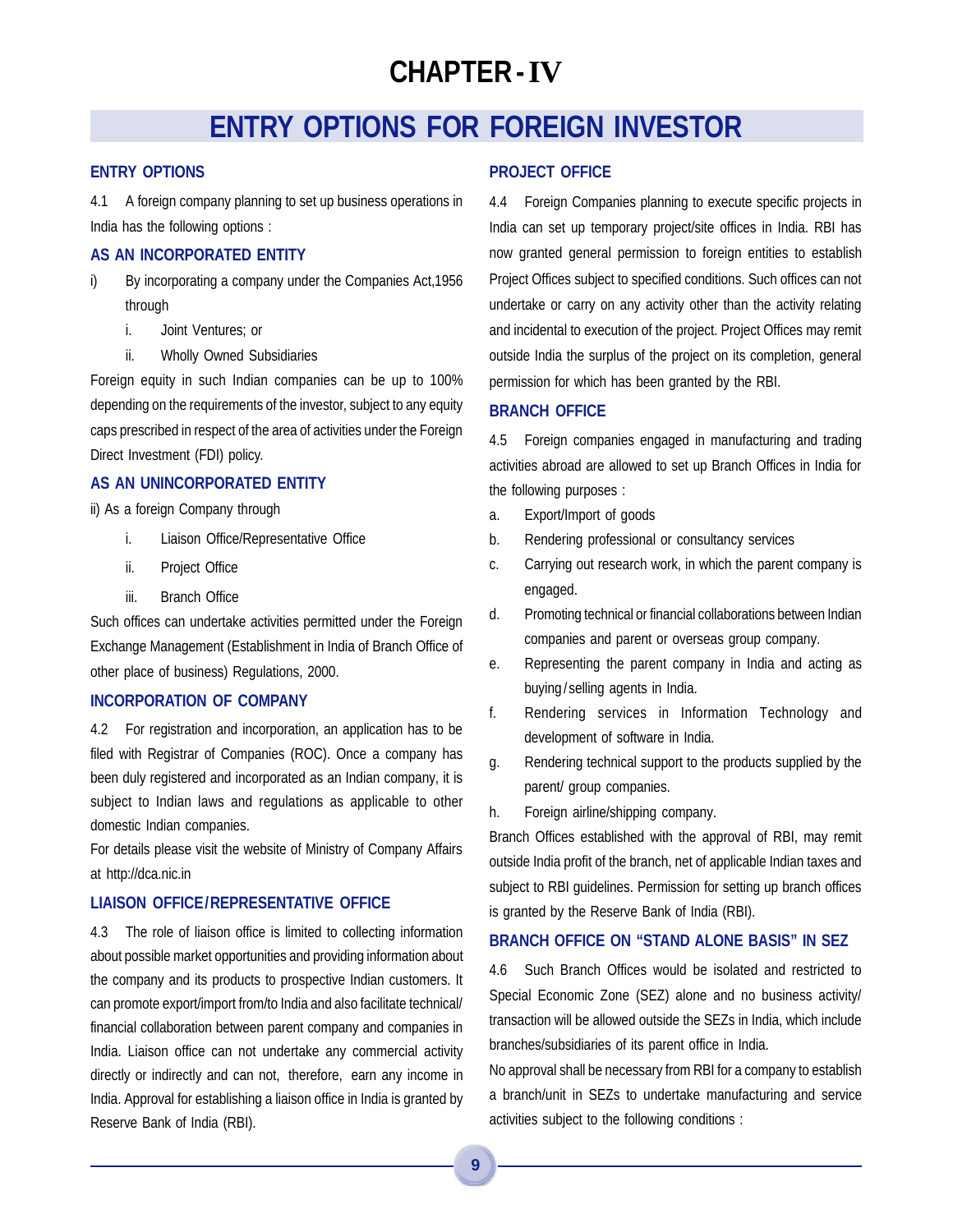- a. Such units are functioning in those sectors where 100% FDI is permitted,
- b. Such units comply with part XI of the Company's Act (Section 592 to 602),
- c. Such units function on a stand-alone basis,
- d. In the event of winding up of business and for remittance of winding-up proceeds, the branch shall approach an authorized dealer in foreign exchange with the documents required as per FEMA.

### **Procedure for Liasion office/Project office/Branch office**

Application for setting up Liaison Office/ Project Office/ Branch Office may be submitted to Chief General Manager, Exchange Control Department(Foreign Investment Division), RBI Central Office, Mumbai-400001, in form FNC 1 (available at RBI website at www.rbi.org.in )

### **INVESTMENT IN A FIRM OR A PROPRIETARY CONCERN BY NRIS**

4.7 A Non-Resident Indian or a Person of Indian Origin resident outside India may invest by way of contribution to the capital of a firm or a proprietary concern in India on non-repatriation basis provided,

- i) Amount is invested by inward remittance or out of NRE/ FCNR/NRO account maintained with AD
- ii) The firm or proprietary concern is not engaged in any agricultural/plantation or real estate business i.e. dealing in land and immovable property with a view to earning profit or earning income there from.
- iii) Amount invested shall not be eligible for repatriation outside India.

NRIs/PIO may invest in sole proprietorship concerns/ partnership firms with repatriation benefits with the approval of Department of Economic Affairs, Government of India /RBI.

### **INVESTMENT IN A FIRM OR A PROPRIETARY CONCERN BY OTHER THAN NRIS**

4.8 No person resident outside India other than NRIs/PIO shall make any investment by way of contribution to the capital of a firm or a proprietorship concern or any association of persons in India. The RBI may, on an application made to it, permit a person resident outside India to make such investment subject to such terms and conditions as may be considered necessary.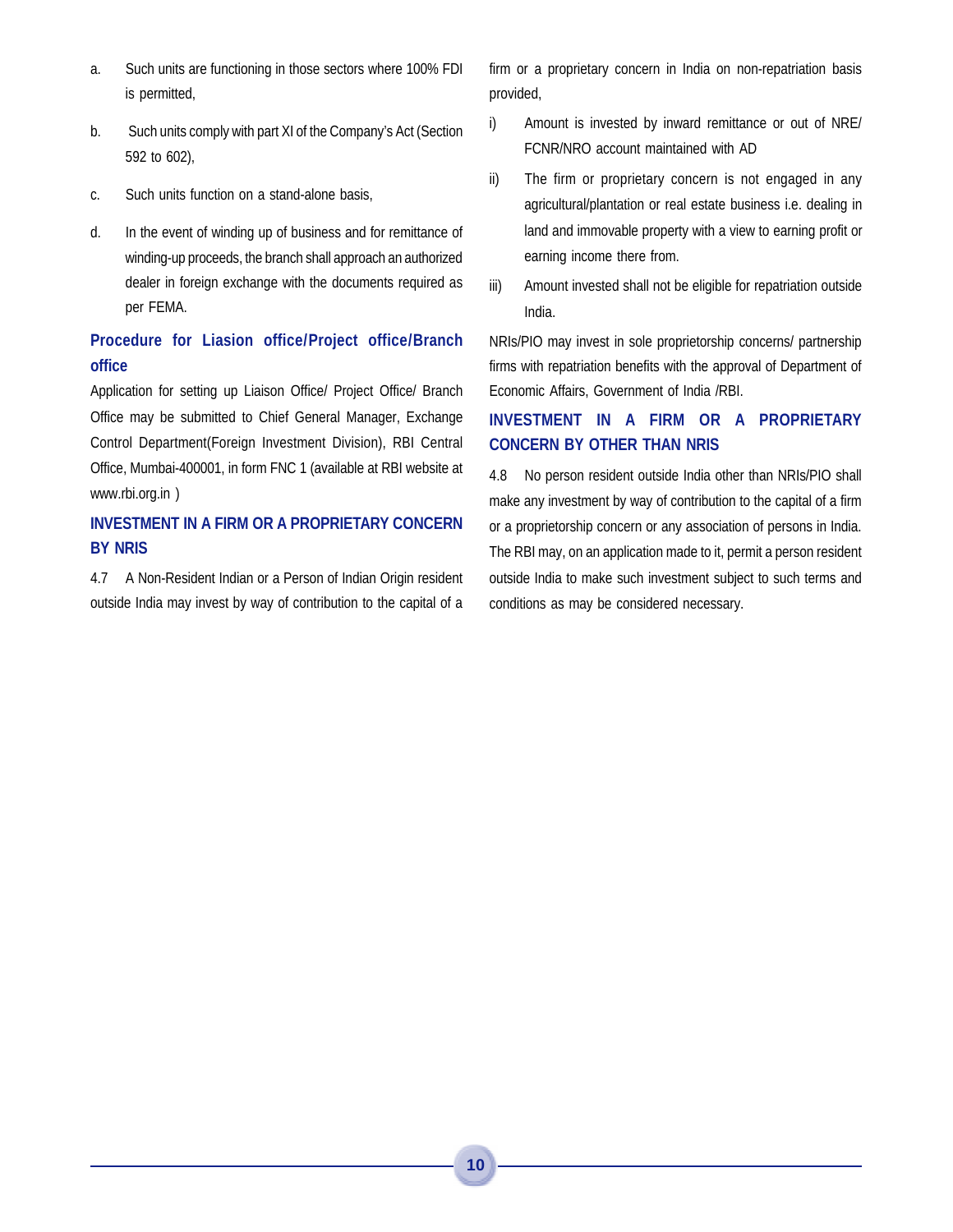## **CHAPTER-V**

## **EXCHANGE CONTROL**

### **FOREIGN EXCHANGE MANAGEMENT ACT**

5.1 The Reserve Bank of India's Exchange Control Department, administers Foreign Exchange Management Act, 1999, (FEMA) which has replaced the earlier Foreign Exchange Regulation Act (FERA), with effect from June 1, 2000. The new legislation is for "facilitating external trade" and "promoting the orderly development and maintenance of foreign exchange market in India".

5.2 In terms of Section 6(3)(b) of Foreign Exchange Management Act, 1999, Reserve Bank of India regulates transfer or issue of any security by a person resident outside India under the Foreign Exchange Management (Transfer of Securities to any person resident outside India) Regulation [Notification No. FEMA 20 /2000-RB dated May 3, 2000] as amended from time to time.

### **REPATRIATION OF INVESTMENT CAPITAL AND PROFITS EARNED IN INDIA**

- 5.3 (i) All foreign investments are freely repatriable, subject to sectoral policies and except for cases where NRIs choose to invest specifically under non-repatriable schemes. Dividends declared on foreign investments can be remitted freely through an Authorised Dealer.
	- (ii) Non-residents can sell shares on stock exchange without prior approval of RBI and repatriate through a bank the sale proceeds if they hold the shares on repatriation basis and if they have necessary NOC/ tax clearance certificate issued by Income Tax authorities.
	- (iii) For sale of shares through private arrangements, Regional offices of RBI grant permission for recognized units of foreign equity in Indian company in terms of guidelines indicated in Regulation 10.B of Notification No. FEMA.20/2000 RB dated May '2000. The sale price of shares on recognized units is to be determined in accordance with the guidelines prescribed under Regulation 10B(2) of the above Notification.
	- (iv) Profits, dividends, etc. (which are remittances classified as current account transactions) can be freely repatriated.

### **CURRENT ACCOUNT TRANSACTIONS**

5.4 Current account transactions are regulated under the Foreign Exchange Management (Current Account Transactions) Rules 2000. { No. G.S.R. 381(E), dated 3.5.2000] . Prior approval of the RBI is required for acquiring foreign currency above certain limits for the following purposes :

- a. Holiday travel over US\$10,000 p.a.
- b. Gift/donation over US\$5,000 / US\$10,000 per beneficiary p.a.
- c. Business travel over US\$25,000 per person
- d. Foreign studies as per estimate of institution or US\$100,000 per academic year
- e. Architectural / consultancy services procured from abroad over US\$1,000,000 per project
- f. Remittance for purchase of Trade Mark / Franchise
- g. Reimbursement of pre incorporation expenses over US\$100,000
- h. Remittances exceeding US\$25,000 p.a. (over and above ceilings prescribed for other remittances mentioned above) by a resident individual for any current account or capital account transaction.

The above figures are for the purpose of general guidance of the investors. It is suggested that investors must reconfirm, the permissible limits before undertaking transactions.

### **ACQUISITION OF IMMOVABLE PROPERTY BY NON-RESIDENT :**

5.5 A person resident outside India, who has been permitted by Reserve Bank of India to establish a branch, or office, or place of business in India (excluding a Liaison Office), has general permission of Reserve Bank of India to acquire immovable property in India, which is necessary for, or incidental to, the activity. However, in such cases a declaration , in prescribed form (IPI), is required to be filed with the Reserve Bank, within 90 days of the acquisition of immovable property.

Foreign nationals of non-Indian origin who have acquired immovable property in India with the specific approval of the Reserve Bank of India can not transfer such property without prior permission from the Reserve Bank of India. Please refer to the Foreign Exchange Management (Acquisition and transfer of Immovable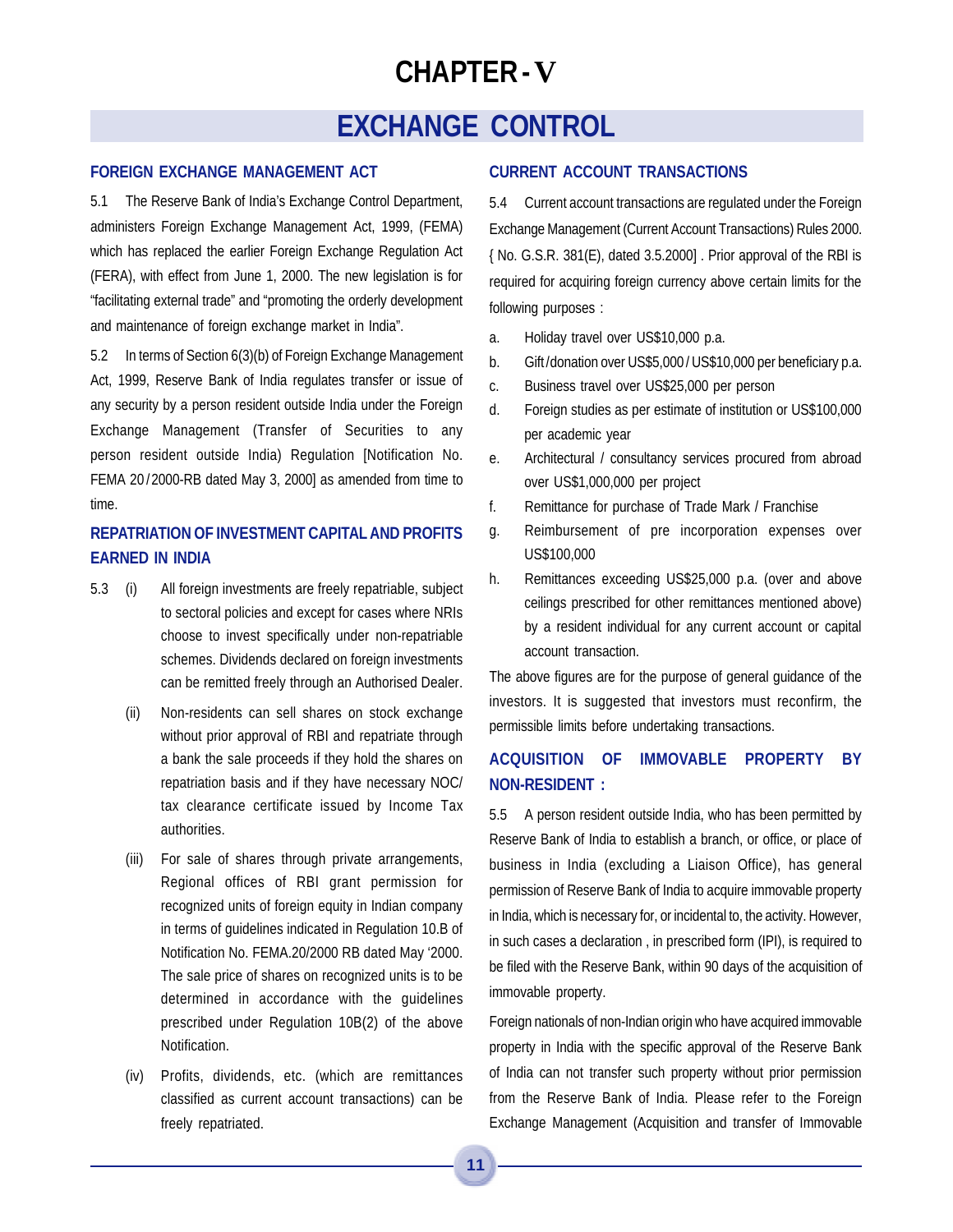Property in India) Regulations' 2000 [Notification No. FEMA.21/ 2000-RB dated May 3, 2000 ].

### **ACQUISITION OF IMMOVABLE PROPERTY BY NRI**

5.6 An Indian citizen resident outside India (NRI) can acquire by way of purchase any immovable property in India other than agricultural/ plantation /farm house. He may transfer any immovable

property other than agricultural or plantation property or farm house to a person resident outside India who is a citizen of India or to a Person of Indian Origin resident outside India or a person resident in India.

Please refer to the Foreign Exchange Management (Acquisition and transfer of Immovable Property in India) Regulations' 2000 [Notification No.FEMA.21/2000-RB dated May 3, 2000].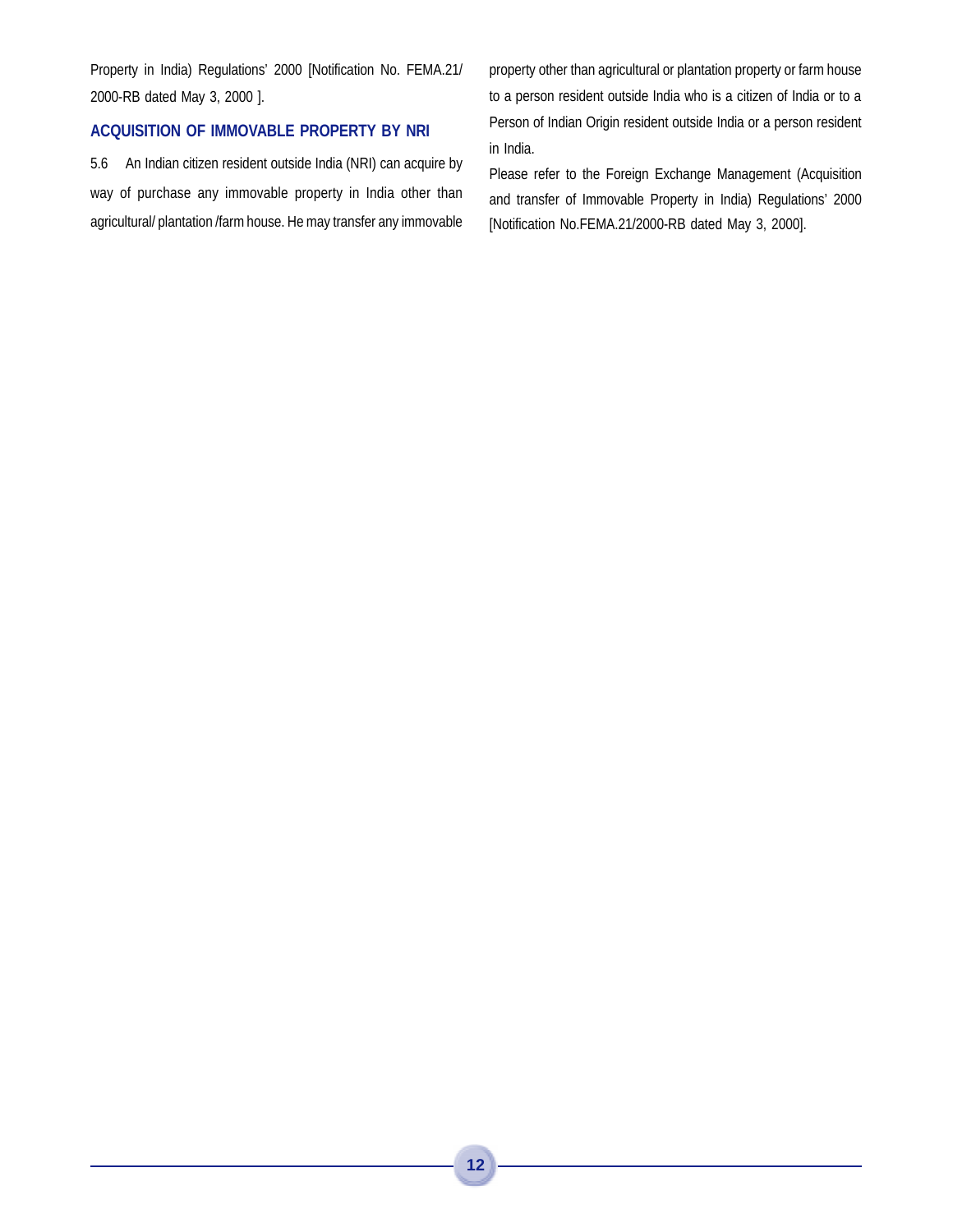## **CHAPTER-VI**

## **PORTFOLIO INVESTMENT**

### **PORTFOLIO INVESTMENT SCHEME (PIS)**

6.1 Foreign Institutional Investors (FIIs) registered with SEBI and Non-Resident Indians are eligible to purchase shares and convertible debentures under the Portfolio Investment Scheme. The FII should apply to the designated AD for opening a foreign currency account and/or a Non Resident Rupee Account

6.2 Investment by FIIs is regulated under SEBI (FII) Regulations,1995 and Regulation 5(2) of FEMA Notification No. 20 dated May 3, 2000. SEBI acts as the nodal point in the entire process of FII registration. FIIs are required to apply to SEBI in a common application form in duplicate. RBI approval is also required under FEMA to enable an FII to buy/sell securities on Stock Exchanges and open foreign currency and Indian Rupee accounts with a designated bank branch.

### **FOREIGN INSTITUTIONAL INVESTORS (FIIs)**

6.3 FIIs include Asset Management Companies, Pension Funds, Mutual Funds, Investment Trusts as Nominee Companies, Incorporated/Institutional Portfolio Managers or their Power of Attorney holders, University Funds, Endowment Foundations, Charitable Trusts and Charitable Societies.

### **POLICY ON FII INVESTMENTS**

- 6.4 Main features of the policy on investment by FII are :
- a. FIIs are required to allocate their investment between equity and debt instruments in the ratio of 70:30. However, it is also possible for an FII to declare itself a 100% debt FII in which case it can make its entire investment in debt instruments.
- b. FIIs can buy/sell securities on Stock Exchanges. They can also invest in listed and unlisted securities outside Stock Exchanges where the price has been approved by RBI.
- c. No individual FII/sub-account can acquire more than 10% of the paid up capital of an Indian company.
- d. All FIIs and their sub-accounts taken together cannot acquire more than 24% of the paid up capital of an Indian Company.
- e. Indian Companies can raise the above mentioned 24% ceiling to the Sectoral Cap / Statutory Ceiling as applicable by passing a resolution by its Board of Directors followed by passing a Special Resolution to that effect by its General Body in terms of Press Release dated Sept.20, 2001 and FEMA Notification No.45 dated Sept. 20, 2001.

No permission from RBI is needed so long as the FIIs purchase and sell on recognized stock exchange. All non-stock exchange sales/purchases require RBI permission.

### **PORTFOLIO INVESTMENTS BY NRIs**

6.5 NRIs/PIOs are permitted to purchase/sell shares/convertible debentures of Indian companies on Stock Exchanges under Portfolio Investment Scheme. For this purpose, the NRI/PIO has to apply to a designated branch of a Bank which deals in Portfolio Investment. All the sale/purchase transaction are routed through the designated branch.

An NRI can purchase shares up to 5% of the paid up capital of an Indian company. All NRIs taken together cannot purchase more than 10% of the paid up value of the company. This limit can be increased by the Indian company to 24% by passing a General Body resolution.

Investment can be made both on repatriation basis or nonrepatriation basis The sale of shares will be subject to payment of applicable taxes.

Details regarding portfolio investment scheme available at the website of RBI (www.rbi.org.in) and Security & Exchange Board of India (SEBI) (www.sebi.gov.in)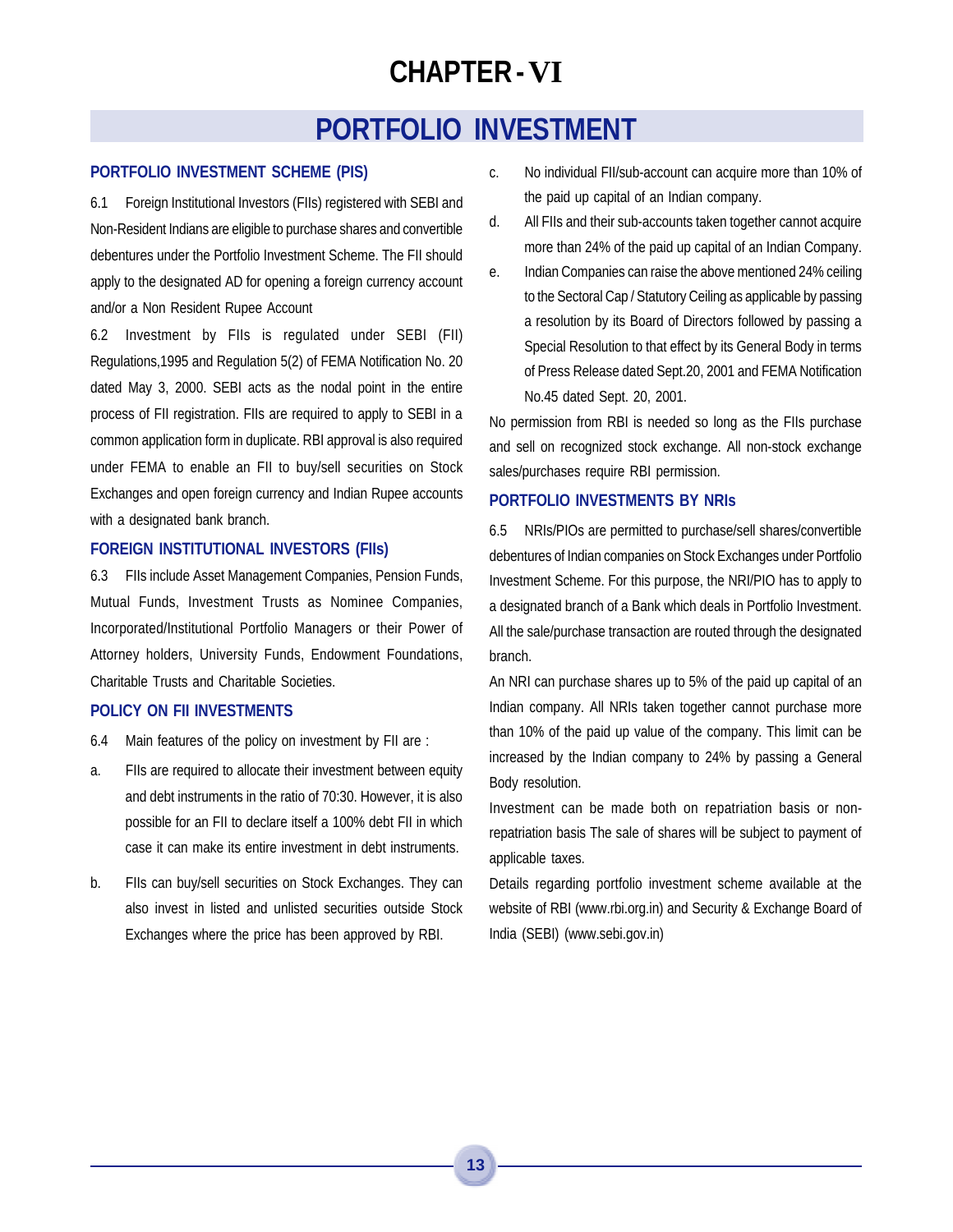## **CHAPTER-VII**

## **INCORPORATION OF COMPANY**

### **COMPANY'S ACT 1956**

7.1 Incorporation of a company in India is governed by the Companies Act, 1956. Part II of the Act deal with the incorporation of a company and matters related to.

### **PRIVATE COMPANY**

7.2 Private company means a company which has a minimum paid-up capital of Rs,1,00,000/- or such higher paid-up capital as may be prescribed, and by its articles,

- (a) restricts the rights to transfer its shares, if any;
- (b) limits the number of its members to fifty, not including
	- i) persons who are in the employment of the company ; and
	- ii) persons who, having been formerly in the employment of the company, were members of the company while in that employment have continued to be members after the employment ceased; and
- (c) prohibits any invitation to the public to subscribe for any shares in, or debentures of, the company;
- (d) prohibits any invitation or acceptance of deposits from persons other than its members, directors or their relatives.

#### **PUBLIC COMPANY**

7.3 A public company is a company which is not a private company and has a minimum paid-up capital of Rs,5,00,000/-or such higher paid-up capital, as may be prescribed; is a private company which is a subsidiary of a company which is not a private company.

### **FORMATION OF A PRIVATE LIMITED COMPANY**

- 7.4 A private Company can be formed either by
- i. incorporation of a new company for doing a new business, or
- ii. conversion of existing business of a sole proprietory concern or partnership firm into a company.

### **NAME OF COMPANY**

7.5 The name of a corporation is the symbol of its personal existence. Any suitable name may be selected for registration subject to the following guidelines :

- a. The promoters should select three to four alternative names, quite distinct from each other.
- b. The names should include, as far as possible, activity as per the main objects of the proposed company.
- c. The names should not too closely resemble with the name of any other registered company.
- d. The official guidelines issued by the Central Government should be followed while selecting the names. Besides, the names so selected should not violate the provisions of the Emblems and Names (Prevention of Improper Use) Act, 1950.
- e. Apply in form 1-A to the Registrar of Companies having jurisdiction along with a filing fee of Rs. 500.

#### **MEMORANDUM OF ASSOCIATION**

7.6 An important step in the formation of a company is to prepare a document called Memorandum of Association. It is the charter of the company and it contains the basic conditions on which the company is incorporated.

The Memorandum contains the name, the State in which the registered office is to be situated, main objects of the company to be pursued by the company on its incorporation and objects incidental or ancillary to the attainment of the main objects, liability of the members and the authorized capital of the company. The main purpose of the memorandum is to state the scope of activities and powers of the company.

### **ARTICLES OF ASSOCIATION**

7.7 Articles of Association of the company contain rules, regulation and bye-laws for the general management of the company. It is compulsory to get the Articles of Associations registered along with the Memorandum of Association in case of a private company.

The Articles are subordinate to the Memorandum of Association. Therefore, the Articles should not contain any regulation, which is contrary to provisions of the Memorandum or the Companies Act. The Articles are binding on the members in relation to the company as well as on the company in its relation to members.

### **REGISTRATION OF COMPANY AND ISSUE OF CAPITAL**

7.8 After completion of the preliminaries as enumerated above, the application with necessary documents are required to be filed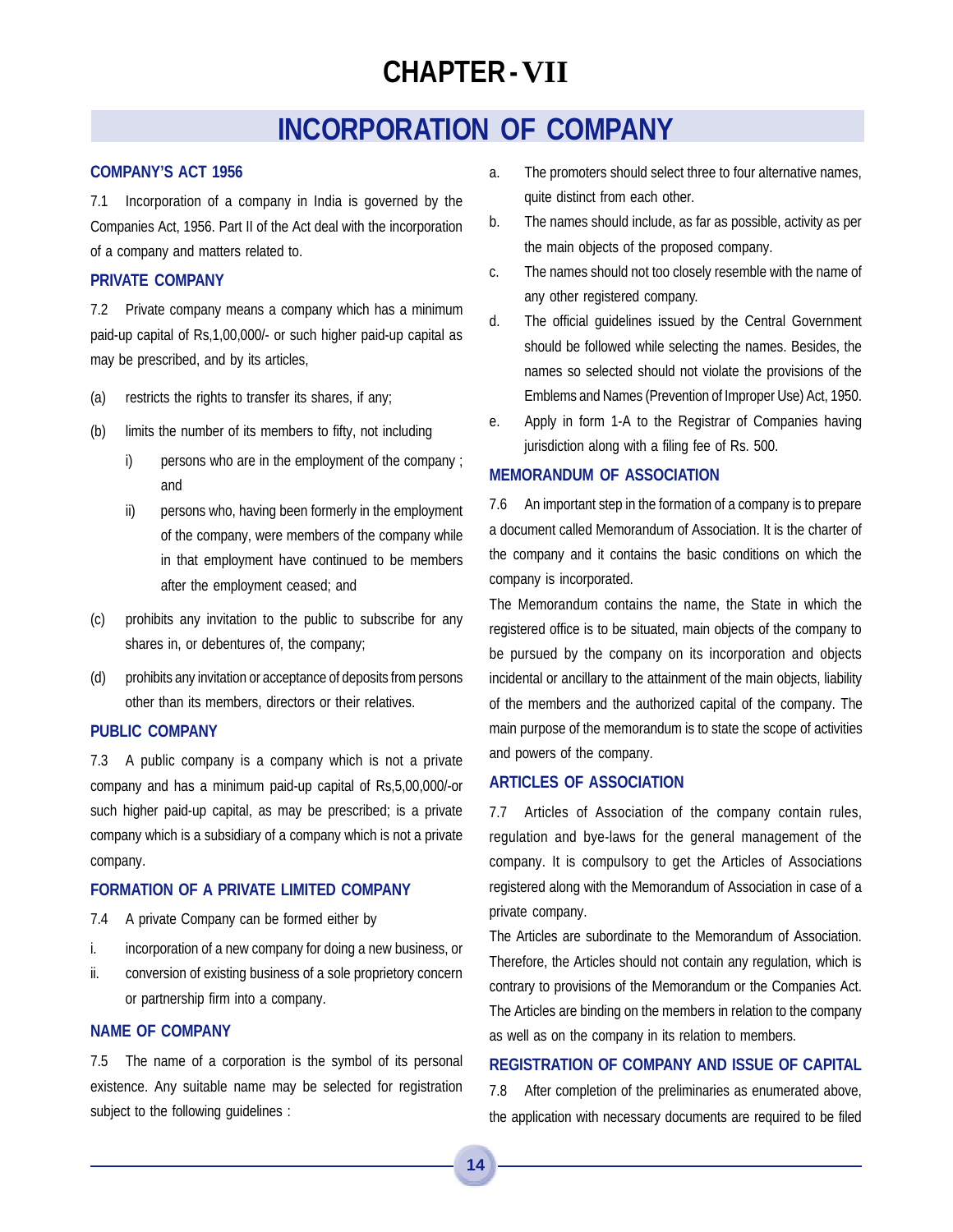with the Registrar of Companies of the State in which the company is proposed to be incorporated. These include :

- a. Memorandum of Association (duly stamped) and a duplicate thereof.
- b. Articles of Association (duly stamped) and a duplicate thereof
- c. The agreement, if any, which the company proposes to enter into with any individual for appointments as its managing or whole time director or manager.
- d. A copy of the letter of the Registrar of Companies intimating the availability of the proper name
- e. Documents evidencing payment of prescribed registration and filing fee, i.e. a bank draft or a treasury challan.
- f. Documents evidencing the directorship and situation of Registered Office in Form 32 and Form 18 respectively and declaration of compliance with requirements of the Companies Act in Form No.1 and Form 29 for giving consent to act as a Director in case of public company be also given.

7.9 The amount of registration fee payable is regulated with reference to the amount of authorized capital of the proposed company.

### **CERTIFICATE OF INCORPORATION**

7.10 Upon compliance with all requirements, the Registrar will register the company and issue a Certificate of Incorporation of company. It brings the company into existence as a legal entity.

### **ISSUE OF SHARE CAPITAL**

7.11 After obtaining registration, the company proceeds with its business for which it requires funds. In case of a private company, the capital is to be raised by way of private arrangements whereas a Public Ltd. company can raise funds from the public. First of all, the company will issue shares to the subscribers to its memorandum and other members of the company. The issued capital must not exceed the authorized capital of the company.

It is necessary for a public limited company to obtain the Certificate of Commencement of Business before commencing the business. For more details please contact Ministry of Company Affairs at http://dca.nic.in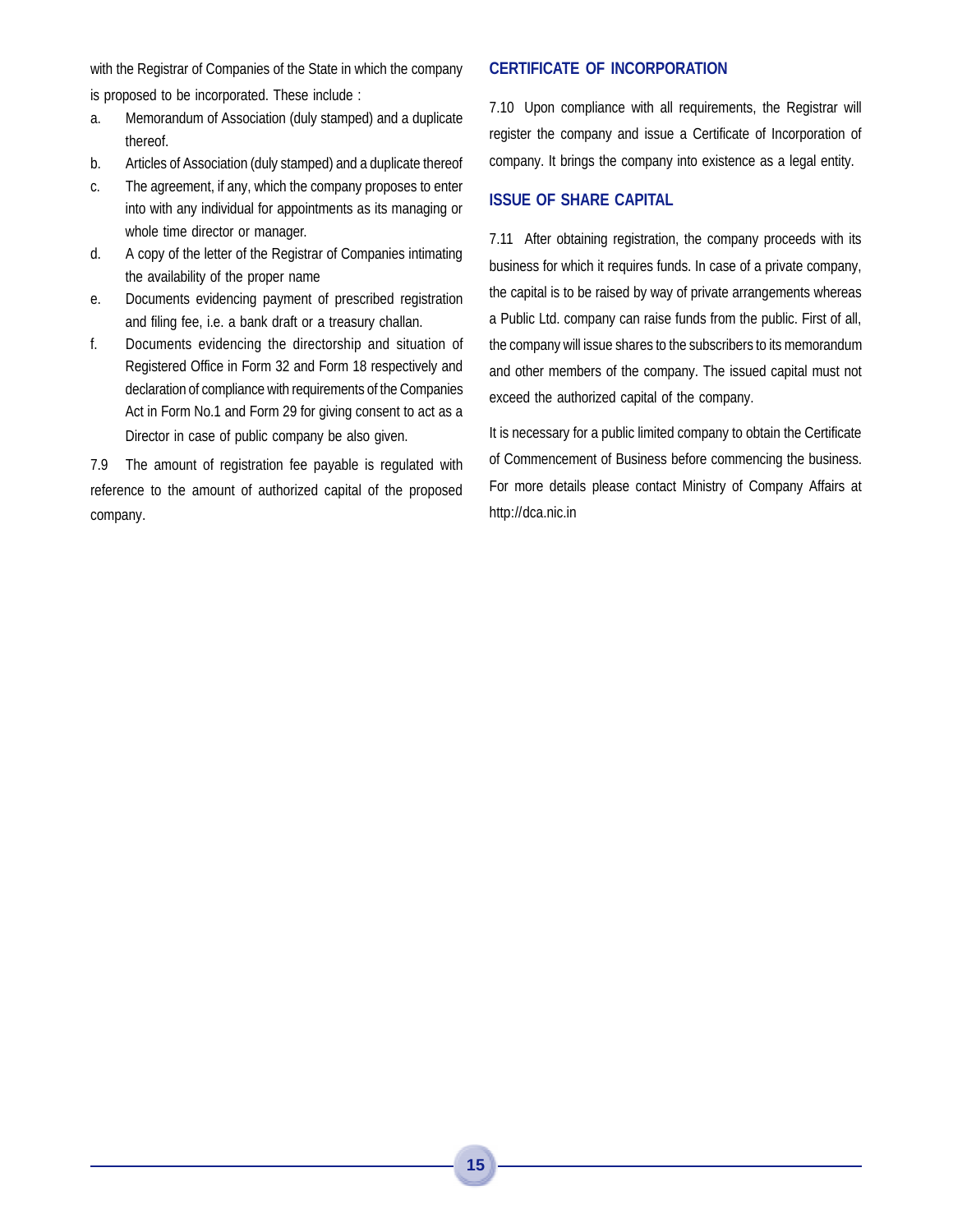## **CHAPTER-VIII**

## **OTHER SCHEMES AND INCENTIVES**

### **SPECIAL ECONOMIC ZONES (SEZs) AND 100% EXPORT ORIENTED UNITS (EOUs)**

### **Policy for Setting Up 100% EOUs under the Automatic Route**

8.1 The Development Commissioners (DCs) of Special Economic Zones (SEZs) accord automatic approval to projects where

- (a) Activity proposed does not attract compulsory licensing or falls in the services sector except Software & IT enabled services;
- (b) Location is in conformity with the prescribed parameters;
- (c) Units undertake to achieve positive net foreign exchange earning;

8.2 It Unit is amenable to bonding by customs authorities; conversion of existing Domestic Tariff Area (DTA) units into EOU is also permitted under automatic route, if the DTA unit satisfies the parameters mentioned in para 8.1 and there is no outstanding export obligation under any other export oriented scheme of the Government of India.

8.3 Proposals not covered by the automatic route are forwarded by the Development Commissioner to the Board of Approval (BoA), Department of Commerce for consideration. On consideration of the proposal by the Board, the decision would normally be conveyed in six weeks.

### **PROCEDURE FOR APPROVAL**

8.4 Applications in the prescribed form for 100 per cent EOUs and units set up in SEZ should be submitted to the concerned Development Commissioners (DCs) of the Special Economic Zones (SEZs) for automatic approval and to Board of Approval (BoA )in Department of Commerce for Government approval. The Form is available at all outlets dealing in Government publications. The application should be submitted along with a crossed demand draft of Rs. 5000/ - drawn in favour of the "the Pay & Accounts Officer, Department of Commerce, Ministry of Commerce and Industry", payable at New Delhi.

Application form and detailed procedure may be obtained from the website of Department of commerce at http:// commerce.nic.in under DGFT.

Wherever, the proposals meet the criteria for automatic approval, as given in paragraph 8.1, the DC of the SEZ would issue approval usually within 2 weeks. For proposals requiring government approval, proposal are placed by the Development Commissioner before the Board of Approvals (BoA) and approval are conveyed usually within 45 days.

### **POLICY FOR FDI/NRI INVESTMENT FOR 100% EOUs/ UNITS IN SEZ**

8.5 Details about the type of activities permitted are given in the Foreign Trade Policy issued by Department of Commerce (web site - http://commerce.nic.in). Proposals not covered under the automatic route are considered by the FIPB.

### **POLICY FOR SETTING UP SPECIAL ECONOMIC ZONE (SEZ)**

8.6 Proposals as per criteria under appendix 14-11-0 available at DGFT website, (http://dgft.delhi.nic.in) are considered by Board of Approvals and Department of Commerce issues the letter of permission.

#### **PROCEDURE**

- 8.7 The applicant should follow the following procedure :
- a. Submission of 10 copies of application along with project report to Chief Secretary of the concerned State.
- b. Forwarding of application along with comments by the State government to Board of Approvals in the Department of Commerce.
- c. Issue of letter of permission by Department of Commerce

### **POLICY FOR FDI/NRI INVESTMENT FOR SETTING UP SEZ**

8.8 As 100% FDI is permitted under automatic route for setting up of Special Economic Zone, the procedure mentioned in para 1.5 will be applicable for seeking requisite approval.

### **SETTING UP OF INDUSTRIAL PARKS, INDUSTRIAL PARKS, INDUSTRIAL MODEL TOWNS AND GROWTH CENTRES**

#### **POLICY UNDER AUTOMATIC ROUTE**

8.9 The Government has notified Industrial Park scheme on 1.4.2002 for setting up Industrial Parks/ Industrial Model Towns. The scheme is available at www.dipp.gov.in. Secretariat for Industrial Assistance, Department of Industrial Policy & Promotion accord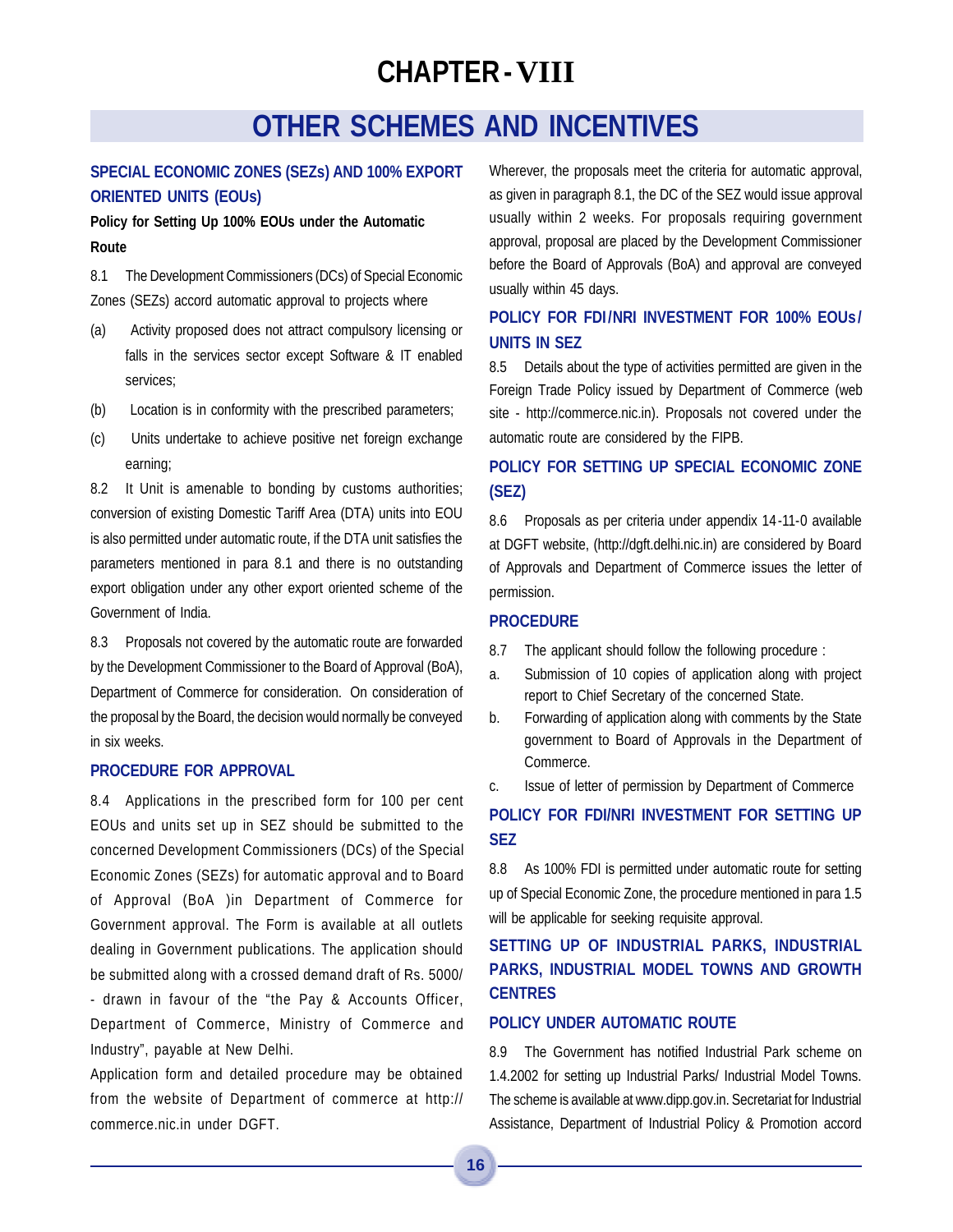approval to set up the Industrial Parks/ Industrial Model Towns, which meet the criteria laid down for approval under the automatic route under the Industrial Park Scheme.

#### **APPROVAL BY EMPOWERED COMMITTEE**

8.10 Proposals not meeting any or all of the parameters for automatic route require approval of Empowered Committee set up in the Department of Industrial Policy & Promotion, Ministry of Commerce & Industry.

### **PROCEDURE FOR APPROVAL AND AVAILING 100% TAX EXEMPTION**

8.11 Application in the Form-IPS-1, available on this Department's web site (http://dipp.gov.in), for obtaining approval for setting up an Industrial Park and for availing 100% tax exemption available under section 80 IA of the Income Tax Act, should be made to the Public Relation and Complaint Section of the Department of Industrial Policy and Promotion. Application for automatic route has to be submitted in duplicate and for nonautomatic approval, in six sets. The application must be accompanied by a fee of Rupees 6,000/- by a demand draft drawn in favour of the Pay and Accounts Officer, Department of Industrial Policy & Promotion payable at New Delhi. All applications eligible for Automatic route in accordance with the Industrial Park scheme, 2002 shall be disposed of usually within fifteen days. All proposals not eligible for automatic route require the approval of Empowered Committee set up in the Department of Industrial Policy and Promotion. On consideration of the proposal by the Committee, the decision is usually conveyed within six weeks.

### **POLICY FOR FDI/NRI INVESTMENT**

8.12 As 100% FDI is permitted under automatic route for setting up of Industrial Parks/ Industrial Model Towns , the procedure mentioned in para 1.5 will be applicable for seeking requisite approval.

### **ELECTRONIC HARDWARE TECHNOLOGY PARK (EHTP) AND SOFTWARE TECHNOLOGY PARK (STP) SCHEMES**

8.13 In order to provide impetus to the electronics industry, to enhance its export potential and to develop an efficient electronic component industry, EHTP and STP schemes offer a package of incentives and facilities like duty free imports on the lines of the EOU Scheme, deemed exports benefits and tax holidays.

#### **AUTOMATIC ROUTE**

8.14 The Directors of STPs in respect of STP proposals; and the Designated Officers in respect of EHTP proposals accord automatic approval if :

- (a) items do not attract compulsory licensing;
- (b) location is in conformity with the prescribed parameters;
- (c) unit is amenable to bonding by the Customs, and all the manufacturing operations are carried out in the same premises and the proposal does not envisage sending out of the bonded area any raw material or intermediate products for any other manufacturing or processing activity.

Proposals for FDI/NRI investments in EHTP/STP units are eligible for approval through automatic route subject to parameters listed under Para 1.3

#### **GOVERNMENT APPROVAL**

8.15 All proposals for setting up of these projects, which do not meet any or all of the parameters for automatic approval, need to be considered and approved by the Ministry of Information Technology through the Inter-Ministerial Standing Committee.

#### **PROCEDURE**

8.16 Application, in the prescribed form, should be submitted to the concerned Directors of STPs or the Designated Officers of EHTPs for automatic route , and to the Ministry of Information Technology for Government approval. The application should be submitted along with a crossed demand draft for Rs. 5000/- drawn in favour of the "the Pay & Accounts Offer, Department of Commerce, Ministry of Commerce & Industry", payable at New Delhi. The form is available in any outlet dealing with Government Publications.

Wherever, the proposals meet the criteria for automatic approval, as given in paragraph 8.14 the approval, letters are issued within 2 weeks.

All other proposals requiring Government approval shall be forwarded by the Officer designated to the Inter Ministerial Standing Committee in the Ministry of Information Technology for consideration. On consideration by the Inter Ministerial Standing Committee, a decision is usually conveyed within six weeks.

### **PROCEDURE FOR FDI/NRI INVESTMENT**

8.17 All proposals for FDI/NRI investment in EHTP/STP Units are eligible for approval under automatic route subject to parameters listed in Para 1.3 . For proposals not covered under automatic route, the applicant should seek separate approval of the FIPB, as per the procedure outlined in Para 1.6.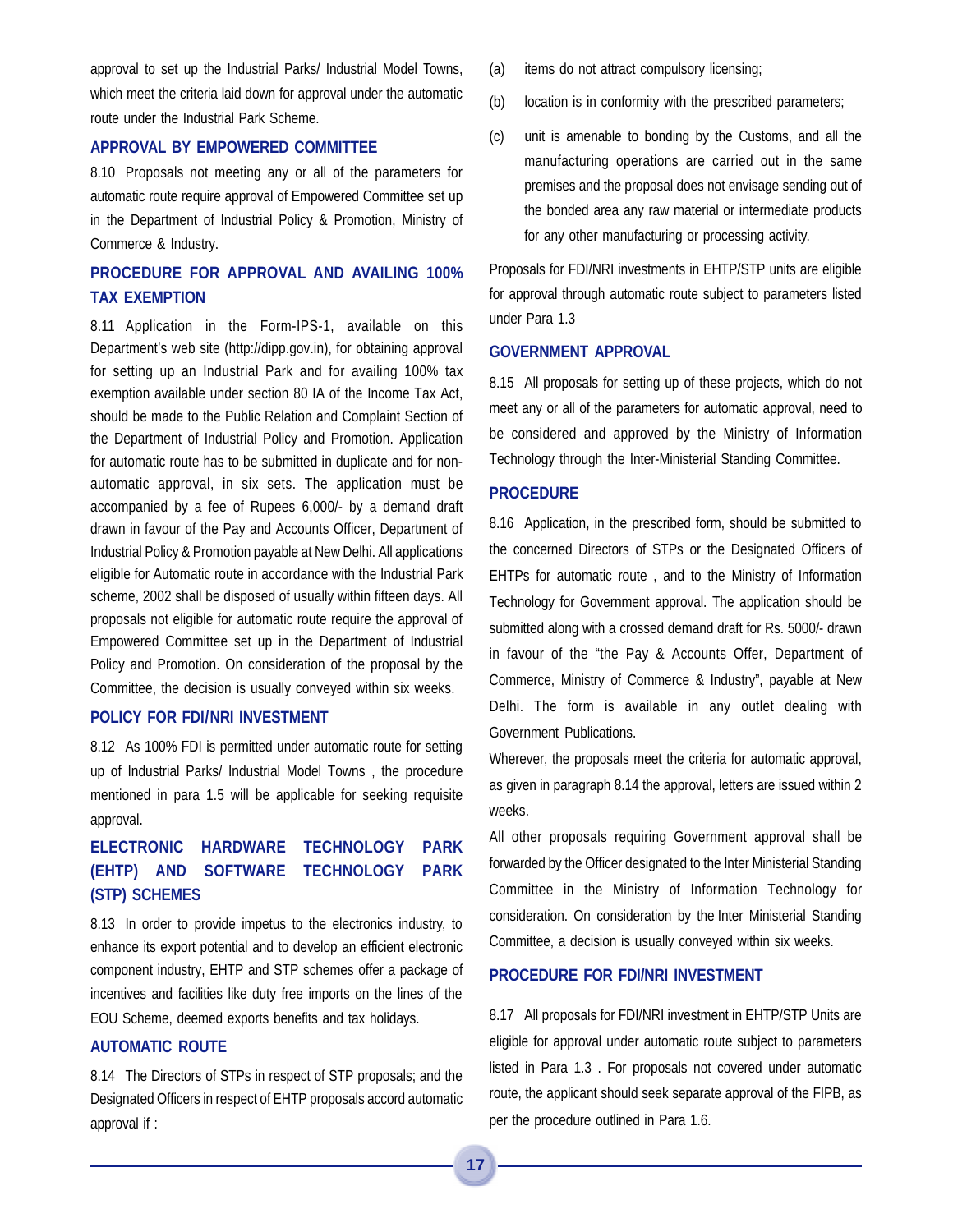## **CHAPTER-IX**

## **TAXATION IN INDIA**

### **TAXATION SYSTEM IN INDIA**

9.1 India has a well developed tax structure Income Tax (except tax on agricultural income, which the State Governments can levy), Customs duties, Central Excise and Sales Tax and Service Tax are the main taxes levied by the Central Government. Value Added Tax, (Sales Tax where VAT is yet not in force), Stamp Duty, State Excise, Land Revenue, Tax on Professions and are the principal taxes levied by the State Governments. Local Bodies are empowered to levy tax on properties, Octroi and for utilities like water supply, drainage, etc.

#### **PERSONAL INCOME TAX**

9.2 The rates of personal income tax are :

| Income range (Rupee) | Tax rate $(\%)$ |
|----------------------|-----------------|
| 0-100,000            | nil             |
| 1,00,000-1,50,000    | 10              |
| 1,50,000-2,50,000    | 20              |
| 2,50,000 and above   | 30              |

Surcharges of 10% is levied on income exceeding Rs.8,50,000.

Senior citizens with income up to Rs.1,50,000 are exempt from Income Tax.

### **RATES OF WITHHOLDING TAX**

9.3 Current rates for withholding tax for payment to nonresidents are

| (i)   | Interest               | 20%                                    |
|-------|------------------------|----------------------------------------|
| (ii)  | <b>Dividends</b>       | Dividends paid by domestic companies : |
|       |                        | Nil                                    |
| (iii) | Royalties              | 10%                                    |
| (iv)  | Technical Services 10% |                                        |
| (v)   | Any Other              | Individuals: 30% of the income         |
|       | <b>Services</b>        | Companies: 40% of the net income       |
|       |                        |                                        |

The above rates are general and in respect of countries with which India does not have a Double Taxation Avoidance Agreement (DTAA).

### **GENERAL TAX INCENTIVES FOR INDUSTRIES**

9.4 Tax holidays in the form of deductions are available for priority sectors and incentives to industries located in special area/regions are listed below :

### **INFRASTRUCTURE SECTORS**

9.5 Deduction of 100% of the profits from business for a period of 10 years for :

- i) Development or operation and maintenance of ports, airports, roads, highways, bridges, rail systems, inland waterways, inland ports, water supply projects, water treatment systems, irrigation projects, sanitation and sewage projects, solid waste management systems.
- ii) Generation, distribution and transmission of power which commence before 31.3.2006.
- iii) Development, operation and maintenance of an Industrial Park or Special Economic Zone before 31.3.2006.

### **CAPITAL GAINS ON INFRASTRUCTURE FUNDS**

9.6 Income by way of dividend, interest, or long-term capital gain of an infrastructure capital company or an infrastructure capital fund is 100% tax-exempt. Income of venture capital company or venture capital fund set up to raise funds for investment in a venture capital undertaking is also tax-exempt.

### **TAX EXEMPTIONS**

9.7 Following tax exemptions are available in different sectors : Deduction of 100% of the profit from business of

- a. Development or operation and maintenance of ports, air ports, roads, highways, bridges etc.
- b. Generation, distribution and transmission of power
- c. Development, operation and maintenance of an Industrial Park or SEZ
- d. By undertakings set up in certain notified areas or in certain thrust sector industries in the North-eastern states and Sikkim.
- e. By undertakings set up in certain notified areas or in certain thrust sector industries in Uttaranchal & Himachal Pradesh
- f. Derived from export of articles or software by undertakings in FTZ / EHTP / STP
- g. Derived from export of articles or software by undertakings in SEZ
- h. Derived from export of articles or software by 100% EOU
- i. An offshore banking unit situated in a SEZ from business activities with units located in the SEZ.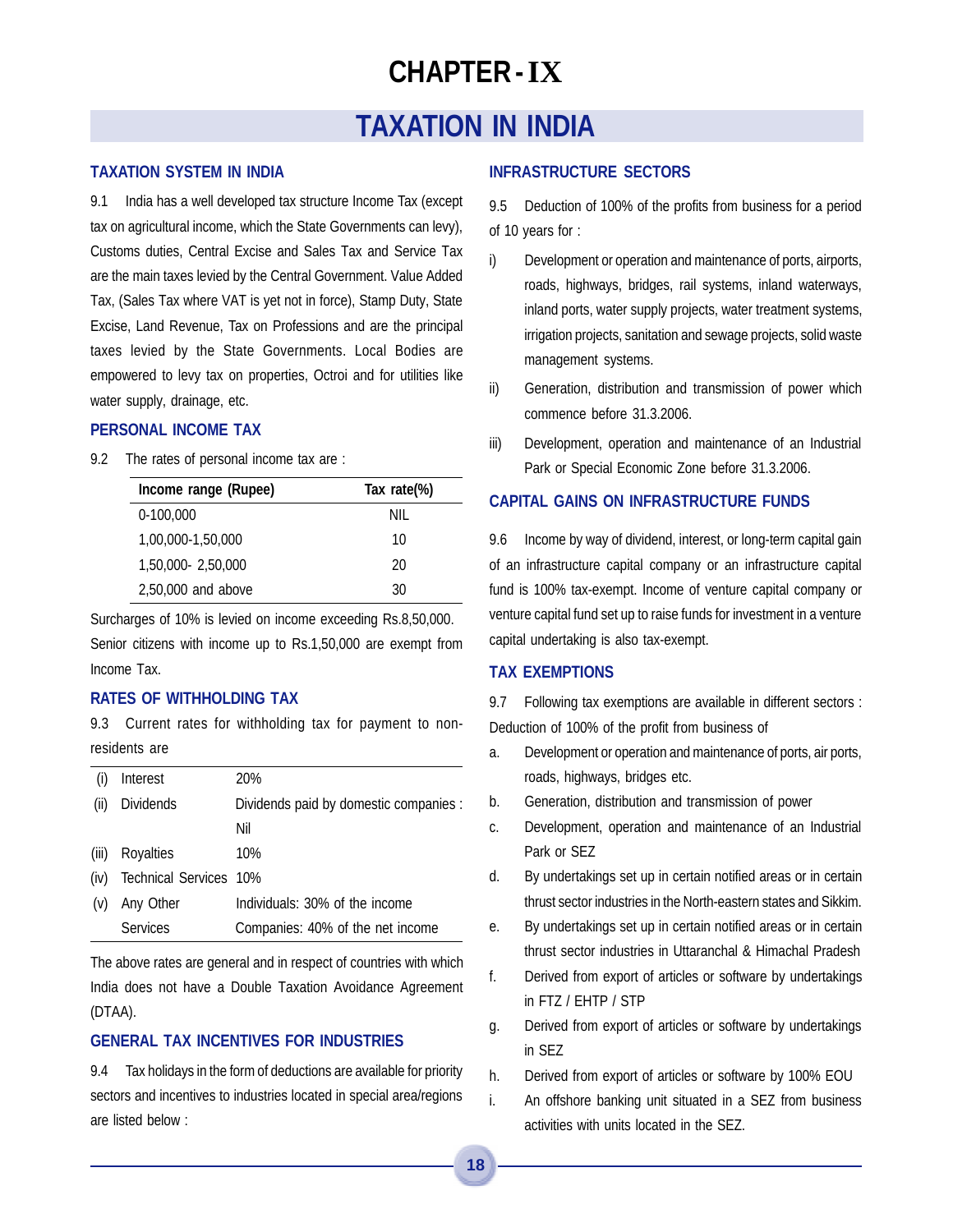- j. Derived by undertakings engaged in the business of developing and building housing projects. Deduction of 50% of profits derived from the business of building, owning and operation of multiplex theatres of convention centre is also available.
- k. Derived by an undertaking engaged in the integrated business of handling, storage and transportation of food grains.
- l. Derived by an undertaking engaged in the commercial production or refining of mineral oil
- m. Derived by an undertaking from export of woodbased handicraft

### **DOUBLE TAXATION RELIEF**

9.8 India has entered into DTAA with 65 countries including countries like U.S.A., U.K., Japan, France, Germany, etc. In case of countries with which India has double taxation avoidance agreements, the tax rates are determined by such agreements and are indicated for various countries as under :

| Country         | <b>Dividends</b> | <b>Interest</b> | <b>Royalties</b> |
|-----------------|------------------|-----------------|------------------|
|                 | %                | %               | %                |
| Australia       | 15               | 15              | 15               |
| Austria         | 20               | 20              | 30               |
| Bangladesh      | 15               | 10              | 10               |
| <b>Belarus</b>  | 15               | 10              | 15               |
| Belgium         | 15               | 15              | 20               |
| <b>Brazil</b>   | 15               | 15              | 15               |
| <b>Bulgaria</b> | 15               | 15              | 20               |
| Canada          | 25               | 15              | 15               |
| China           | 10               | 10              | 10               |
| Cyprus          | 15               | 10              | 15               |
| Czechoslovakia  | 20               | 15              | 30               |
| Czech Republic  | 10               | 10              | 10               |
| Denmark         | 20               | 15              | 20               |
| Egypt           | 20               | 20              | 30               |
| Finland         | 15               | 10              | 20               |
| France          | 10               | 15              | 10/20            |
| Germany         | 10               | 10              | 10               |
| Greece          | 20               | 20              | 30               |
| Hungary         | 15               | 15              | 30               |
| Indonesia       | 15               | 10              | 15               |
| Israel          | 10               | 10              | 10               |
| Italy           | 20               | 15              | 20               |
| Japan           | 15               | 15              | 20               |

| Jordan               | 10   | 10   | 20   |
|----------------------|------|------|------|
| Kazakhstan           | 10   | 10   | 10   |
| Kenya                | 15   | 15   | 20   |
| Korea                | 20   | 15   | 15   |
| Kyrgyzstan           | 10   | 10   | 15   |
| Libya                | 20   | 20   | 30   |
| Malaysia             | 20   | 20   | 30   |
| Malta                | 15   | 10   | 15   |
| <b>Mauritius</b>     | 15   | 20   | 15   |
| Mongolia             | 15   | 15   | 15   |
| Morocco              | 10   | 10   | 10   |
| Namibia              | 10   | 10   | 10   |
| Nepal                | 15   | 15   | 15   |
| Netherlands          | 10   | 10   | 10   |
| New Zealand          | 15   | 10   | 10   |
| Norway               | 15   | 15   | 30   |
| Oman                 | 12.5 | 10   | 15   |
| Philippines          | 20   | 15   | 15   |
| Poland               | 15   | 15   | 22.5 |
| Portugal             | 15   | 10   | 10   |
| Qatar                | 10   | 10   | 10   |
| Romania              | 20   | 15   | 22.5 |
| Russian Federation   | 10   | 10   | 10   |
| Singapore            | 15   | 15   | 15   |
| South Africa         | 10   | 10   | 10   |
| Spain                | 15   | 15   | 20   |
| Sri Lanka            | 15   | 10   | 10   |
| Sweden               | 10   | 10   | 10   |
| Switzerland          | 15   | 15   | 20   |
| Syria                | 0    | 7.5  | 10   |
| <b>Tanzania</b>      | 15   | 12.5 | 20   |
| Thailand             | 20   | 20   | 15   |
| Trinidad and Tobago  | 10   | 10   | 10   |
| <b>Turkey</b>        | 15   | 15   | 15   |
| Turkmenistan         | 10   | 10   | 10   |
| United Arab Emirates | 15   | 12.5 | 10   |
| United Kingdom       | 15   | 15   | 15   |
| <b>United States</b> | 20   | 15   | 15   |
| Uzbekistan           | 15   | 15   | 15   |
| Vietnam              | 10   | 10   | 10   |
| Zambia               | 15   | 10   | 10   |
| Non treaty countries | 0    | 20   | 20   |
|                      |      |      |      |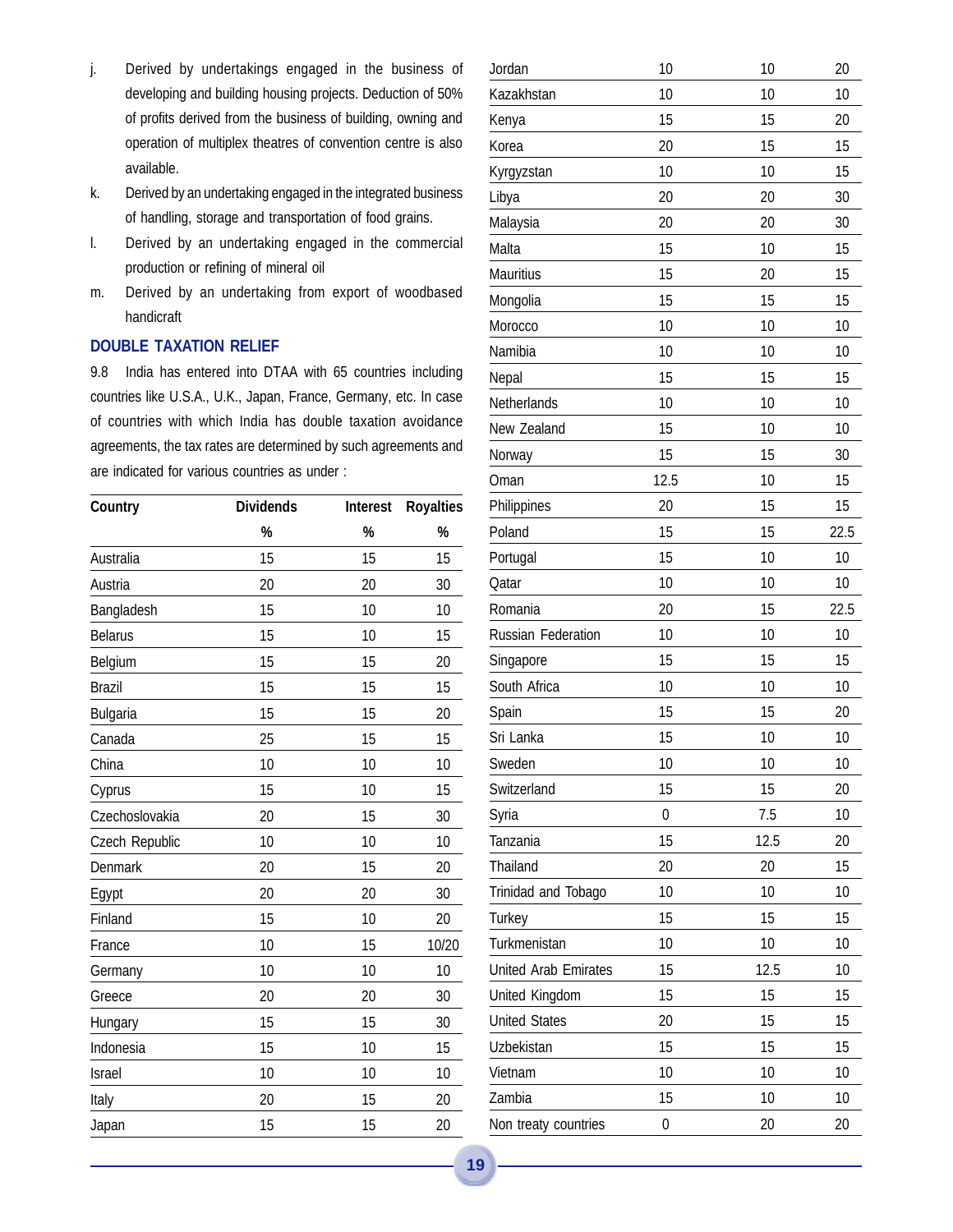### **AUTHORITY FOR ADVANCE RULING**

9.9 With a view to avoid a dispute in respect of assessment of income-tax liability in the case of a non-resident ( and also specified categories of residents), a Scheme of Advance Ruling was incorporated in the Income Tax Act. The Authority for Advance ruling (AAR) pronounces rulings on the applications of the nonresident/residents submitted and such rulings are binding both on the applicant and the Income-Tax Department. Thus, the applicant can avoid expensive and time consuming litigation which would have arisen from normal income tax assessment proceedings. The application in such cases should be addressed to The Commissioner of Income-Tax Authority of Advance Rulings, 5<sup>th</sup> Floor, N.D.M.C. Building, Yashwant Place, Satya Marg, Chankyapuri, New Delhi -110021.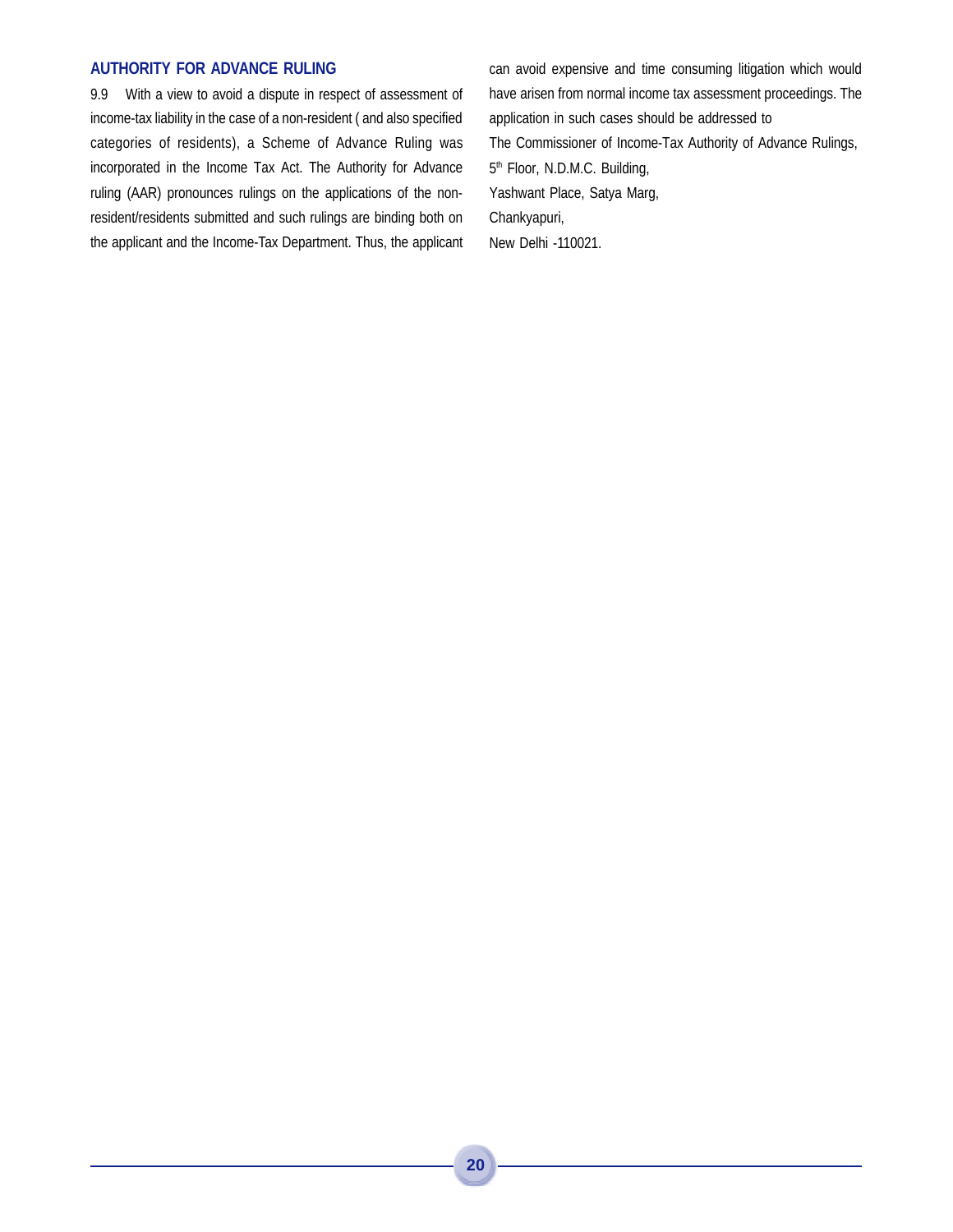## **CHAPTER-X**

## **INVESTMENT GUIDANCE AND FACILITATION**

### **INVESTMENT GUIDANCE**

### **SECRETARIAT FOR INDUSTRIAL ASSISTANCE (SIA)**

10.1 Secretariat for Industrial Assistance (SIA) has been set up in the Department of Industrial Policy and Promotion (DIPP) in the Ministry of Commerce and Industry to provide a single window for entrepreneurial assistance, investor facilitation, conveying Government decisions on applications filed, assisting entrepreneurs and investors in setting up projects, (including liaison with other organisations and State Governments) and in monitoring implementation of projects. It also notifies all Government policy relating to investment and technology.

### **ASSISTANCE TO ENTREPRENEURS**

10.2 Public Relation & Complaint (PR&C) Section provides assistance to entrepreneurs on various subjects concerning investment decisions. PR&C receives all papers/applications related to industrial approvals i.e. IEMs, Industrial Licences, Foreign Investment (NRIs), Foreign Technology Agreements, EHTP, STP Schemes, etc. and immediately issues a computerised acknowledgement, which also has an identity/ reference number. All correspondence with the SIA should quote this number.

The Unit also provides information regarding the current status of applications filed for various industrial approvals.

### **WEB SITE (http://dipp.gov.in)**

10.3 DIPP's website www.dipp.gov.in ensures easy availability of information to the investors about investment policies and procedures, investment climate, state industrial policies, publications, notifications and press notes/releases.

The web site contains the following :

- Manual on Foreign Direct Investment in India Policy and Procedures (available in English/French/German/Spanish/ Korean/Japanese and Italian language)
- SIA Newsletter-monthly issues
- SIA Statistics- monthly issues
- Press Notes, Notifications and Press Releases
- List of SSI reserved items & NIC Codes
- Industrial Policy Statements
- Latest Annual Report
- Information about Intellectual Property Rights
- Status of SIA applications
- Important Legislations
- Information about Attached and Subordinate Offices
- Profile of selected industrial sectors
- Link to other Ministries/Departments
- All relevant application forms

### **NATIONAL INDUSTRIAL CLASSIFICATION (NIC) CODE**

10.4 In all the forms required for various approvals including FDI, description of activities are required to be given as per the National Industrial Classification of All Economic Activities (NIC), 1987, DIPP website provides a link for this list for the benefit of the users.

### **ONLINE CHAT AND BULLETIN BOARD SERVICES**

10.5 The web site has the facility of on line chat between 11AM to 12 Noon & 4.00 to 5.00 P.M. (Indian Standard Time, GMT+5 ½) on all working days where investors can seek clarification on any issue relating to FDI Policies and related issues.

The web site also has provision of bulletin board service. If the investor cannot avail the on line chat facility, he/she can post the question on bulletin board at any time. All efforts are made to send a reply within 24 hours.

### **INFORMATION ABOUT VARIOUS OTHER CLEARANCES AND APPROVALS**

10.6 In addition to the approval for bringing FDI in India, other clearances and approvals, such as registration of company, environment and forest clearance, land acquisition, power and water connection, etc., may be required for starting a business in India.

Details of concerned Departments/Agencies along with their web site addresses are given in Annex-XIII.

### **PUBLICATIONS**

10.7 Following publications are brought out by DIPP and updated

regularly for the guidance of investors :

- a. Foreign Direct Investment in India Policy & Procedure.
- b. Investing in India Flyer
- c. Entry Strategies for foreign Investors Flyer
- d. Taxation in India Flyer
- e. Investment Opportunities in infrastructure sectors
- f. Single Window System in States & Union Territories

These publications are available through the PR&C section of the SIA or Investment Promotion and Infrastructure Development Cell, Department of Industrial Policy & Promotion as also from Indian Missions abroad. These can also be down loaded from the web site www.dipp.gov.in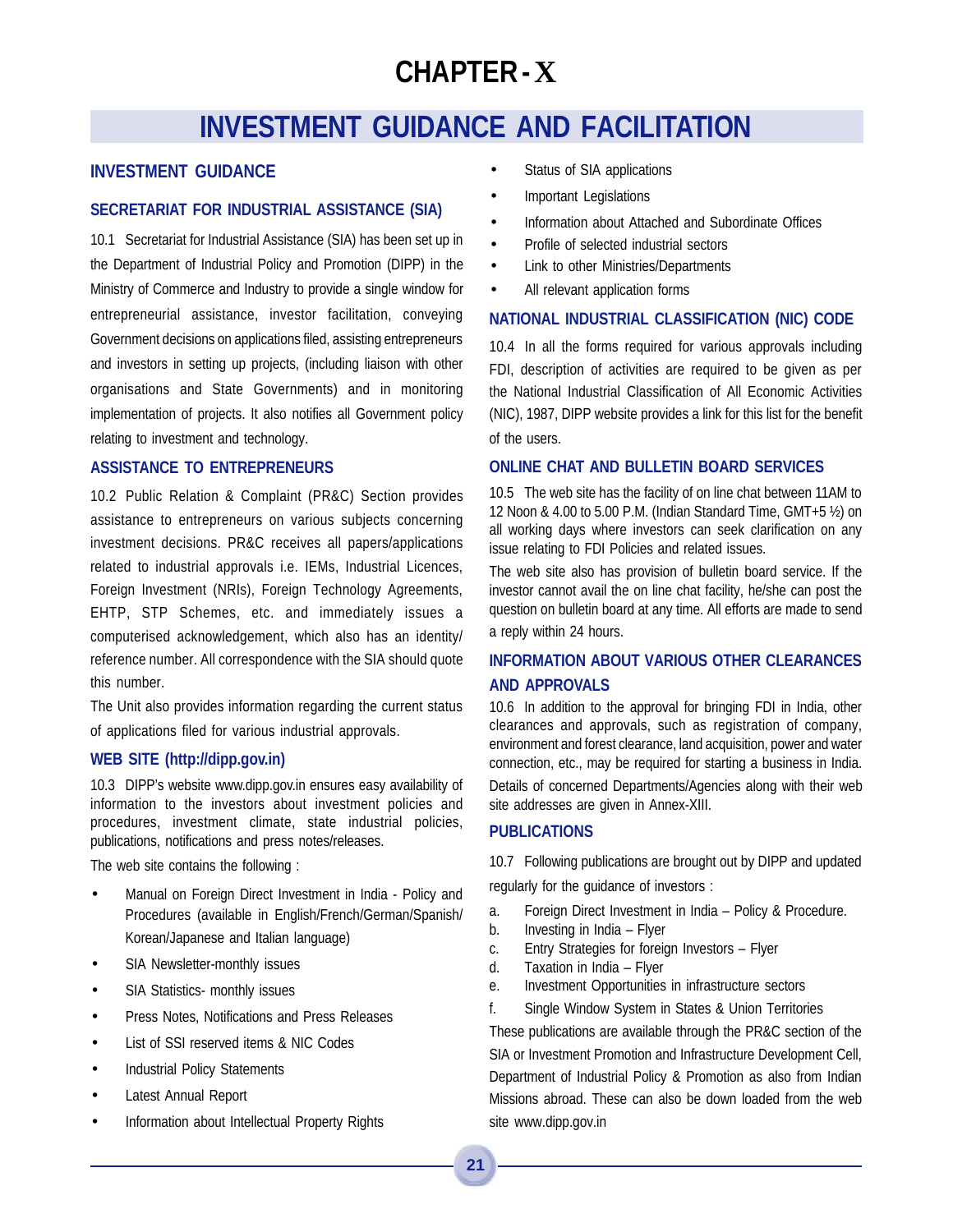### **SIA NEWS LETTER**

10.8 This is a monthly publication and covers information on data relating to Foreign Direct Investment /NRI Investment/ sectoral breaks-ups/ country-wise break-ups, all actual FDI inflows and policy notifications issued during the month. The monthly publication is uploaded on Department's website at www.dipp.gov.in.

Annual issues of SIA Newsletter are also published and available on payment from Controller of Publications, 1, Civil Lines, Delhi - 110 054 or from any outlet dealing in Government publications.

### **SIA STATISTICS**

10.9 This is also a monthly publication which contains data relating to Industrial Licences, Foreign Technical Collaboration, etc., monthly data on industrial production of 209 select industry groups, as well as policy announcements by Government during the month. Annual issues of SIA Statistics are available on payment from Controller of Publications, 1 Civil lines, Delhi - 110 054 or from any outlet dealing in Government publications

#### **INVESTMENT FACILITATION**

### **FOREIGN INVESTMENT IMPLEMENTATION AUTHORITY (FIIA)**

10.10 Foreign Investment Implementation Authority (FIIA) has been established to facilitate quick implementation of FDI approvals and assist foreign investors in getting necessary approvals. Fast Track Committees have been set up in 30 Ministries/Departments for regular review of FDI mega projects (with proposed investment of Rs. 1 billion and above), and resolution of any difficulties. Details of the fast track committees set up in various ministries is available at http://dipp.gov.in. Investors can approach FIIA through website http://dipp.gov.in.

### **FOREIGN INVESTMENT PROMOTION BOARD (FIPB)**

10.11 The Government has set up the Foreign Investment Promotion Board (FIPB) to consider Foreign Direct Investment (FDI) proposals requiring prior Government approval. The reconstituted FIPB comprises of :

- (i) Secretary, Department of Economic Affairs Chairman
- (ii) Secretary, Department of Industrial Policy & Promotion Member
- (iii) Secretary, Department of Commerce Member
- (iv) Secretary (Economic Relations), Ministry of External Affairs Member
- (v) Secretary, Ministry of Overseas Indian Affairs Member

#### **BUSINESS OMBUDSPERSON**

10.12 To facilitate expeditious redressal of grievances and attend to complaints relating to delays in grant and implementation of industrial approvals and facilitate their disposal, the Government has appointed a BUSINESS OMBUDSPERSON in the Ministry of Commerce & Industry. Additional Secretary & Financial Adviser, Ministry of Commerce and Industry, Udyog Bhavan, New Delhi-110011 has been nominated to act as Business Ombudsperson(e mail: nc@ub.nic.in).

### **GRIEVANCES OFFICER-CUM-JOINT SECRETARY**

10.13 Grievances and complaints are also received by the Grievances Officer-cum-Joint Secretary, Department of Industrial Policy and Promotion, Ministry of Commerce and Industry, Udyog Bhavan, New Delhi-110011, either through post or through the mail box in the PR&C of the SIA, or at Reception of the Ministry of Commerce and Industry at Gate No.12 , Udyog Bhavan, New Delhi-110011. Such communications are handled expeditiously and steps are taken to redress the grievance.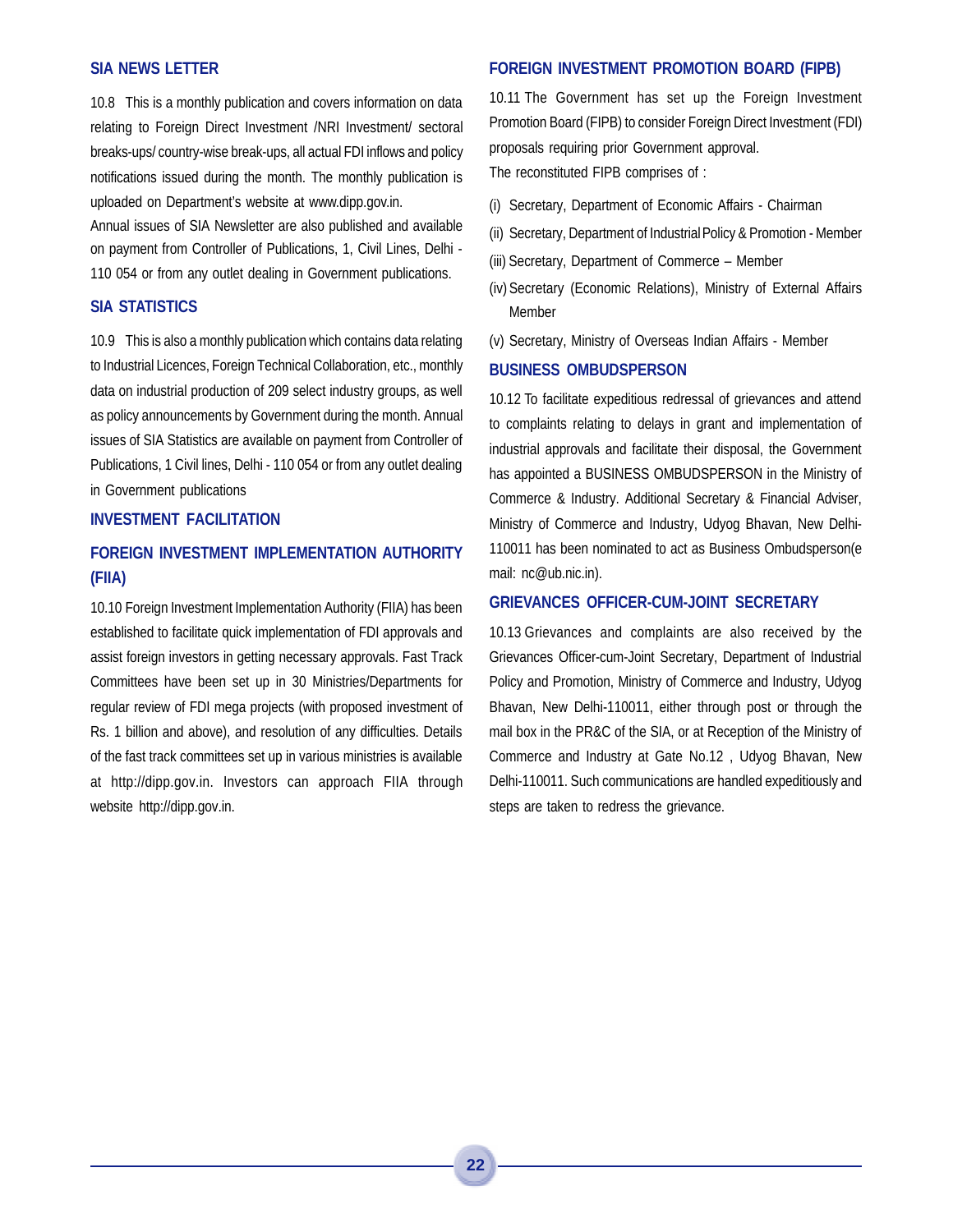## **CHAPTER-XI**

## **FREQUENTLY ASKED QUESTIONS**

### **1. What are the forms in which business can be conducted by a foreign company in India?**

Ans. Foreign companies can make investments or operate their business in a number of ways such as Liaison/ Representative office, Branch Office, Project Office, 100% Wholly owned Subsidiary, and Joint Venture company. The requisite approval can be granted by Reserve Bank of India (RBI) or Foreign Investment Promotion Board (FIPB). Any company set up with FDI has to be incorporated under the Indian Companies Act with the Registrar of Companies, Ministry of Company Affairs and all Indian operations would be conducted through this company.

### **2. What proposals require an industrial licence (IL) and how is it obtained?**

Ans. Under the New Industrial Policy, all industrial undertakings are exempt from licensing except for those industries as mentioned in Para 2.1 & 2.2 of this Publication. The project should not be located within 25 kilometres of a city with a population of more than one million as per 1991 Population Census.

The Government has substantially liberalised the procedures for obtaining an Industrial License. The application in form IL-FC should be filed with the SIA. Approvals are normally granted within 4-6 weeks.

#### **3. What is the procedure for a delicensed sector?**

Ans. An Industrial undertaking exempted from licensing needs only to file information in the Industrial Entrepreneurs Memorandum (IEM) with the SIA, which will issue an acknowledgement. No further approvals are required.

#### **4. What is the taxation policy in India?**

Ans. Foreign nationals working in India are generally taxed only on their Indian income. Income received from sources outside India is not taxable unless it is received in India. The Indian tax laws provide for exemption of tax on certain kinds of income earned for services rendered in India. Further, foreign nationals have the option of being taxed under the tax treaties that India may have signed with their country of residence.

Remuneration for work done in India is taxable irrespective of the place of receipt. Remuneration includes salaries and wages, pensions, fees, commissions, profits in lieu of or in addition to salary, advance salary and perquisites. Taxable payments include all allowances and tax equalisation payments unless specifically excluded. The stock options granted by the employer are taxable as capital gains at the time of sale of shares acquired due to exercise of options.

### **5. What is the situation regarding intellectual property rights protection in India?**

Ans. India is a signatory to the agreement concluding the Uruguay Round of GATT negotiations and establishing the World Trade Organisation (WTO) and its laws today are WTO compliant. The important regulations dealing with Intellectual Property Rights are:

- The Patents Act
- The Trademarks Act
- The Geographical Indication of Goods Act
- The Designs Act

#### **6. Is investment by non-resident Indians (NRIs) permitted?**

Ans. The Government attaches importance to investments by NRIs. Government has provided a liberalised policy framework for approval of NRI investments through both the Automatic and the Government route. NRIs are permitted to invest up to 100% equity in the Real Estate and Civil Aviation Sectors. Automatic Approval is given by the RBI to all NRI proposals with their investment up to 100% for all items/activities except a few exceptions mentioned in Press Note 2 (2000 series) read with sector specific guidelines. Government approval is required for all proposals not qualifying under Automatic Route.

### **7. Can profits, dividends, royalty, know how payments be repatriated from India?**

Ans. All profits, dividends, royalty, know how payments that have been approved by the Government/RBI can be repatriated. Some sectors like investment in development of integrated township, NRI Investment in real estates, etc. may attract a lock-in period.

### **8. What are the formalities a joint venture company has to complete to increase the foreign equity holding?**

Ans. The following formalities are required for the joint ventures that want to increase in their foreign equity holding by acquisition of shares or by any other means.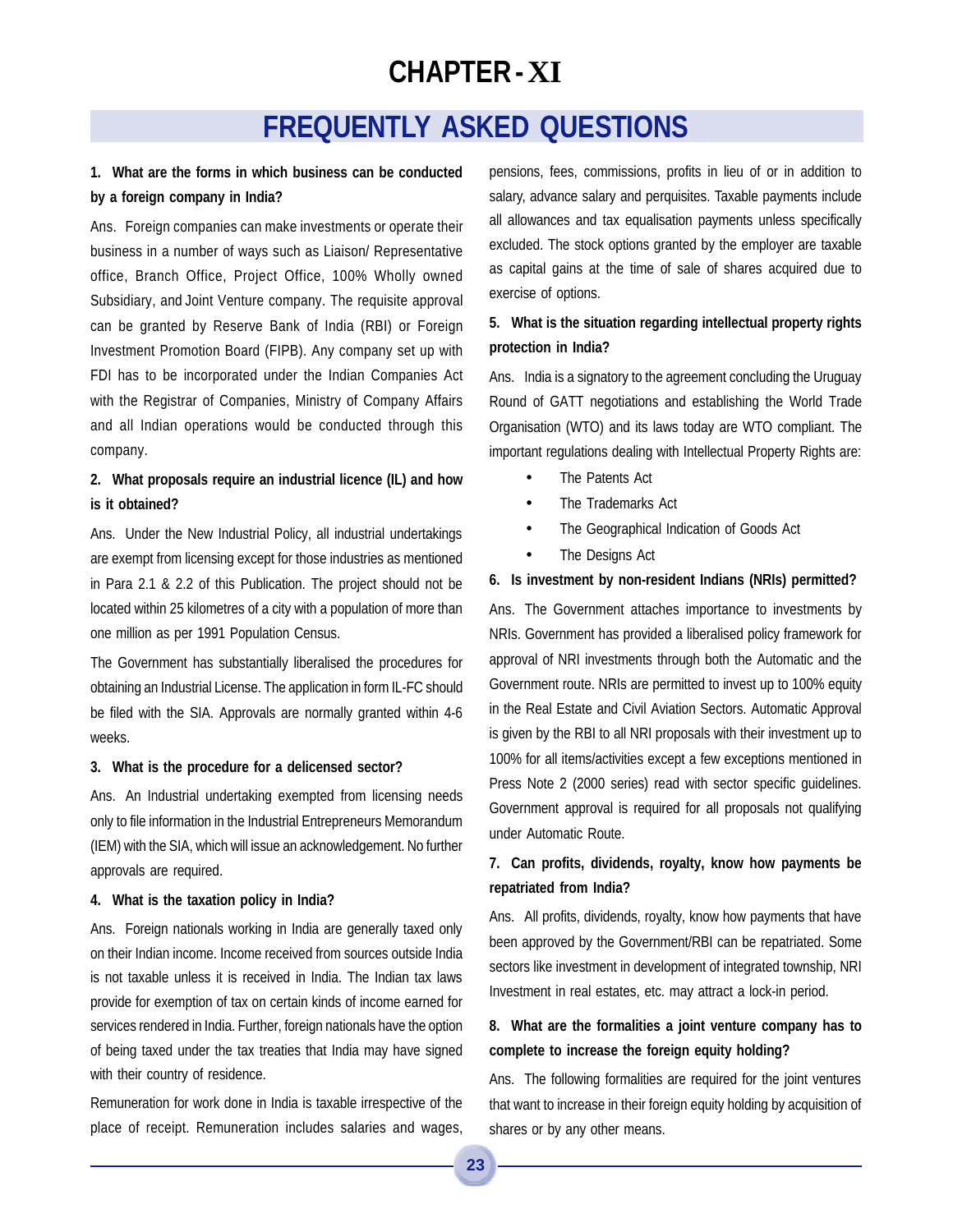- a) If only the quantum of foreign equity increased without change in percentage then Press Note no. 7 (1999 series) may be followed.
- b) For increase in percentage of foreign equity by way of expansion of capital base, automatic route or FIPB / Government route would apply depending upon the nature of proposal in terms of Press Note No. 2 (2000 series)
- c) Cases involving increase in percentage in foreign equity by way of acquiring existing shares in an Indian company would necessarily require prior approval of FIPB/Government if the activity is in the financial sector or the provision of SEBI (Substantial Acquisition of Shares and Takeovers) Regulations, 1997 is attracted.
- d) In cases involving inclusion of an additional foreign collaborator, guidelines laid down in Press Note No. 1 (2005 series) would have to be satisfied.

### **9. What is the policy of conversion of non-repatriable shares into repatriable shares?**

Ans. FIPB approval is required. Where original investment was made in foreign exchange, the change is allowed without any conditions; if not, the sale proceed will have to be repatriated to India by opening an NRO account.

### **10. What is the mechanism for publicizing the changes in the FDI policies?**

Ans. Changes in FDI policies are brought out in the form of Press Notes by Department of Industrial Policy & Promotion (DIPP). Soon after releasing the Press Notes to the media, it is also loaded on the Departmental website (http://dipp.gov.in).

### **11. What mechanism is available alternative dispute resolution (ICADR)?**

Ans. International Centre for Alternative Dispute Resolution (ICADR) has been established as an autonomous organization under the aegis of Ministry of Law & Justice to promote settlement of domestic and international disputes by different modes of alternate dispute resolution. ICADR has its headquarters in New Delhi and has regional office in Lucknow and Hyderabad. More information on ICADR can be obtained from the website: http://www.icadr.org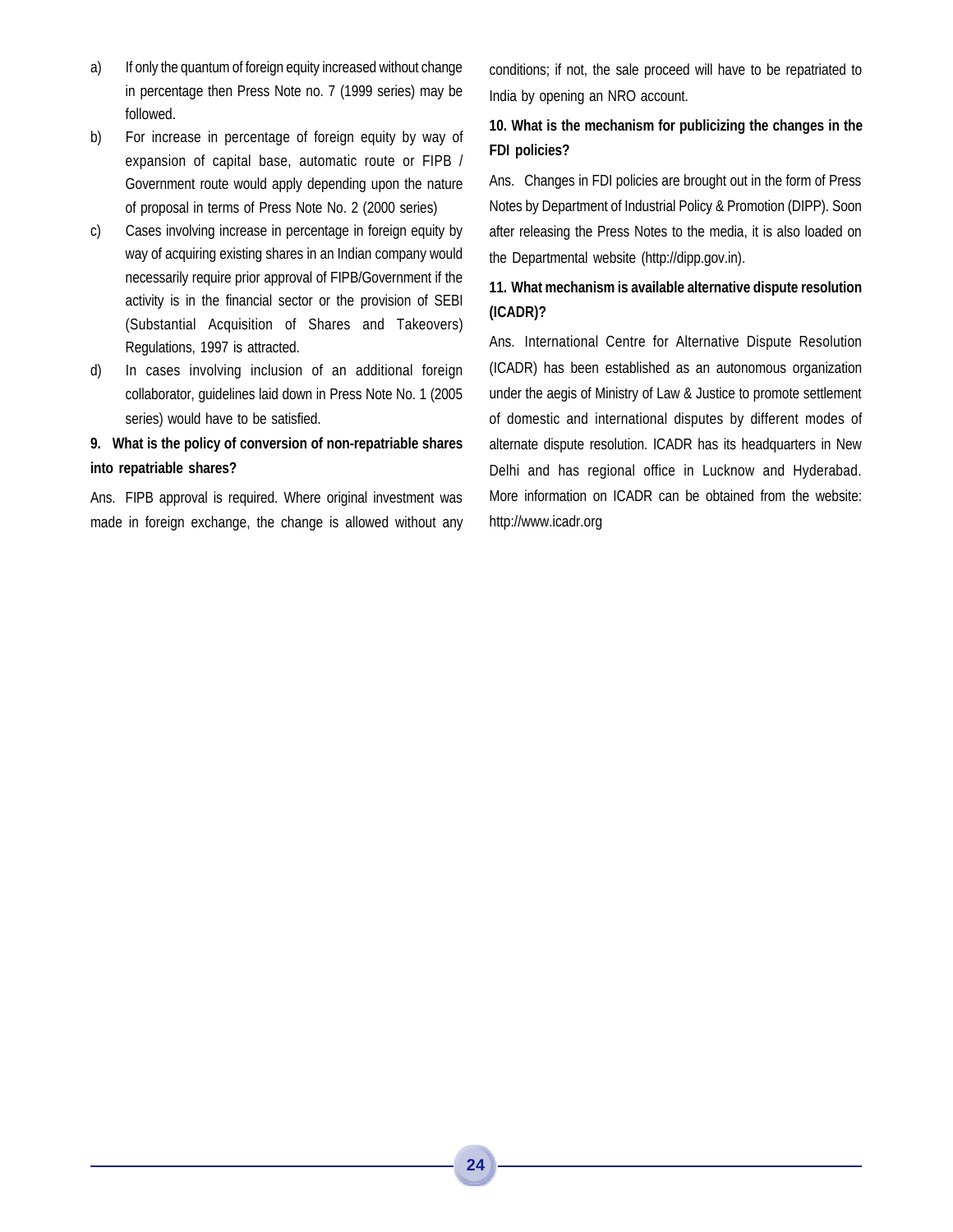### **GUIDELINES FOR CONSIDERATION OF FOREIGN DIRECT INVESTMENT (FDI) PROPOSALS BY THE FOREIGN INVESTMENT PROMOTION BOARD (FIPB)**

(To be read with paragraph 1.6 of the Manual)

The Guidelines are meant to assist the FIPB to consider proposals in an objective and transparent manner. These would not in any way restrict the flexibility or bind the FIPB from considering the proposals in their totality or making recommendation based on other criteria or special circumstances or features it considers relevant. Besides these are in the nature of administrative Guidelines and would not in any way be legally binding in respect of any recommendation to be made by the FIPB or decisions to be taken by the Government in cases involving Foreign Direct Investment (FDI).

These guidelines are issued without prejudice to the Government's right to issue fresh guidelines or change the legal provisions and policies whenever considered necessary.

These guidelines stand modified to the extent changes have been notified by Secretariat for Industrial Assistance from time to time. The following Guidelines are laid-down to enable the Foreign Investment Promotion Board (FIPB) to consider the proposals for Foreign Direct Investment (FDI) and formulate its recommendations;

- 1. All applications should be put up before the FIPB within 15 days and it should be ensured that comments of the Administrative Ministries are placed before the Board either prior to/or in the meeting of the Board.
- 2. Proposals should be considered by the Board keeping in view the time frame of 30 days for communicating Government decision (i.e. approval of FM/CCEA or rejection, as the case may be).
- 3. In cases in which either the proposal is not cleared or further information is required, in order to obviate delays presentation by applicant in the meeting of the FIPB should be resorted to.
- 4. While considering cases and making recommendations, FIPB should keep in mind the sectoral requirements and the sectoral policies vis-a-vis the proposal(s).
- 5. FIPB would consider each proposal in totality (i.e. if it includes apart from foreign investment, technical collaboration/

industrial licence) for composite approval or otherwise. However, the FIPB's recommendation would relate only to the approval for foreign financial and technical collaboration and the foreign investor will need to take other prescribed clearances separately.

- 6. The Board should examine the following while considering proposals submitted to it for consideration :
	- (i) Whether the items of activity involve industrial licence or not and if so the considerations for grant of industrial licence must be gone into;
	- (ii) Whether the proposal involves technical collaboration and if so the source and nature of technology sought to be transferred;
	- (iii) Whether the proposal involves any mandatory requirement for exports and if so whether the applicant is prepared to undertake such obligation (this is for items reserved for small scale sector as also for dividend balancing, and for 100% EOUs/EPZ units);
	- (iv) Whether the proposal involves any export projection and if so the items of export and the projected destinations;
	- (v) Whether the proposal has concurrent commitment under other schemes such as EPCG Scheme etc;
	- (vi) In the case of Export Oriented Units (EOUs) whether the prescribed minimum value addition norms and the minimum turn over of exports are met or not;
	- (vii) Whether the proposal involves relaxation of locational restrictions stipulated in the industrial licensing policy;
	- (viii) Whether the proposal has any strategic or defence related considerations, and
	- (ix) Whether the proposal has any existing joint venture or technology transfer/trademark agreement in the same field in India, and if so whether this agreement is sick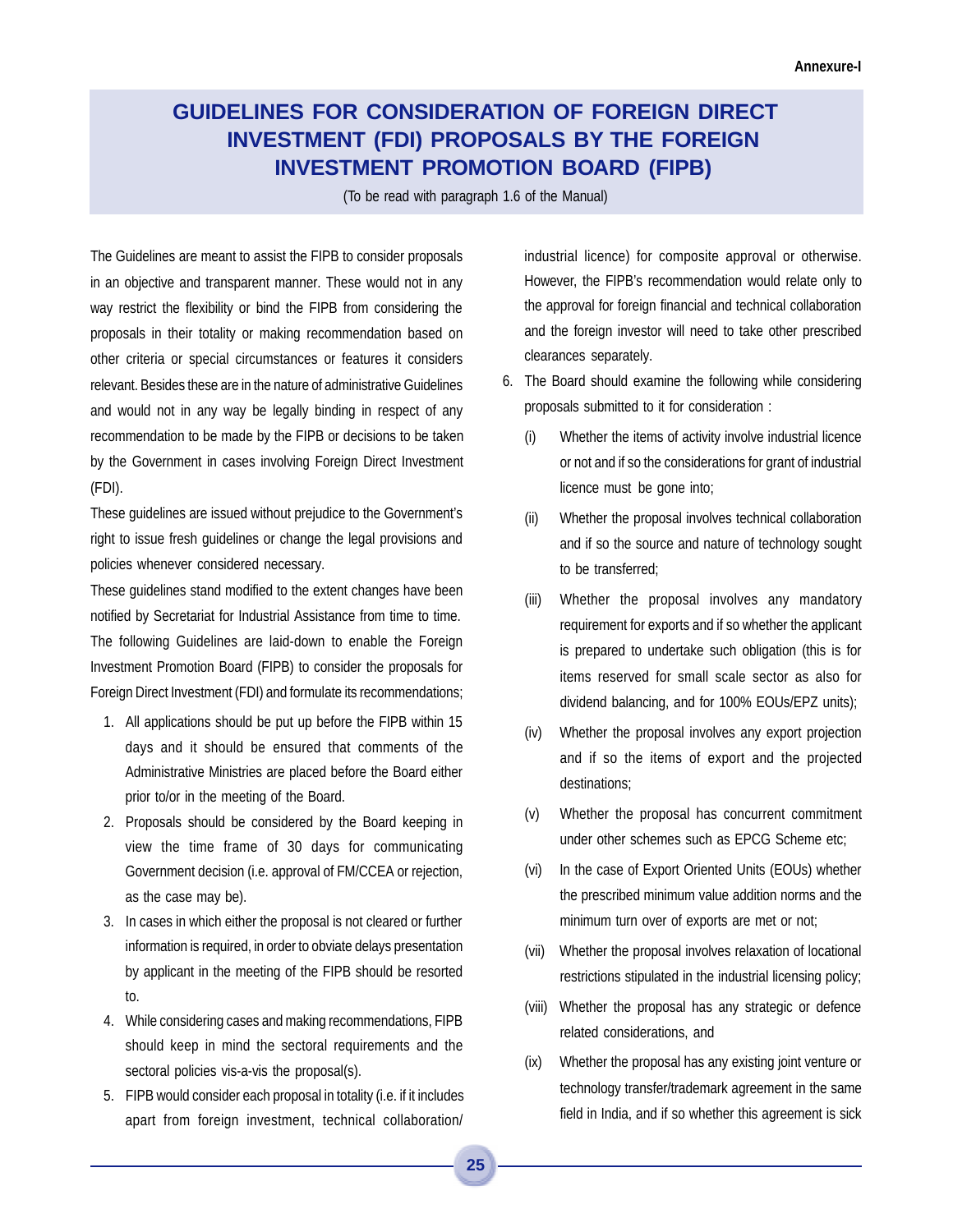or defunct; the investment by either party is less than 3% & investment is by FVCI, the detailed circumstance in which it is considered necessary to set-up a new joint venture/enter into new technology transfer (including trade mark), and proof that the new proposal would not in any way jeopardize the interest of the existing joint venture or technology/trade mark partner or other stake holders.

- 7. While considering proposals the following may be prioritized :
	- (a) Items/activities covered under Government route (i.e. those which do not qualify under automatic route).
	- (b) Items falling in infrastructure sector.
	- (c ) Items which have an export potential
	- (d) Items which have large scale employment potential and especially for rural people.
	- (e) Items, which have a direct or backward linkage with agro business/farm sector.
	- (f) Item which have greater social relevance such as hospitals, human resource development, life saving drugs and equipment.
	- (g) Proposals, which result in induction of technology or infusion of capital.
- 8. The following should be especially considered during the scrutiny and consideration of proposals :
	- (a) The extent of foreign equity proposed to be held (keeping in view sectoral caps if any - e.g. 24% for SSI units, 49% for air taxi/airlines operators, 74% in basic/ cellular/paging in Telecom sector etc).
	- (b) Extent of equity with composition of foreign/NRI/ resident Indians.
	- (c ) Extent of equity from the point of view whether the proposed project would amount to a holding company/ Wholly owned Subsidiary/a company with dominant foreign investment (i.e. 75% or more) Joint Venture.
	- (d) Whether the proposed foreign equity is for setting up a new project (Joint Venture or otherwise) or whether it is for enlargement of foreign/NRI equity or whether it is for fresh induction of foreign equity/NRI equity in an existing Indian company.
	- (e) In the case of fresh induction of foreign/NRI equity and/or cases of enlargement of foreign/ NRI equity in

existing Indian companies whether there is a resolution of the Board of Directors supporting the said induction/ enlargement of foreign/NRI equity and whether there is a shareholders agreement or not.

(f) In the case of induction of fresh equity in the existing Indian companies and/or enlargement of foreign equity in existing Indian companies, the reason why the proposal has been made and the modality for induction/ enhancement [i.e. whether by increase of paid up capital/authorised capital, transfer of shares (hostile or otherwise) whether by rights issue, or by what modality].

> Cases pertaining to FIPB approvals, which involve increase in the non-resident equity within the approved percentage of non-resident equity in a joint venture company and enhancement of paid-up capital in a wholly owned subsidiary do not require FIPB approval provided the intent for increase in the amount of foreign equity is duly notified to SIA and formal documentation by way of intimation is made to SIA within 30 days of receipt of funds and allotment of shares (to non-resident shareholders).

- (g) Issue/transfer/pricing of shares will be as per SEBI/ RBI guidelines.
- (h) Whether the activity is an industrial or a service activity or a combination of both.
- (i) Whether the item of activity involves any restriction by way of reservation for the small scale sector.
- (j) Whether there are any sectoral restrictions on the activity (e.g. there is ban on foreign investment in real estate while it is not so for NRI investment).
- (k) Whether the item involves only trading activity and if so whether it involves export or both export and import, or also includes domestic trading and if domestic trading whether it also includes retail trading.
- (l) Whether the proposal involves import of items which are either hazardous, banned or detrimental to environment (e.g. import of plastic scrap or recycled plastics).
- 9. In respect of activities to which equity caps apply, FIPB may consider recommending higher levels of foreign equity as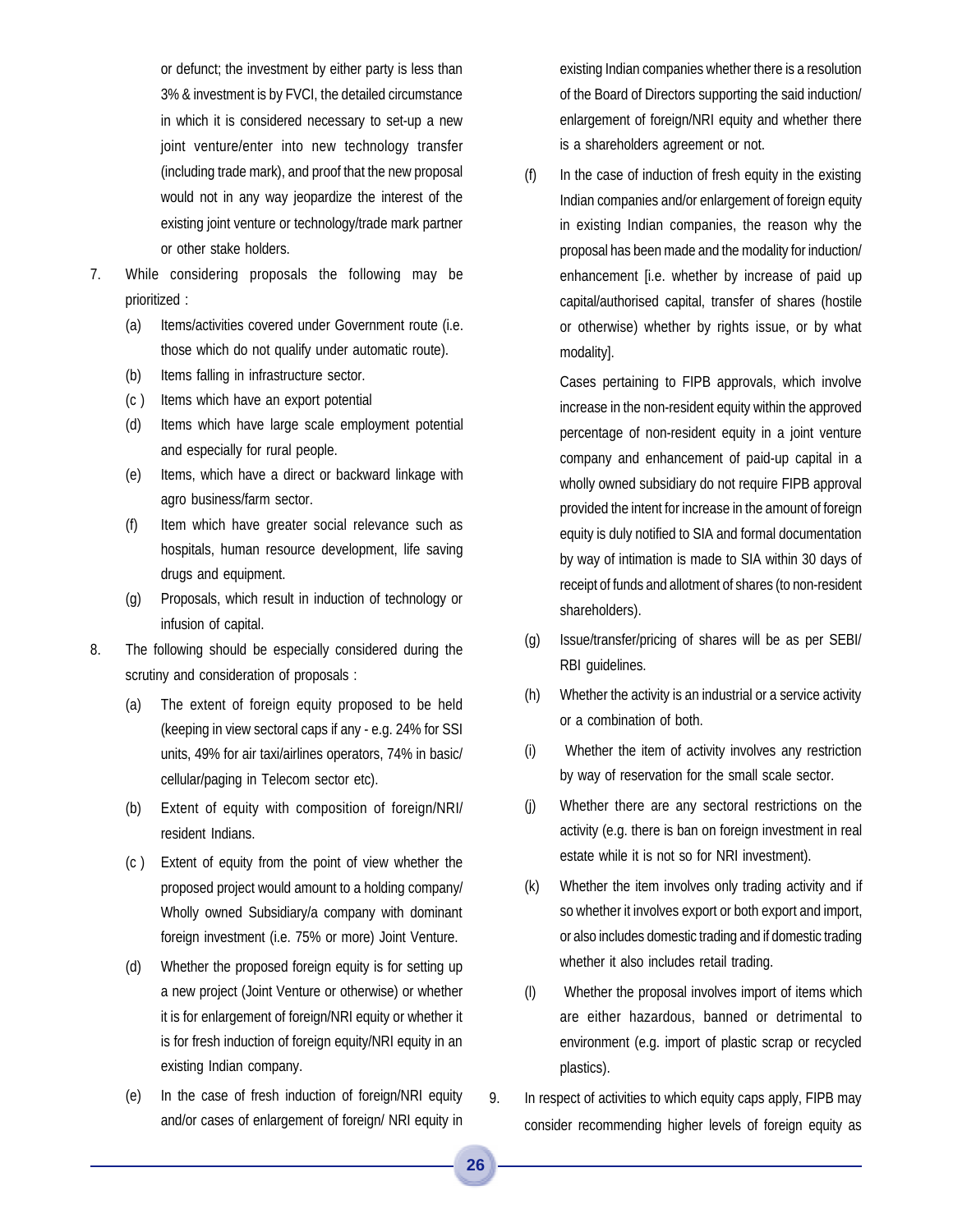compared to the prescribed caps, keeping in view the special requirements and merits of each case.

- 10. In respect of other industries/activities the Board may consider recommending 51 per cent foreign equity on examination of each individual proposal. For higher levels of equity up to 74 per cent the Board may consider such proposals keeping in view considerations such as the extent of capital needed for the project, the nature and quality of technology, the requirements of marketing and management skills and the commitment for exports.
- 11. FIPB may consider recommending proposals for 100 percent foreign owned holding/subsidiary companies based on the following criteria :
	- (a) where only "holding" operation is involved all subsequent/downstream investments to be carried out would require prior approval of the Government;
	- (b) where proprietary technology is sought to be protected or sophisticated technology is proposed to be brought in;
	- (c) where at least 50% of production is to be exported;
	- (d) proposals for consultancy; and
	- (e) proposals for industrial model towns/industrial parks or estates.
- 12. In special cases, where the foreign investor is unable initially to identify an Indian joint venture partner, the Board may consider and recommend proposals permitting 100 per cent foreign equity on a temporary basis on the condition that the foreign investor would divest to the Indian parties (either individual, joint venture partners or general public or both) at least 26 per cent of its equity within a period of 3-5 years.
- 13. Similarly in the case of a joint venture, where the Indian partner is unable to raise resources for expansion/ technological upgradation of the existing industrial activity the Board may consider and recommend increase in the proportion/percentage (up to 100 per cent) of the foreign equity in the enterprise.
- 14. In respect of trading companies, 100 per cent foreign equity may be permitted in the case of the activities involving the following :
	- (i) exports;
	- (ii) bulk imports with ex-port/ex-bonded warehouse sales;
	- (iii) cash and carry wholesale trading;
	- (iv) other import of goods or services provided at least 75% is for procurement and sale of goods and services among the companies of the same group.
- 15. In respect of the companies in the infrastructure/services sector where there is a prescribed cap for foreign investment, only the direct investment should be considered for the prescribed cap and foreign investment in an investing company should not be set off against this cap provided the foreign direct investment in such investing company does not exceed 49 per cent and the management of the investing company is with the Indian owners.
- 16. No condition specific to the letter of approval issued to a foreign investor would be changed or additional condition imposed subsequent to the issue of a letter of approval. This would not prohibit changes in general policies and regulations applicable to the industrial sector.
- 17. Where in case of a proposal (not being 100% subsidiary) foreign direct investment has been approved up to a designated percentage of foreign equity in the joint venture company the percentage would not be reduced while permitting induction of additional capital subsequently. Also in the case of approved activities, if the foreign investor(s) concerned wished to bring in additional capital on later dates keeping the investment to such approved activities, FIPB would recommend such cases for approval on an automatic basis.
- 18. As regards proposal for private sector banks, the application would be considered only after "in principle" permission is obtained from the Reserve Bank of India (RBI).
- 19. The restrictions prescribed for proposals in various sectors as obtained, at present, are given in the annexure - II and these should be kept in view while considering the proposals.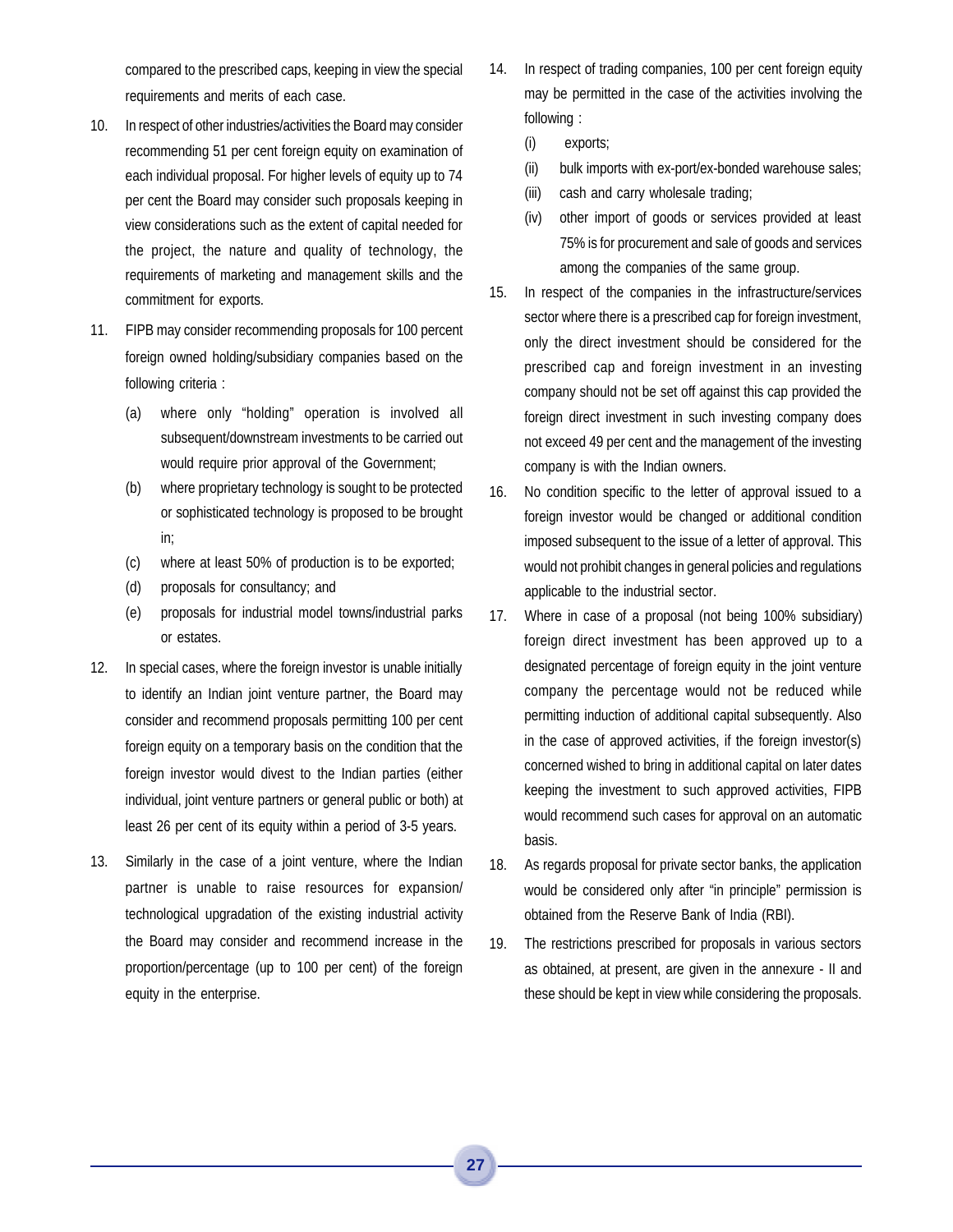### **SECTOR SPECIFIC GUIDELINES FOR FOREIGN DIRECT INVESTMENT**

| SI.No.<br><b>Sector</b>                     | <b>Guidelines</b>                                                                                                                                                                                                                                                                                                                                                                                                                                                                                                                                                                                                                                                                                                                                                                                                                                                                                                                                                   |
|---------------------------------------------|---------------------------------------------------------------------------------------------------------------------------------------------------------------------------------------------------------------------------------------------------------------------------------------------------------------------------------------------------------------------------------------------------------------------------------------------------------------------------------------------------------------------------------------------------------------------------------------------------------------------------------------------------------------------------------------------------------------------------------------------------------------------------------------------------------------------------------------------------------------------------------------------------------------------------------------------------------------------|
| Airports<br>1.                              | Up to 100% with FDI, beyond 74% requiring Government approval                                                                                                                                                                                                                                                                                                                                                                                                                                                                                                                                                                                                                                                                                                                                                                                                                                                                                                       |
| 2.<br><b>Atomic Minerals</b>                | The following three activities are permitted to receive FDI/NRI investments through FIPB (as per<br>detailed guidelines issued by Department of Atomic Energy vide Resolution No. 8/1(1)/97-PSU/<br>1422 dated 6.10.98):<br>Mining and mineral separation<br>a.<br>Value addition per se to the products of (a) above<br>b.<br>Integrated activities [comprising of both (a) and (b) above<br>c.<br>The following FDI participation is permitted :<br>Up to 74% in both pure value addition and integrated projects<br>(i)<br>For pure value addition projects as well as integrated projects with value addition up to any<br>(ii)<br>intermediate stage, FDI is permitted up to 74% through joint venture companies with Central/<br>State PSUs in which equity holding of at least one PSU is not less than 26%.<br>In exceptional cases, FDI beyond 74% will be permitted subject to clearance of the Atomic<br>(iii)<br>Energy Commission before FIPB approval |
| Agriculture<br>3.<br>(Including Plantation) | No FDI/NRI investment is permitted other than Tea sector, where FDI permitted up to 100% in Tea<br>sector, including tea plantations, with prior Government approval and subject to following conditions:<br>Compulsory divestment of 26% equity in favour of Indian partner/Indian public within a period<br>a.<br>of five years, and<br>Prior State government approval required in case of any future land use change.<br>b.<br>The above dispensation would be applicable to all fresh investments (FDI) made in this sector.                                                                                                                                                                                                                                                                                                                                                                                                                                   |
| Broadcasting<br>4.                          | Broadcasting<br>TV Software Production<br>100% foreign investment allowed subject to:<br>a)<br>all future laws on broadcasting and no claim of any privilege or protection by virtue of<br>(i)<br>approval accorded, and<br>not undertaking any broadcasting from Indian soil without Government approval<br>(ii)<br>Setting up hardware facilities, such as uplinking, HUB, etc.<br>b)<br>Private companies incorporated in India with permissible FII/NRI/PIO equity within the limits<br>(as in the case of telecom sector FDI limit up to 49% inclusive of both FDI and portfolio<br>investment) to set up uplinking hub (teleports) for leasing or hiring out their facilities to<br>broadcasters<br>Foot note: As regards satellite broadcasting, all TV channels irrespective of management<br>control to uplink from India provided they undertake to comply with the broadcast (programme<br>& advertising) code                                           |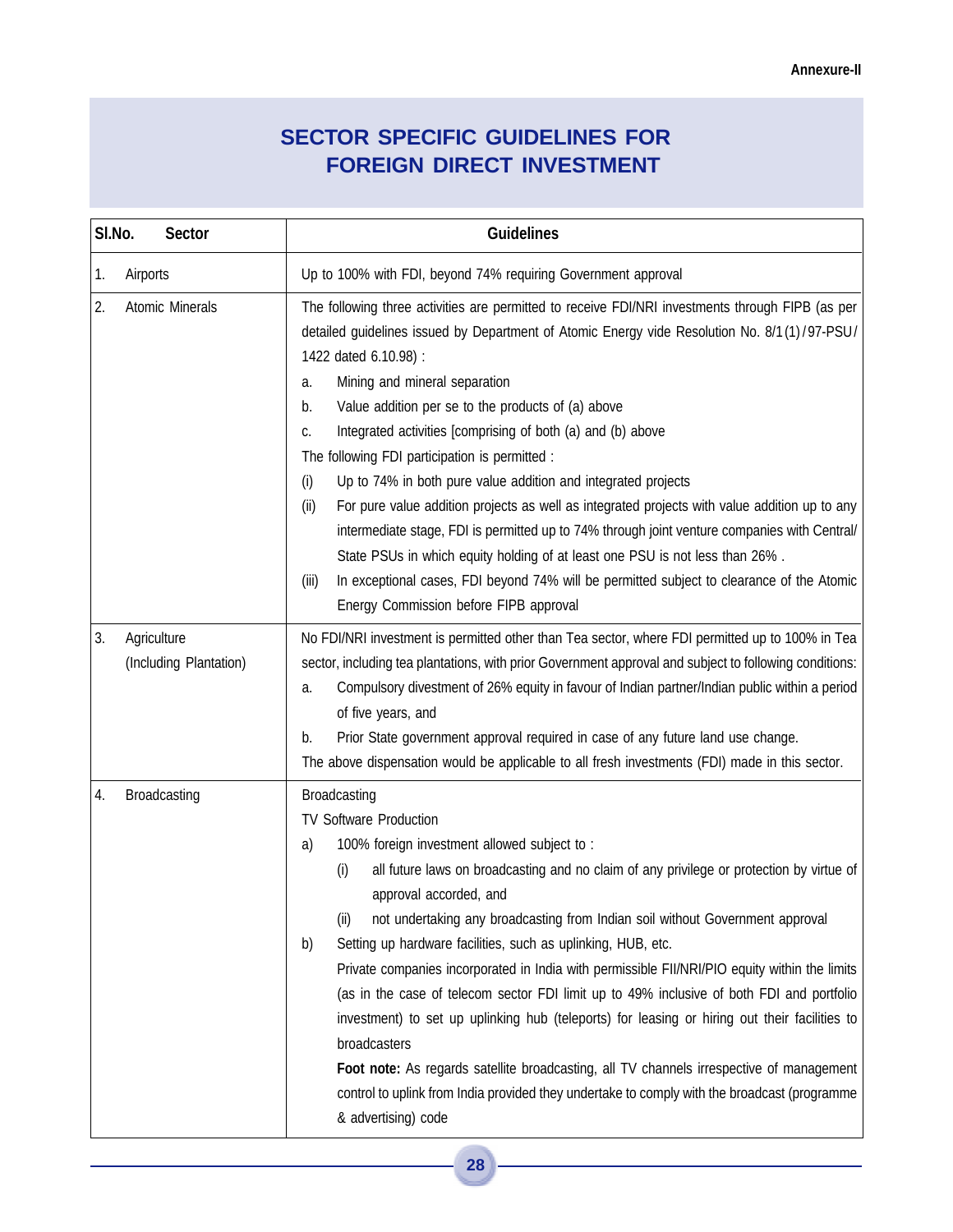| SI.No. | <b>Sector</b>                               | <b>Guidelines</b>                                                                                                                                                                                                                                                                                                                                                                                                                                                                                                                                                                                                                                                                                                                                                                                                                                                                                                                                                                                                                                                                                                          |
|--------|---------------------------------------------|----------------------------------------------------------------------------------------------------------------------------------------------------------------------------------------------------------------------------------------------------------------------------------------------------------------------------------------------------------------------------------------------------------------------------------------------------------------------------------------------------------------------------------------------------------------------------------------------------------------------------------------------------------------------------------------------------------------------------------------------------------------------------------------------------------------------------------------------------------------------------------------------------------------------------------------------------------------------------------------------------------------------------------------------------------------------------------------------------------------------------|
|        |                                             | Cable Network<br>C)<br>Foreign investment allowed up to 49% (inclusive of both FDI and portfolio investment) of paid<br>up share capital. Companies with minimum 51% of paid up share capital held by Indian<br>citizens are eligible under the Cable Television Network Rules (1994) to provide cable TV<br>services<br>Direct-to-Home<br>d)<br>Company with a maximum of foreign equity including FDI/NRI/FII of 49% would be eligible to<br>obtain DTH License. Within the foreign equity, the FDI component not to exceed 20%<br><b>Terrestrial Broadcasting FM</b><br>e)<br>The licensee shall be a company registered in India under the Companies Act. All share<br>holding should be held by Indians except for the limited portfolio investment by FII/NRI/PIO/<br>OCB subject to such ceiling as may be decided from time to time. Company shall have no<br>direct investment by foreign entities, NRIs and OCBs. As of now, the foreign investment is<br>permissible to the extent of 20% portfolio investment<br><b>Terrestrial TV</b><br>f)<br>No private operator is allowed in terrestrial TV transmission. |
| 5.     | Coal & Lignite                              | Private Indian companies setting up or operating power projects as well as coal or lignite<br>(i)<br>mines for captive consumption are allowed FDI up to 100%.<br>100% FDI is allowed for setting up coal processing plants subject to the condition that the<br>(ii)<br>company shall not do coal mining and shall not sell washed coal or sized coal from its coal<br>processing plants in the open market and shall supply the washed or sized coal to those<br>parties who are supplying raw coal to coal processing plants for washing or sizing<br>FDI up to 74% is allowed for exploration or mining of coal or lignite for captive consumption.<br>(iii)<br>In all the above cases, FDI is allowed up to 50% under the automatic route subject to the<br>(iv)<br>condition that such investment shall not exceed 49% of the equity of a PSU.                                                                                                                                                                                                                                                                       |
| 6.     | Domestic Airlines                           | In the domestic Airlines<br>i)<br>FDI up to 49% permitted under automatic route.<br>100% investment by NRIs permitted under automatic route subject to no direct or indirect<br>ii)<br>equity participation by foreign airlines. (Detailed guidelines have been issued by<br>Ministry of Civil Aviation)                                                                                                                                                                                                                                                                                                                                                                                                                                                                                                                                                                                                                                                                                                                                                                                                                   |
| 7.     | Defence & Strategic<br>Industries           | Foreign Direct Investment, including NRI investment, is permitted up to 26% with prior Government<br>approval subject to licensing and security requirements.                                                                                                                                                                                                                                                                                                                                                                                                                                                                                                                                                                                                                                                                                                                                                                                                                                                                                                                                                              |
| 8.     | Establishment and Operation<br>of Satellite | FDI up to 74% is permitted with prior Government approval                                                                                                                                                                                                                                                                                                                                                                                                                                                                                                                                                                                                                                                                                                                                                                                                                                                                                                                                                                                                                                                                  |
| 9.     | Housing & Real Estate                       | NRIs are allowed to invest in the following activities:<br>Development of serviced plots and construction of built up residential premises<br>a)<br>Investment in real estate covering construction of residential and commercial premises including<br>b)<br>business centres and offices<br>Development of townships<br>C)                                                                                                                                                                                                                                                                                                                                                                                                                                                                                                                                                                                                                                                                                                                                                                                               |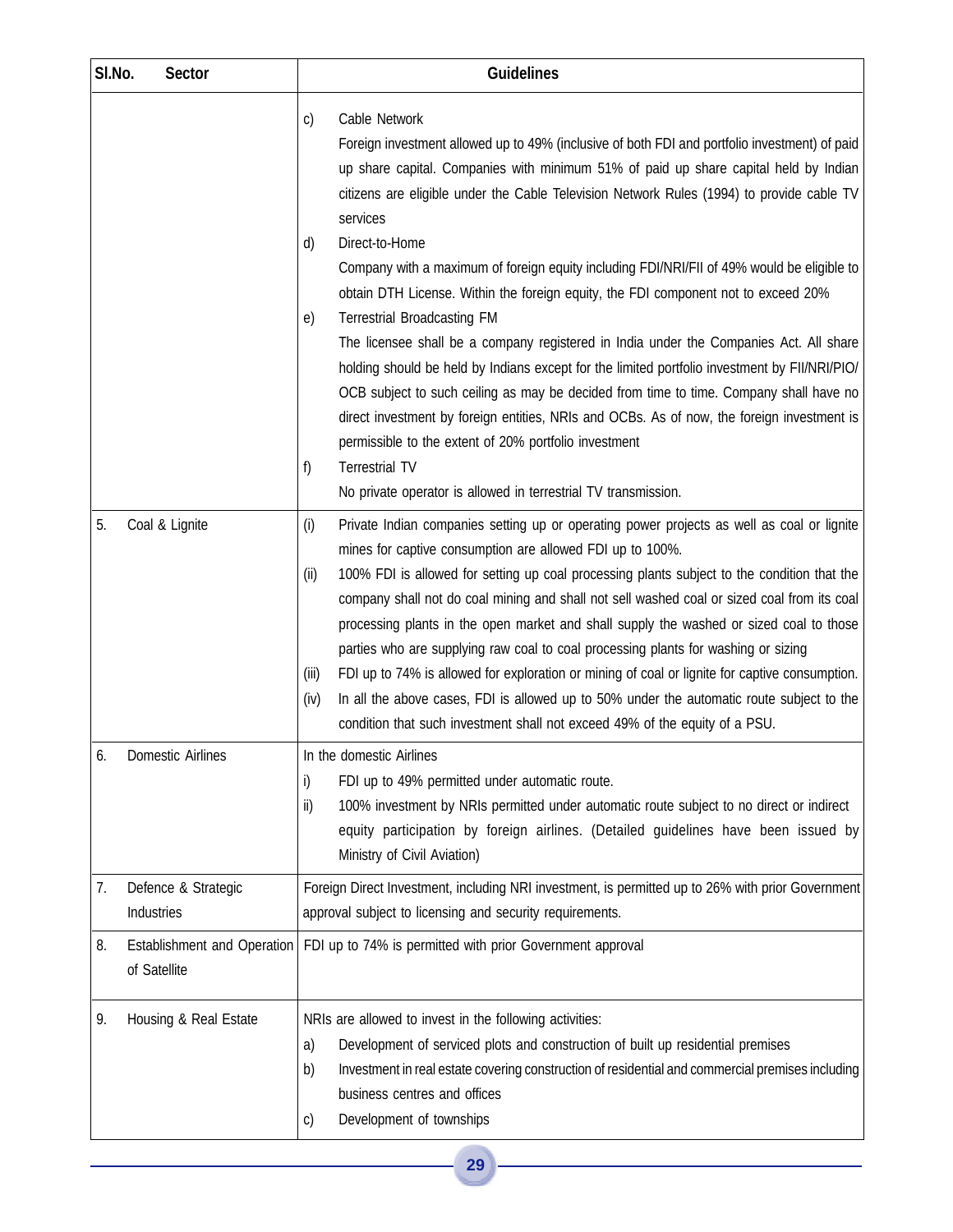| SI.No.<br><b>Sector</b> |                                                                   | <b>Guidelines</b>                                                                                                                                                                                                                                                                                                                                                                                                                                                                                                                                                                                                                                                                  |
|-------------------------|-------------------------------------------------------------------|------------------------------------------------------------------------------------------------------------------------------------------------------------------------------------------------------------------------------------------------------------------------------------------------------------------------------------------------------------------------------------------------------------------------------------------------------------------------------------------------------------------------------------------------------------------------------------------------------------------------------------------------------------------------------------|
|                         |                                                                   | City and regional level urban infrastructure facilities, including both roads and bridges<br>d)<br>Investment in manufacture of building materials, which is also open to FDI<br>e)<br>Investment in participatory ventures in (a) to (e) above<br>f)<br>Investment in housing finance institutions, which is also open to FDI as an NBFC<br>g)                                                                                                                                                                                                                                                                                                                                    |
| 10.                     | <b>Investing Companies</b><br>In Infrastructure/Service<br>Sector | In respect of the companies in infrastructure/service sector, where there is a prescribed cap for<br>foreign investment, only the direct investment will be considered for the prescribed cap and foreign<br>investment in an investing company will not be set off against this cap provided the foreign direct<br>investment in such investing company does not exceed 49% and the management of the investing<br>company is with the Indian owners. The automatic route is not available                                                                                                                                                                                        |
| 11.                     | Insurance                                                         | FDI up to 26% in the Insurance sector is allowed on the automatic route subject to obtaining licence<br>from Insurance Regulatory & Development Authority (IRDA)                                                                                                                                                                                                                                                                                                                                                                                                                                                                                                                   |
|                         | 12. Lottery Business,<br>Gambling & Betting                       | Government has reiterated prohibition of Foreign Direct Investment (FDI) / Foreign Technical<br>Collaboration (FTC) in any form in lottery business, gambling and betting sector. Foreign Technology<br>Collaboration including Franchise/Trading/brand name, management contract etc. in the lottery<br>business, gambling and betting sector is also prohibited.                                                                                                                                                                                                                                                                                                                 |
| 13.                     | Mining                                                            | For exploration and mining of diamonds and precious stones FDI is allowed up to 74% under<br>(i)<br>automatic route<br>For exploration and mining of gold and silver and minerals other than diamonds and precious<br>(ii)<br>stones, metallurgy and processing ,FDI is allowed up to 100% under automatic route<br>Press Note No. 18 (1998 series) dated 14.12.98 and Press Note No 1 of 2005 dated 12.01.2005<br>(iii)<br>would not be applicable for setting up 100% owned subsidiaries in so far as the mining sector<br>is concerned, subject to a declaration from the applicant that he has no existing joint venture<br>for the same area and / or the particular mineral. |
| 14.                     | Non-Banking Financial                                             | FDI/NRI investments allowed in the following 19 NBFC activities shall be as per levels<br>(a)<br>indicated Companies below:<br>i)<br>Merchant banking<br>ii)<br>Underwriting<br>iii)<br>Portfolio Management Services<br><b>Investment Advisory Services</b><br>iv)<br><b>Financial Consultancy</b><br>V)<br>Stock Broking<br>vi)<br>Asset Management<br>vii)<br>Venture Capital<br>viii)<br><b>Custodial Services</b><br>ix)<br>Factoring<br>X)<br>Credit Reference Agencies<br>xi)<br>Credit rating Agencies<br>xii)<br>Leasing & Finance<br>xiii)                                                                                                                               |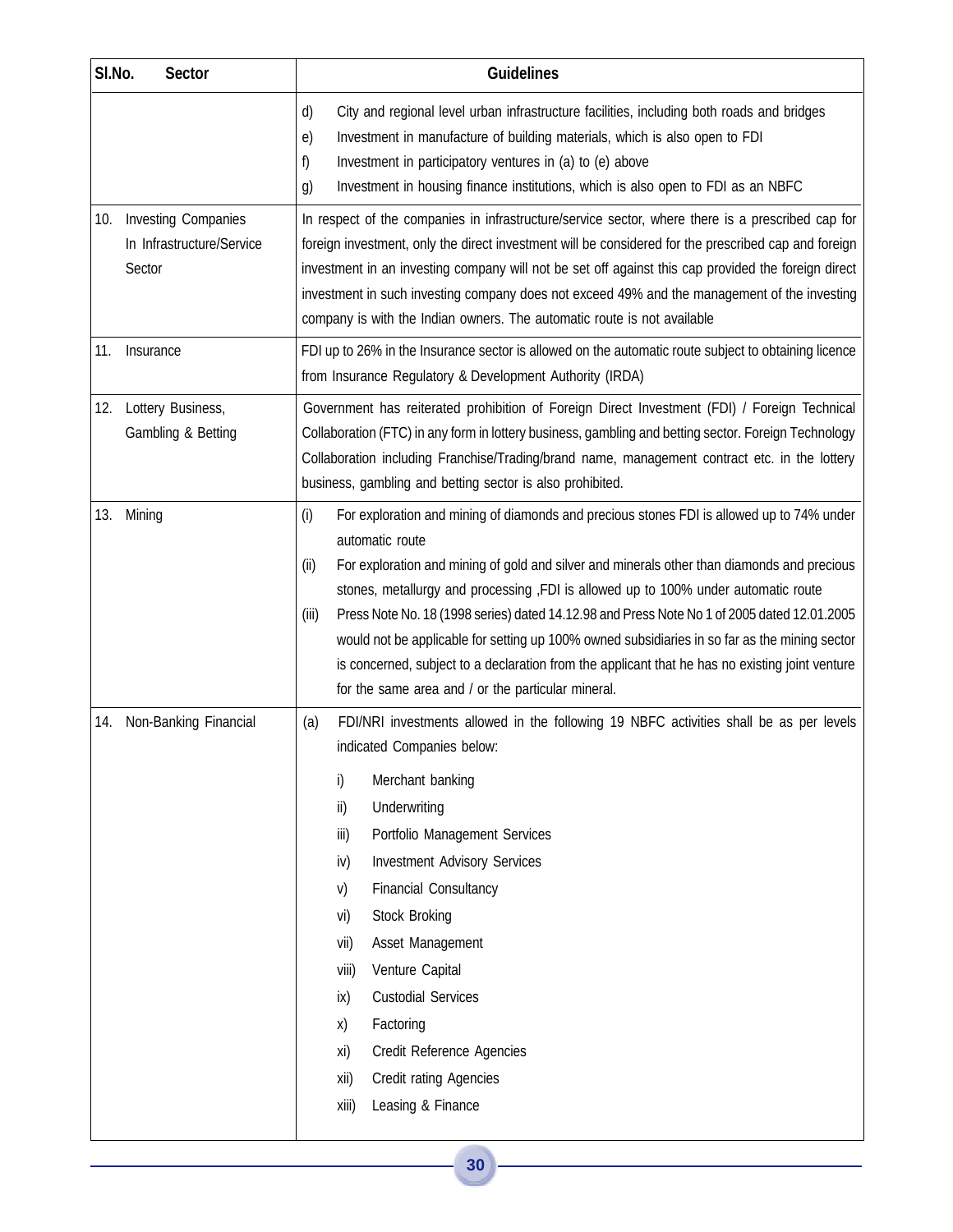| SI.No.<br><b>Sector</b>                   | <b>Guidelines</b>                                                                                                                                                                                                                                                                                                                                                                                               |
|-------------------------------------------|-----------------------------------------------------------------------------------------------------------------------------------------------------------------------------------------------------------------------------------------------------------------------------------------------------------------------------------------------------------------------------------------------------------------|
|                                           | Housing Finance<br>xiv)<br>Forex Broking<br>XV)<br>Credit card business<br>xvi)<br>Money changing Business<br>XVII)<br>Micro Credit<br>xviii)<br><b>Rural Credit</b><br>xix)                                                                                                                                                                                                                                    |
|                                           | Minimum Capitalisation Norms for fund based NBFCs:<br>(b)<br>For FDI up to 51% - US\$ 0.5 million to be brought upfront<br>i)<br>For FDI above 51% and up to 75% - US \$ 5 million to be brought upfront<br>ii)<br>For FDI above 75% and up to 100% - US \$ 50 million out of which US \$ 7.5 million to<br>iii)<br>be brought upfront and the balance in 24 months                                             |
|                                           | Minimum capitalisation norms for non-fund based activities:<br>(c)<br>Minimum capitalisation norm of US \$ 0.5 million is applicable in respect of all permitted non-<br>fund based NBFCs with foreign investment                                                                                                                                                                                               |
|                                           | Foreign investors can set up 100% operating subsidiaries without the condition to disinvest<br>(d)<br>a minimum of 25% of its equity to Indian entities, subject to bringing in US\$ 50 million as at<br>(b) (iii) above (without any restriction on number of operating subsidiaries without bringing in<br>additional capital)                                                                                |
|                                           | Joint Venture operating NBFC's that have 75% or less than 75% foreign investment will also<br>(e)<br>be allowed to set up subsidiaries for undertaking other NBFC activities, subject to the<br>subsidiaries also complying with the applicable minimum capital inflow i.e. (b)(i) and (b)(ii)<br>above<br>FDI in the NBFC sector is put on automatic route subject to compliance with guidelines of the<br>(f) |
|                                           | Reserve Bank of India. RBI would issue appropriate guidelines in this regard                                                                                                                                                                                                                                                                                                                                    |
| Petroleum<br>15.<br>(Other than Refining) | FDI is permitted up to 100% on automatic route in petroleum products marketing. Fdi in this<br>а.<br>sector would be permissible subject to the existing sectoral policy and regulatory framework<br>in the oil marketing sector.                                                                                                                                                                               |
|                                           | FDI up to 100% is allowed in on the automatic route in oil exploration in both small and<br>b.<br>medium sized fields subject to and under the policy of the Government on private participation<br>in (i) exploration of oil and (ii) the discovered fields of national oil companies.                                                                                                                         |
|                                           | FDI up to 100% is permitted on the automatic route for petroleum products pipeline subject<br>C.<br>to and under the Government policy and regulations thereof.                                                                                                                                                                                                                                                 |
|                                           | FDI upto 100% is permitted for Natural Gas/LNG Pipelines with prior Government approval<br>d.                                                                                                                                                                                                                                                                                                                   |
|                                           | 100% Wholly owned Subsidiary(WoS) is permitted for the purpose of market study and<br>е.<br>formulation                                                                                                                                                                                                                                                                                                         |
|                                           | f.<br>100% wholly owned subsidiary (WOS) is permitted for investment/Financing                                                                                                                                                                                                                                                                                                                                  |
|                                           | For actual trading and marketing, minimum 26% Indian equity is required over 5 years<br>g.                                                                                                                                                                                                                                                                                                                      |
| Petroleum (Refining)                      | FDI is permitted up to 26% in case of public sector units (PSUs). PSUs will hold 26%<br>а.<br>(Refining) and balance 48% by public. Automatic route is not available<br>In case of private Indian companies, FDI is permitted up to 100% under automatic route<br>b.                                                                                                                                            |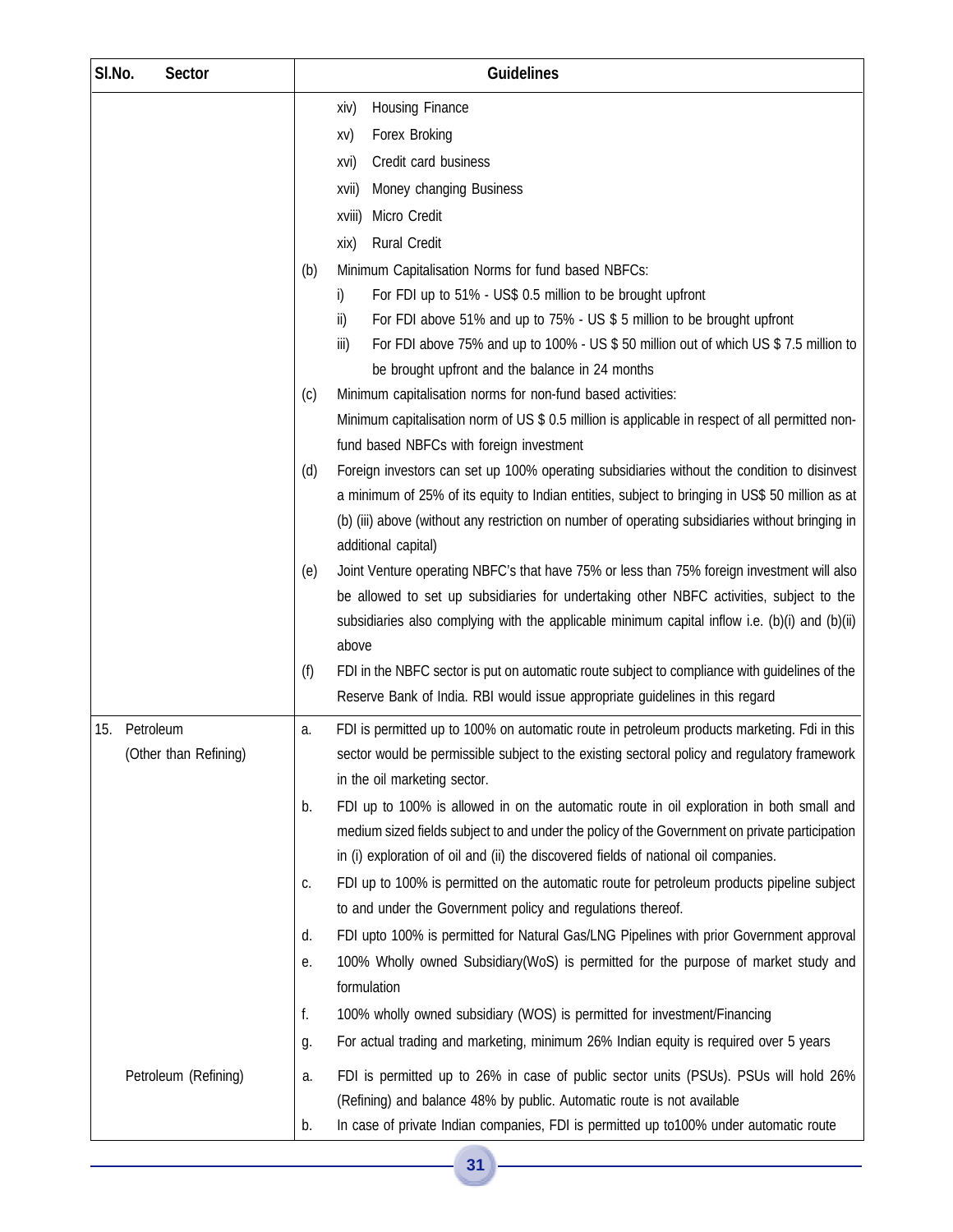| SI.No.<br><b>Sector</b>       | <b>Guidelines</b>                                                                                                                                                                                                                                                                                                                                                                                                                                                                                                                                                                                                                                                                                                                                                                                                                                                                                                                                                                                                                                                                                                                                                                                                                                                                                                                                                                                                                                                                                                                            |
|-------------------------------|----------------------------------------------------------------------------------------------------------------------------------------------------------------------------------------------------------------------------------------------------------------------------------------------------------------------------------------------------------------------------------------------------------------------------------------------------------------------------------------------------------------------------------------------------------------------------------------------------------------------------------------------------------------------------------------------------------------------------------------------------------------------------------------------------------------------------------------------------------------------------------------------------------------------------------------------------------------------------------------------------------------------------------------------------------------------------------------------------------------------------------------------------------------------------------------------------------------------------------------------------------------------------------------------------------------------------------------------------------------------------------------------------------------------------------------------------------------------------------------------------------------------------------------------|
| 16. Postal services           | FDI up to 100% is permitted in courier services with prior Government approval excluding distribution<br>of letters, which is reserved exclusively for the state                                                                                                                                                                                                                                                                                                                                                                                                                                                                                                                                                                                                                                                                                                                                                                                                                                                                                                                                                                                                                                                                                                                                                                                                                                                                                                                                                                             |
| Print media<br>17.            | The following FDI participation in Indian entities publishing News Papers and periodicals is permitted:<br>FDI up to 100% in publishing/printing scientific & technical magazines, periodicals & journals<br>(a)<br>FDI up to 26% in publishing News Papers and Periodicals dealing in News and Current Affairs<br>(b)<br>subject to verification of antecedents of foreign investor, keeping editorial and management<br>control in the hands of resident Indians and ensuring against dispersal of Indian equity.<br>The detailed guidelines have been issued by Ministry of Information and Broadcasting                                                                                                                                                                                                                                                                                                                                                                                                                                                                                                                                                                                                                                                                                                                                                                                                                                                                                                                                  |
| Private sector banking<br>18. | 74% from all sources on the automatic route subject to guidelines issued by RBI from time to time.                                                                                                                                                                                                                                                                                                                                                                                                                                                                                                                                                                                                                                                                                                                                                                                                                                                                                                                                                                                                                                                                                                                                                                                                                                                                                                                                                                                                                                           |
| Telecommunication<br>19.      | basic, cellular, value added services and global mobile personal communications by satellite,<br>i)<br>FDI is limited to 74% subject to licensing and security requirements and adherence by the<br>companies (who are investing and the companies in which the investment is being made) to<br>the licence conditions for foreign equity cap and lock- in period for transfer and addition of<br>equity and other licence provisions<br>In ISPs with gateways, radio-paging and end-to-end bandwidth, FDI is permitted up to 74%<br>ii)<br>with FDI, beyond 49% requiring Government approval. These services would be subject to<br>licensing and security requirements<br>No equity cap is applicable to manufacturing activities<br>iii)<br>FDI up to 100% is allowed for the following activities in the telecom sector:<br>iv)<br>ISPs not providing gateways (both for satellite and submarine cables)<br>(a)<br>Infrastructure Providers providing dark fibre (IP Category I)<br>(b)<br>Electronic Mail; and<br>(c)<br>Voice Mail<br>(d)<br>The above services would be subject to the following conditions :<br>FDI up to 100% is allowed subject to the condition that such companies would divest 26% of<br>a.<br>their equity in favour of Indian public in 5 years, if these companies are listed in other parts<br>of the world<br>The above services would be subject to licensing and security requirements, wherever required<br>b.<br>Proposals for FDI beyond 49% shall be considered by FIPB on case to case basis<br>C. |
| Trading<br>20.                | Trading is permitted under automatic route with FDI up to 51% provided it is primarily export<br>activities, and the undertaking is an export house/trading house/super trading house/star trading<br>house. However, under the FIPB route:-<br>100% FDI is permitted in case of trading companies for the following activities:<br>i.                                                                                                                                                                                                                                                                                                                                                                                                                                                                                                                                                                                                                                                                                                                                                                                                                                                                                                                                                                                                                                                                                                                                                                                                       |
|                               | a)<br>exports<br>bulk imports with ex-port/ex-bonded warehouse sales<br>b)<br>cash and carry wholesale trading<br>c)<br>other import of goods or services provided at least 75% is for procurement and sale of<br>d)<br>goods and services among the companies of the same group and for third party use or<br>onward transfer/distribution/sales                                                                                                                                                                                                                                                                                                                                                                                                                                                                                                                                                                                                                                                                                                                                                                                                                                                                                                                                                                                                                                                                                                                                                                                            |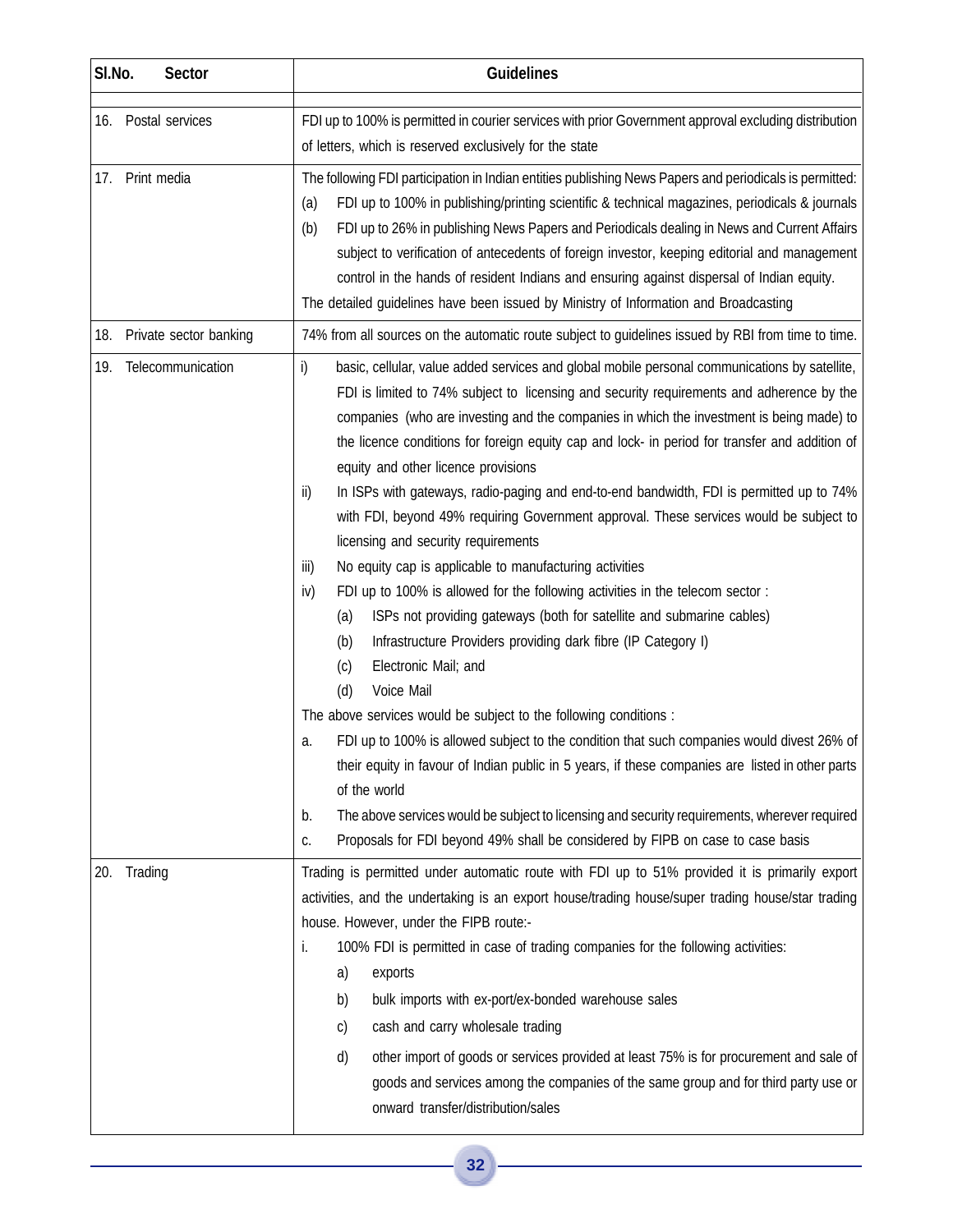| SI.No.<br><b>Sector</b>     | <b>Guidelines</b>                                                                                                                                                                                                                                                                                                                                                                                                          |  |  |
|-----------------------------|----------------------------------------------------------------------------------------------------------------------------------------------------------------------------------------------------------------------------------------------------------------------------------------------------------------------------------------------------------------------------------------------------------------------------|--|--|
|                             | The following kinds of trading are also permitted, subject to provisions of Foreign Trade<br>ii.<br>Policy:                                                                                                                                                                                                                                                                                                                |  |  |
|                             | a)<br>Companies for providing after sales services (that is not trading per se)                                                                                                                                                                                                                                                                                                                                            |  |  |
|                             | b)<br>Domestic trading of products of JVs is permitted at the wholesale level for such trading<br>companies who wish to market manufactured products on behalf of their joint ventures<br>in which they have equity participation in India                                                                                                                                                                                 |  |  |
|                             | Trading of hi-tech items/items requiring specialised after sales service<br>c)                                                                                                                                                                                                                                                                                                                                             |  |  |
|                             | Trading of items for social sector<br>d)                                                                                                                                                                                                                                                                                                                                                                                   |  |  |
|                             | Trading of hi-tech, medical and diagnostic items<br>e)                                                                                                                                                                                                                                                                                                                                                                     |  |  |
|                             | Trading of items sourced from the small scale sector under which, based on technology<br>f)<br>provided and laid down quality specifications, a company can market that item under<br>its brand name                                                                                                                                                                                                                       |  |  |
|                             | Domestic sourcing of products for exports<br>g)                                                                                                                                                                                                                                                                                                                                                                            |  |  |
|                             | h)<br>Test marketing of such items for which a company has approval for manufacture<br>provided such test marketing facility will be for a period of two years, and investment<br>in setting up manufacturing facilities commences simultaneously with test marketing                                                                                                                                                      |  |  |
|                             | i)<br>FDI up to 100% permitted for e-commerce activities subject to the condition that such<br>companies would divest 26% of their equity in favour of the Indian public in five years,<br>if these companies are listed in other parts of the world. Such companies would engage<br>only in business to business (B2B) e-commerce and not in retail trading                                                               |  |  |
|                             | FDI is not permitted in retail trading activity.                                                                                                                                                                                                                                                                                                                                                                           |  |  |
| Township Development<br>21. | FDI upto 100% is allowed under the automatic route in townships, housing, built-up infrastructure and<br>construction-development projects which would include, but not restricted to, housing, commercial,<br>premises, hotels, resorts, hospitals, educational institutions, recreational facilities, city and regional<br>level infrastructure) subject to conditions and guidelines as mentioned at at Annexture VIII. |  |  |
| Venture Capital<br>22.      | As per Schedule VI under FEMA Regulation, a registered Foreign Venture Capital Investor (FVCI)<br>may invest in Indian Venture Capital Undertakings (IVCU) or in a VCF after approval from RBI.                                                                                                                                                                                                                            |  |  |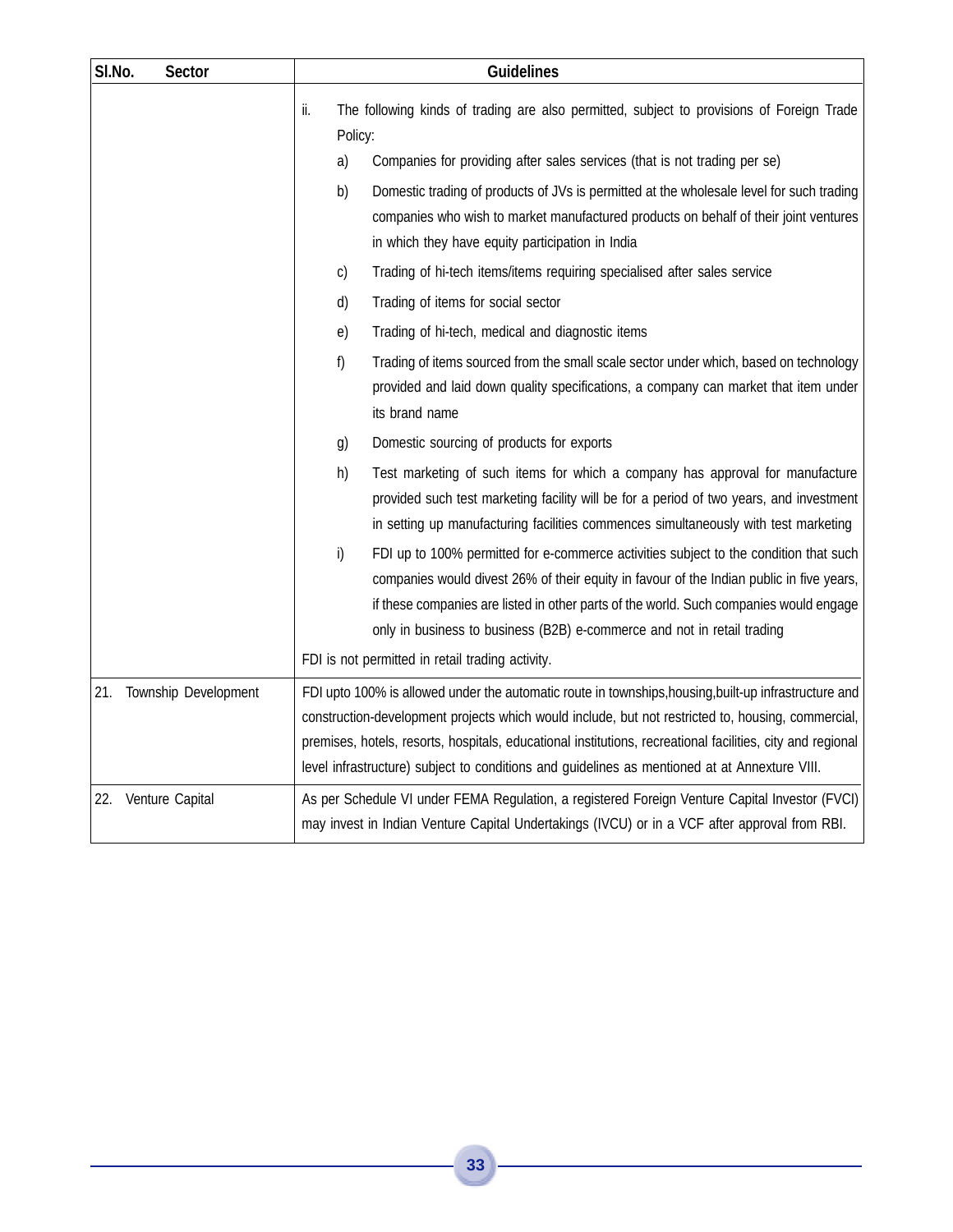### **FDI PERMITTED IN VARIOUS SECTORS/ ACTIVITIES**

### **1. FDI Prohibited**

- i. Retail trading
- ii. Atomic energy
- iii. Lottery business
- iv. Gambling and betting sector
- v. Housing and real-estate business except development of integrated townships.
- vi. Agriculture (excluding Floriculture, Horticulture, Development of Seeds, Animal Husbandry, Pisiculture and cultivation of vegetables, mushrooms, etc. under controlled conditions and services related to agro and allied sectors) and Plantation (excluding Tea Plantations)

### **2. FDI up to 26 % allowed**

- i. FM Broadcasting Only portfolio investment up to 20% with prior Government approval
- ii. Print media: Publishing newspaper and periodicals dealing with news and current affairs FDI up to 26% with prior Government approval
- iii. Defence industries FDI up to 26% with prior Government approval
- iv. Insurance Foreign equity (FDI+FII) up to 26% under the automatic route

### **3. FDI up to 49 % allowed**

- i. Broadcasting
	- a. Setting up hardware facilities such as up-linking, HUB, etc.- FDI+FII equity up to 49% with prior Government approval
	- b. Cable network- Foreign equity (FDI+FII) up to 49% with prior Government approval
	- c. DTH Foreign equity (FDI+FII) up to 49% with prior Government approval. FDI can not exceed 20%.
- ii. Domestic airlines FDI up to 49% under the automatic route with no direct or indirect participation of foreign airlines
- iii. Telecommunication services: basic and cellular FDI up to 49%. However, under license conditions foreign equity (FDI+FII) up to 49% is allowed. The decision to raise foreign equity limit to 74% has not been notified so far
- iv. Investing companies in infrastructure/service sector FDI up to 49% with prior Government approval

### **4. FDI up to 74% allowed**

- i. Development of Airports- up to 74% under the automatic route; prior Government approval beyond 74%
- ii. ISP with gateways, radio-paging, end-to-end bandwidth FDI up to 74% with FDI beyond 49% requiring prior Government approval
- iii. Establishment and operation of satellites FDI up to 74% with prior Government approval
- iv. Atomic minerals FDI up to 74% with prior Government approval
- v. Exploration and mining of coal and lignite for captive consumption FDI up to 74% with FDI above 50% requiring prior Government approval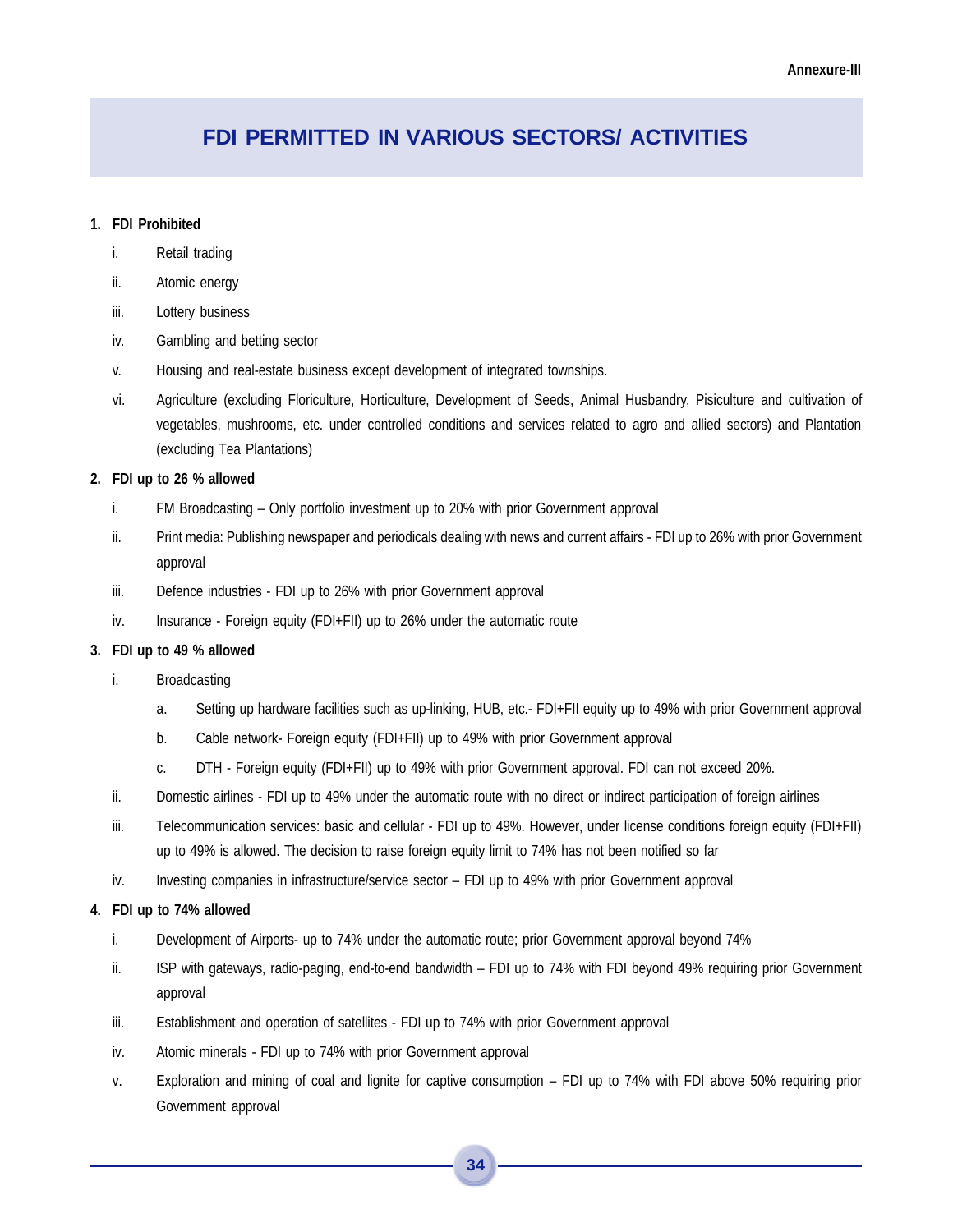- vi. Mining of diamonds and precious stones- FDI up to 74% under the automatic route
- vii. Private sector banks Foreign equity (FDI + FII) up to 74% under the automatic route

### **5. FDI up to 100 % allowed subject to conditions**

- i. Development of Airports FDI beyond 74% requires Government approval
- ii. Petroleum sector: NG/LPG pipelines with prior Government approval
- iii. Petroleum sector: market study and formulation, investment /financing with prior Government approval. Minimum 26% Indian equity within 5 years for actual trading and marketing.
- iv. Trading: wholesale cash and carry; exports, trading of hi-tech items with prior Government approval. In Export trading FDI up to 49% permitted under the automatic route.
- v. B2B e-commerce subject to divestment of 26% equity within 5 years if the company is listed in other parts of the world
- vi. Courier services- prior Government approval
- vii. Tea Sector, including tea plantation prior Government approval subject to divestment of 26% equity within five years
- viii. Non Banking Finance Companies FDI up to 100% under the automatic route subject to minimum capitalization norms
- ix. ISP without gateway, infrastructure provider providing dark fibre, electronic mail and voice mail FDI up to 100% allowed subject to divestment of 26% equity in 5 years if the investing companies are listed in other parts of the world.
- x. Domestic airlines NRI investment up to 100% permitted under the automatic route with no direct or indirect participation of foreign airlines.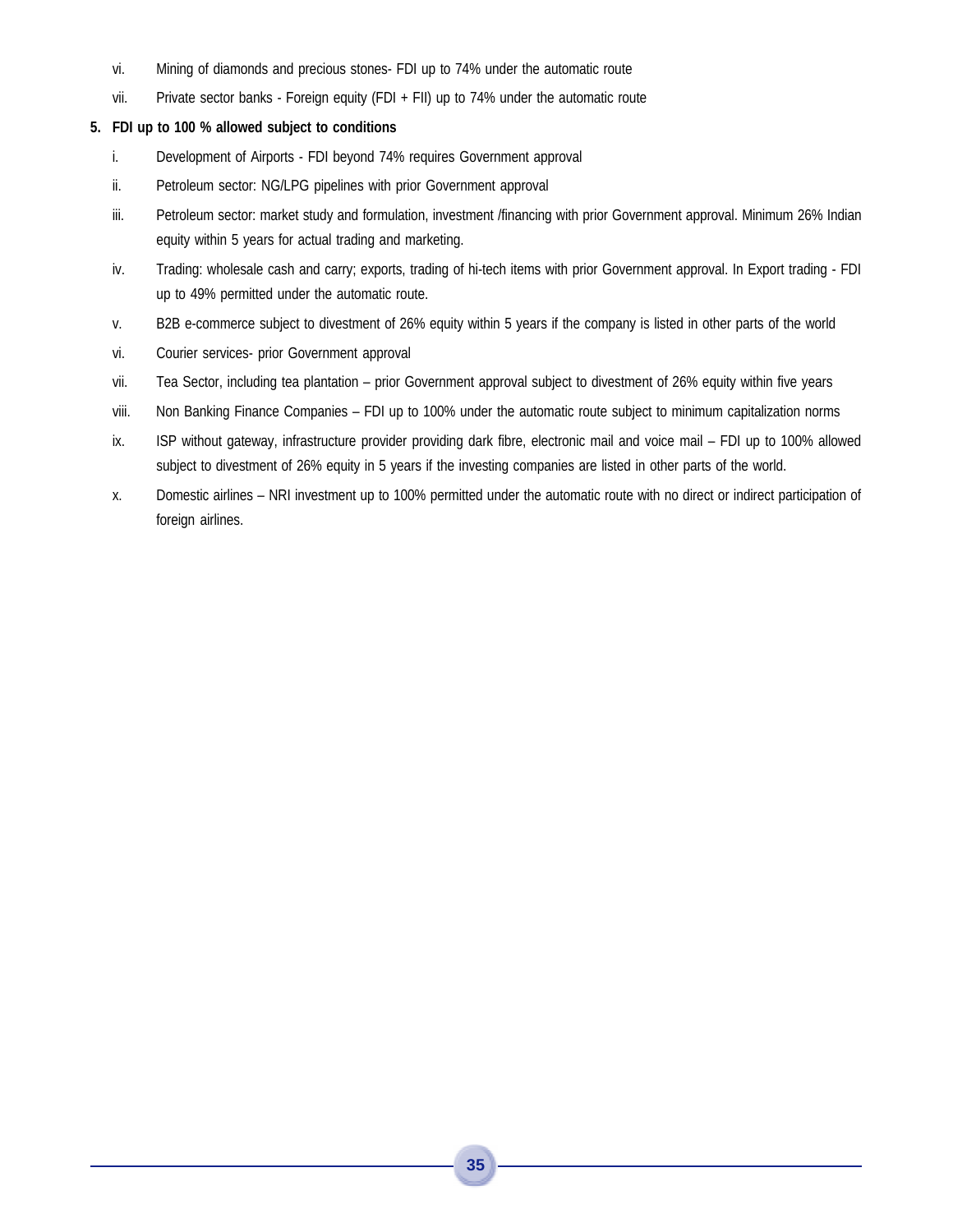### **ILLUSTRATIVE LIST OF SECTORS UNDER AUTOMATIC ROUTE FOR FDI UPTO 100%**

- Most manufacturing activities
- Non-banking financial services
- Drugs and pharmaceuticals
- Food processing
- Electronic hardware
- Software development
- Film industry
- Advertising
- Hospitals
- Private oil refineries
- Pollution control and management
- Exploration and mining of minerals other than diamonds and precious stones
- Management consultancy
- Venture capital funds/companies
- Setting up/development of industrial park/model town/SEZ
- Petroleum Products Pipeline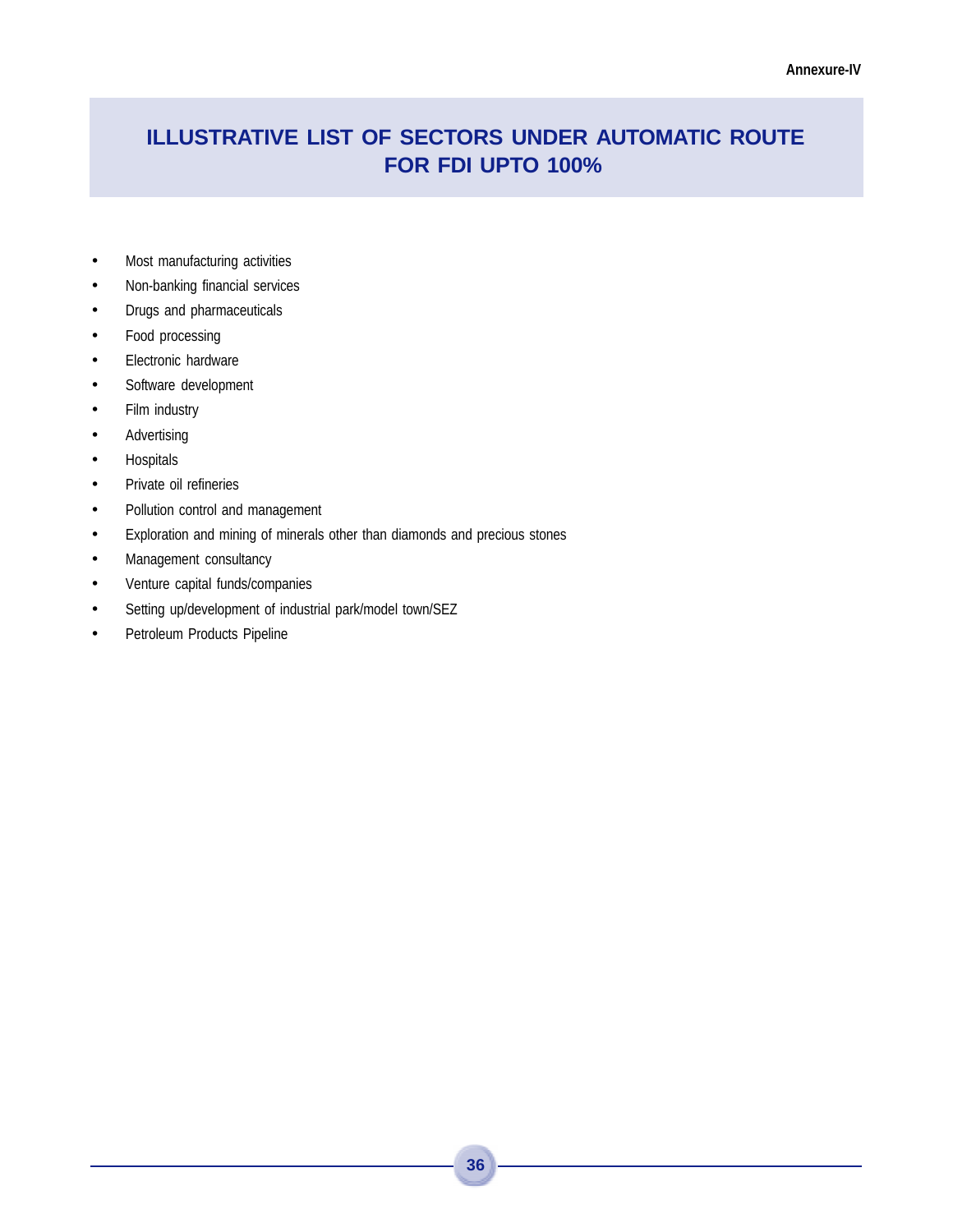### **ILLUSTRATIVE LIST OF INFRASTRUCTURE SECTORS WITH FDI UPTO 100% UNDER AUTOMATIC ROUTE**

- Electricity Generation (except Atomic energy)
- Electricity Transmission
- Electricity Distribution
- Mass Rapid Transport System
- Roads & Highways
- Toll Roads
- Vehicular Bridges
- Ports & Harbours
- Hotel & Tourism
- Townships, Housing, Built-up Infrastructure and Construction Development Project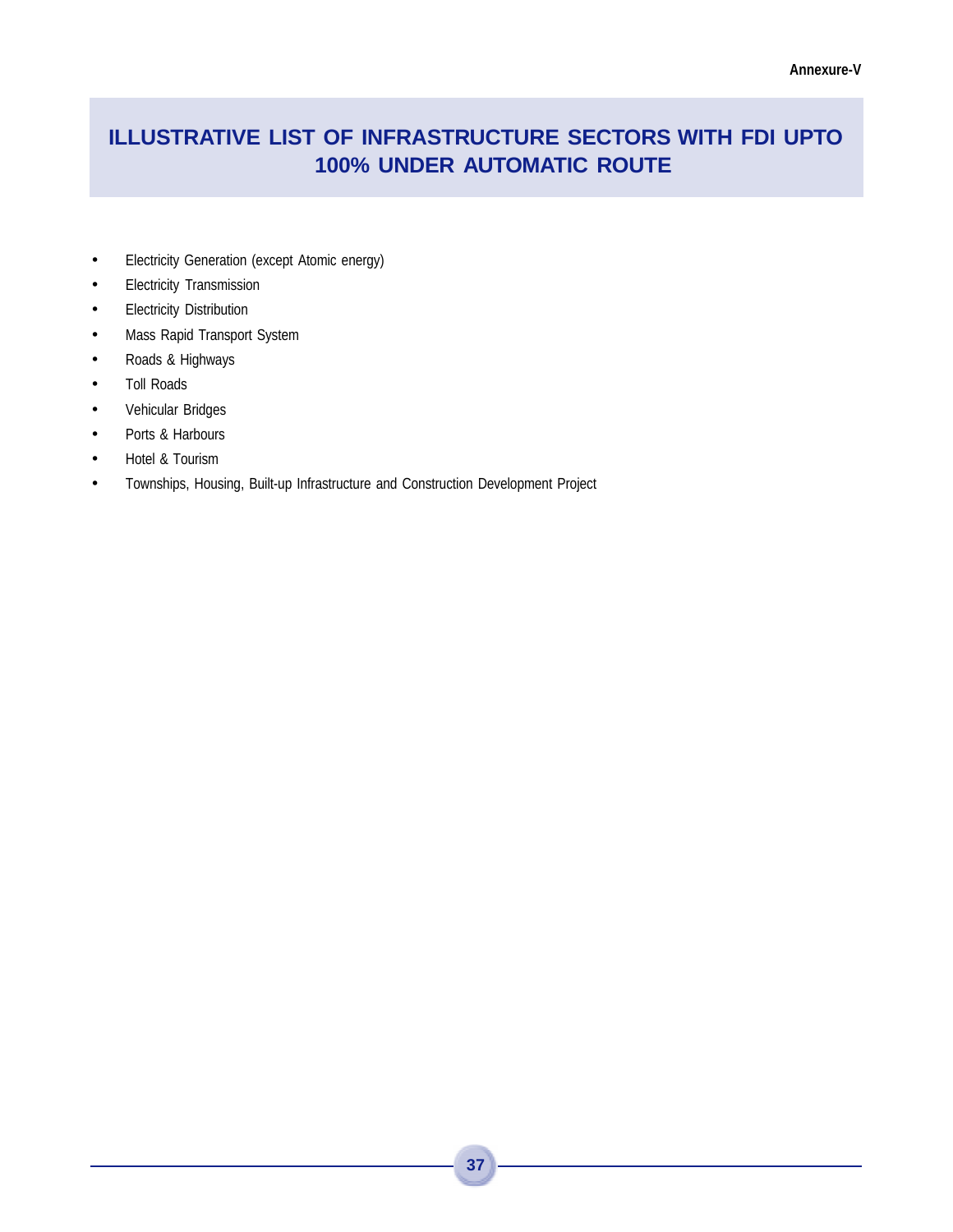### **ILLUSTRATIVE LIST OF SERVICES SECTOR WITH FDI UPTO 100% UNDER AUTOMATIC ROUTE**

- Advertising and Films
- Computer related Services
- Research and Development Services
- Construction and related Engineering Services
- Pollution Control and Management Services
- Urban Planning and Landscape Services
- Architectural Services
- Health related & Social Services
- Travel related services
- Road Transport Services
- Maritime Transport Services
- Internal Waterways Transport Services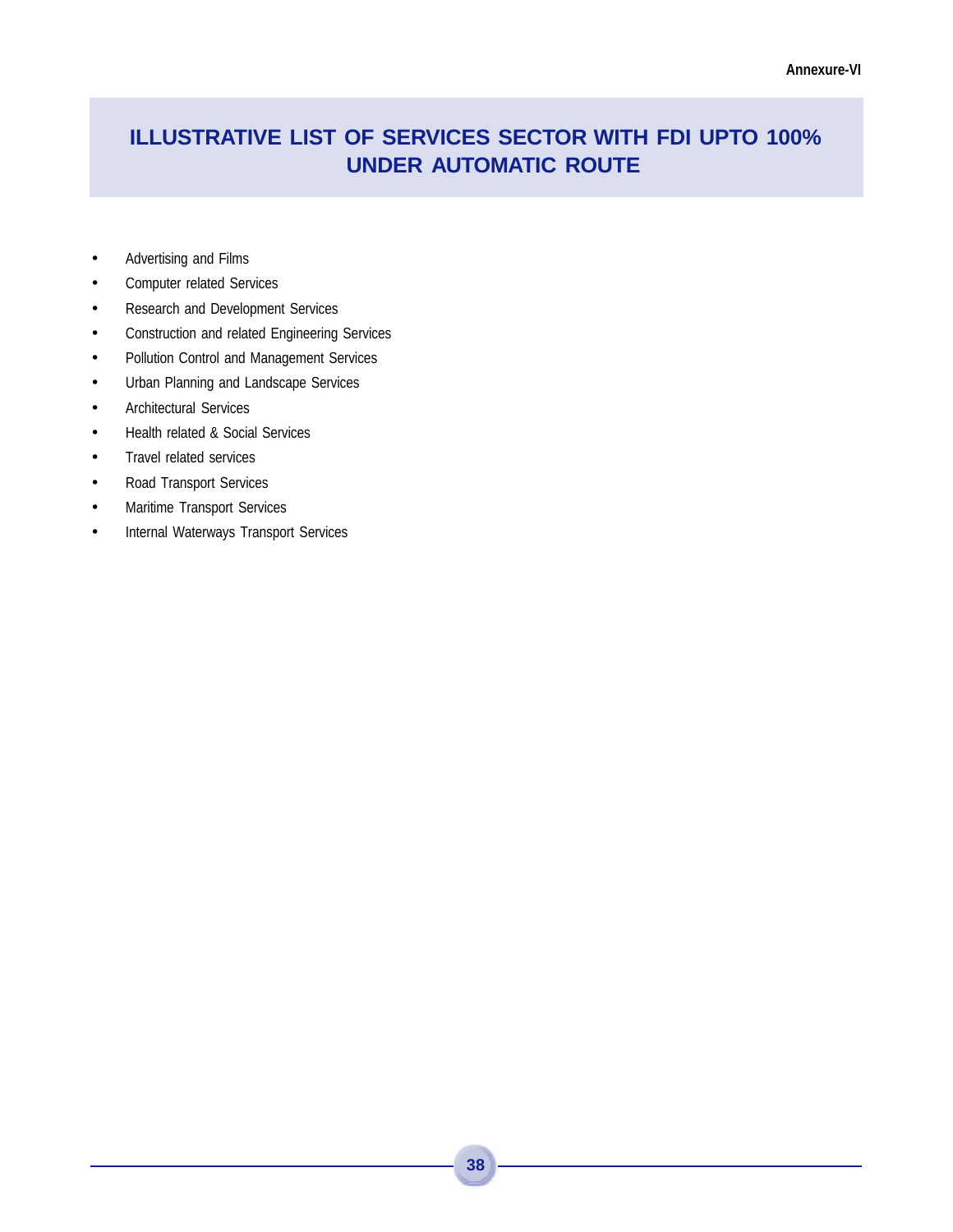### **GUIDELINES PERTAINING TO APPROVAL OF FOREIGN/TECHNICAL COLLABORATIONS UNDER THE AUTOMATIC ROUTE WITH PREVIOUS VENTURES/TIE-UP IN INDIA**

Press Note No. 1 (2005 Series)

1. The Government has reviewed the guidelines notified vide Press Note 18 (1998 series) which stipulated approval of the Government for new proposals for foreign investment/ technical collaboration where the foreign investor has or had any previous joint venture or technology transfer/ trademark agreement in the same or allied field in India.

2. New proposals for foreign investment/technical collaboration would henceforth be allowed under the automatic route, subject to sectoral policies, as per the following guidelines:

- i) Prior approval of the Government would be required only in cases where the foreign investor has an existing joint venture or technology transfer/trademark agreement in the 'same' field. The onus to provide requisite justification as also proof to the satisfaction of the Government that the new proposal would or would not in any way jeopardize the interests of the existing joint venture or technology/ trademark partner or other stakeholders would lie equally on the foreign investor/ technology supplier and the Indian partner.
- ii) Even in cases where the foreign investor has a joint venture or technology transfer/ trademark agreement in the 'same' field prior approval of the Government will not be required in the following cases:
	- a. Investments to be made by Venture Capital Funds registered with the Security and Exchange Board of India (SEBI); or
	- b. where in the existing joint-venture investment by either of the parties is less than 3%; or
	- c. where the existing venture/ collaboration is defunct or sick.
- iii) In so far as joint ventures to be entered into after the date of this Press Note are concerned, the joint venture agreement may embody a 'conflict of interest' clause to safeguard the interests of joint venture partners in the event of one of the partners desiring to set up another joint venture or a wholly owned subsidiary in the 'same ' field of economic activity.
- 3. These guidelines would come into force with immediate effect.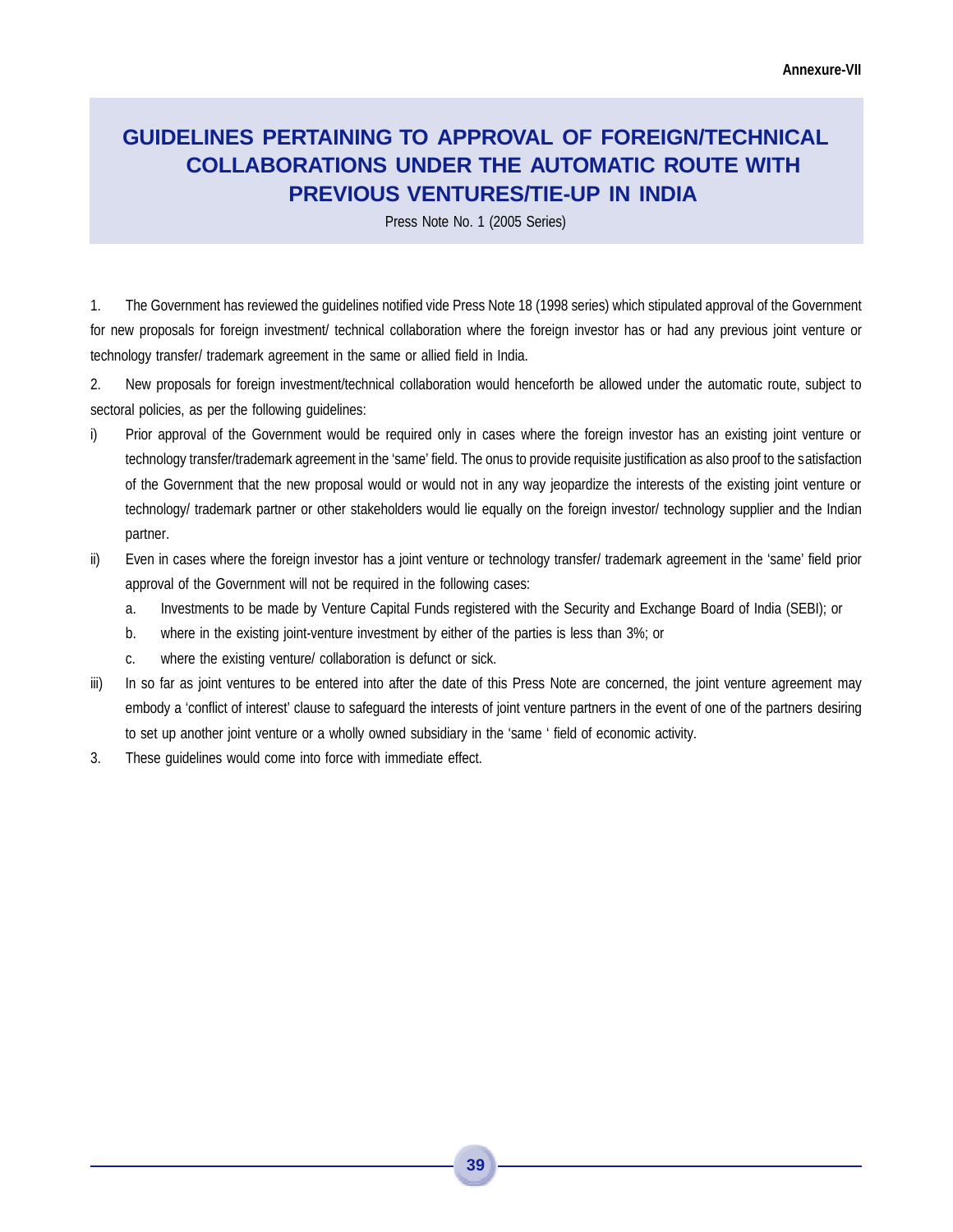### **GUIDELINES FOR FDI IN DEVELOPMENT OF TOWNSHIP, HOUSING, BUILDING, INFRASTRUCTURE AND CONSTRUCTION PROJECTS**

(Press Note No. 2 2005 series)

With a view to catalysing investment in townships, housing, built-up infrastructure and construction-development projects as an instrument to generate economic activity, create new employment opportunities and add to the available housing stock and built-up infrastructure, the Government has vide Press Note no 2 (2005 series) decided to allow FDI up to 100% under the automatic route in townships, housing, built-up infrastructure and construction-development projects (which would include, but not be restricted to, housing, commercial premises, hotels, resorts, hospitals, educational institutions, recreational facilities, city and regional level infrastructure), subject to the following guidelines:

- a. Minimum area to be developed under each project would be as under:
	- i. In case of development of serviced housing plots, a minimum land area of 10 hectares
	- ii. In case of construction-development projects, a minimum built-up area of 50,000 sq.mts
	- iii. In case of a combination project, any one of the above two conditions would suffice
- b. The investment would further be subject to the following conditions:
	- i. Minimum capitalization of US\$10 million for wholly owned subsidiaries and US\$ 5 million for joint ventures with Indian partners. The funds would have to be brought in within six months of commencement of business of the Company.
	- ii. Original investment cannot be repatriated before a period of three years from completion of minimum capitalization. However, the investor may be permitted to exit earlier with prior approval of the Government through the FIPB.
- c. At least 50% of the project must be developed within a period of five years from the date of obtaining all statutory clearances. The investor would not be permitted to sell undeveloped plots.

For the purpose of these guidelines, "undeveloped plots" will mean where roads, water supply, street lighting, drainage, sewerage, and other conveniences, as applicable under prescribed regulations, have not been made available. It will be necessary that the investor provides this infrastructure and obtains the completion certificate from the concerned local body/service agency before he would be allowed to dispose of serviced housing plots.

- d. The project shall conform to the norms and standards, including land use requirements and provision of community amenities and common facilities, as laid down in the applicable building control regulations, bye-laws, rules, and other regulations of the State Government/Municipal/Local Body concerned.
- e. The investor shall be responsible for obtaining all necessary approvals, including those of the building/layout plans, developing internal and peripheral areas and other infrastructure facilities, payment of development, external development and other charges and complying with all other requirements as prescribed under applicable rules/bye-laws/regulations of the State Government/ Municipal/Local Body concerned.
- f. The State Government/ Municipal/ Local Body concerned, which approves the building / development plans, would monitor compliance of the above conditions by the developer.

2. Para (iv) of Press Note 4 (2001 Series), issued by the Government on 21.5.2001, and Press Note 3 (2002 Series), issued on 4.1.2002, stand superceded.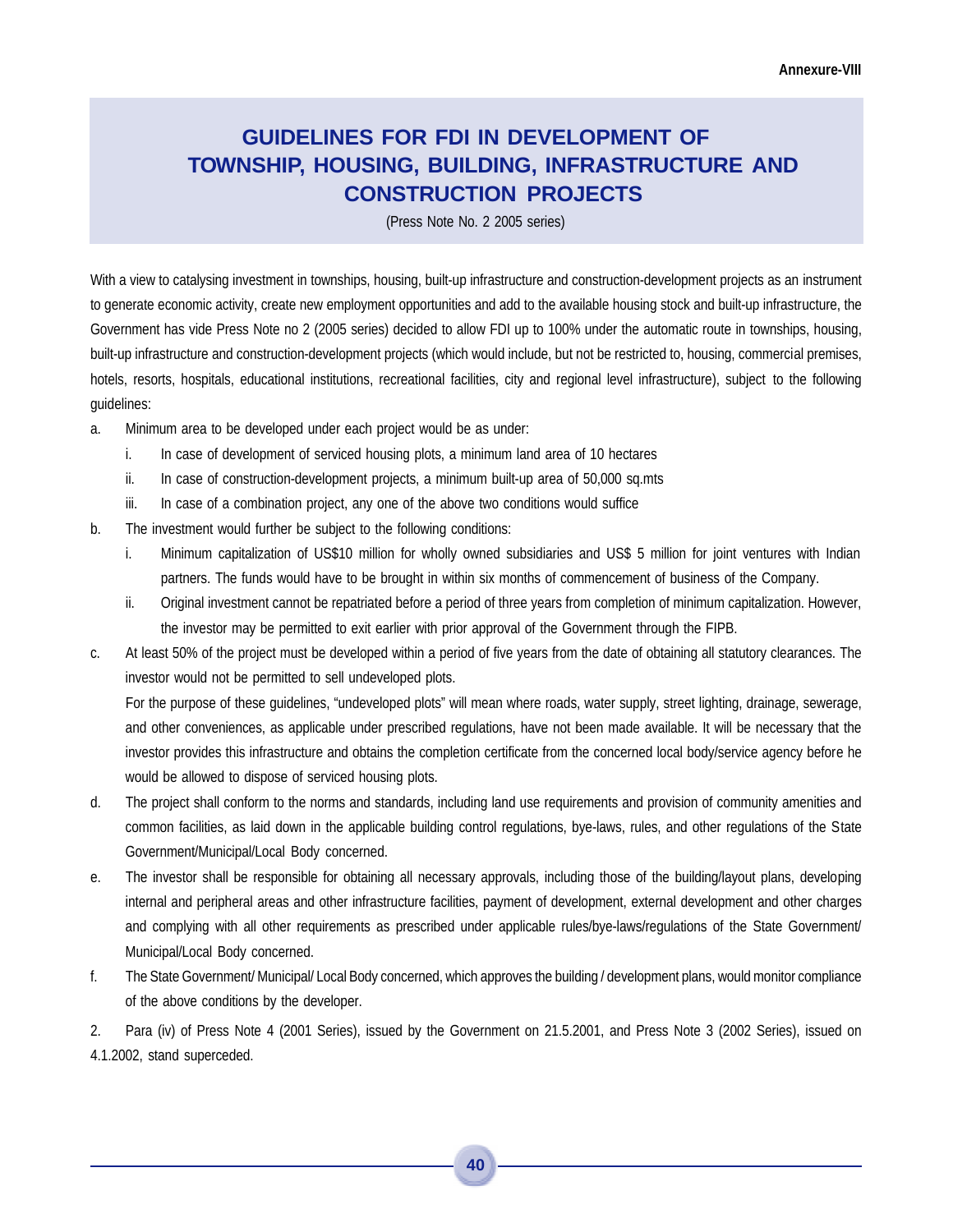### **LIST OF CITIES WITH POPULATION OF 10 LAKHS (1 MILLION) AND ABOVE ACCORDING TO THE PROVISIONAL RESULTS OF 1991 CENSUS**

### **Name of the Cities**

- 1. Greater Mumbai U.A.
- 2. Kolkata U.A.
- 3. Delhi U.A.
- 4. Chennai U.A.
- 5. Hyderabad U.A.
- 6. Bangalore U.A.
- 7. Ahmedabad U.A.
- 8. Pune U.A.
- 9. Kanpur U.A.
- 10. Nagpur U.A.
- 11. Lucknow U.A.
- 12. Surat U.A.
- 13. Jaipur U.A.
- 14. Kochi U.A.
- 15. Coimbatore U.A.
- 16. Vadodara U.A.
- 17. Indore U.A.
- 18. Patna U.A.
- 19. Madurai U.A.
- 20. Bhopal M.C.
- 21. Visakhapatnam, U.A.
- 22. Varanasi U.A.
- 23. Ludhiana M.C.
- Note: U.A. = Urban Area
	- M.C. = Municipal Corporation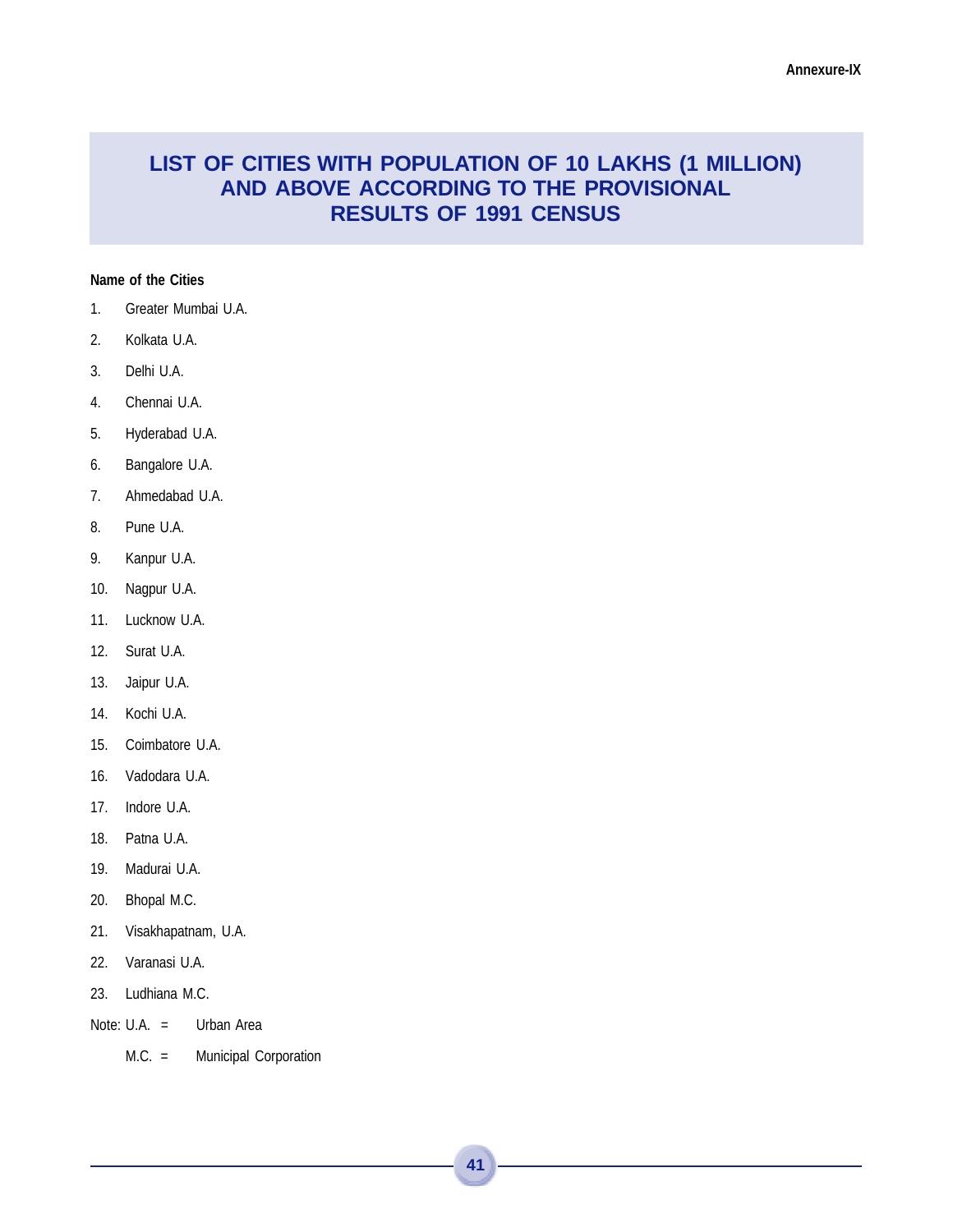### **DETAILS OF SELECTED AGENCIES/ DEPARTMENTS INVOLVED WITH VARIOUS CLEARANCES/APPROVALS AND THEIR WEB-SITES**

| <b>Subject Matter</b>                                         | <b>Concerned Ministry/Department</b>        | <b>Website address</b>       |
|---------------------------------------------------------------|---------------------------------------------|------------------------------|
|                                                               | of Govt. of India                           |                              |
| Industrial Entrepreneur Memorandum for delicensed industries  | Department of Industrial Policy & Promotion | http://dipp.gov.in           |
| Approval for Industrial License / carry-on-business License   | Department of Industrial Policy & Promotion | http://dipp.gov.in           |
| Approval for Technology Transfer:                             |                                             |                              |
| (i) Automatic route                                           | Reserve Bank of India                       | http://www.rbi.org.in        |
| (ii) Government approval (PAB)                                | Department of Industrial Policy & Promotion | http://dipp.gov.in           |
| Approval for financial collaboration:                         |                                             |                              |
| (i) Automatic route                                           | Reserve Bank of India                       | http://www.rbi.org.in        |
| (ii) Government approval (FIPB)                               | Department of Economic Affairs              | http://finmin.nic.in         |
| Approval of Industrial Park                                   |                                             |                              |
| (i) Automatic route                                           | Department of Industrial Policy & Promotion | http://dipp.gov.in           |
| (ii) Non-Automatic route (Empowered Committee)                |                                             |                              |
| Registration as a company & certificate of commencement       | Department of Company Affairs               | http://dca.gov.in            |
| of business                                                   | (Registrar of Companies)                    |                              |
| Matters relating to FDI policy and its promotion and          | Department of Industrial                    | http://dipp.gov.in           |
| facilitation as also promotion and facilitation of investment | Policy & Promotion                          |                              |
| by Non-resident Indians (NRIs)                                |                                             |                              |
| Matters relating to Foreign Exchange                          | Reserve Bank of India                       | http://www.rbi.org.in        |
| Matters relating to Taxation                                  | Department of Revenue                       | http://finmin.nic.in         |
| Matters relating to Direct Taxation                           | Central Board of Direct Taxes               | http://incometaxindia.gov.in |
| Matters relating to Excise & Customs                          | Central Board of Excise & Custom            | http://www.cbec.gov.in       |
| Matters relating to Industrial Relations                      | Ministry of Labour                          | http://labour.nic.in         |
| Import of Goods                                               | Directorate General of Foreign Trade        | http://dgft.delhi.nic.in     |
| Matters relating to Environment & Forest clearance            | Ministry of Environment and Forests         | http://envfor.nic.in         |
| Overseas investment by Indians                                | Ministry of Overseas Affairs                | http://iic.nic.in            |
| Allotment of land/Shed in Industrial areas, acquisition       | Departments Concerned                       | Web site address of          |
| of land, change in land use, approval of building plan,       | of State Governments                        | the state/UT is given        |
| release of water connection etc.                              |                                             | at ANNEXURE-XII              |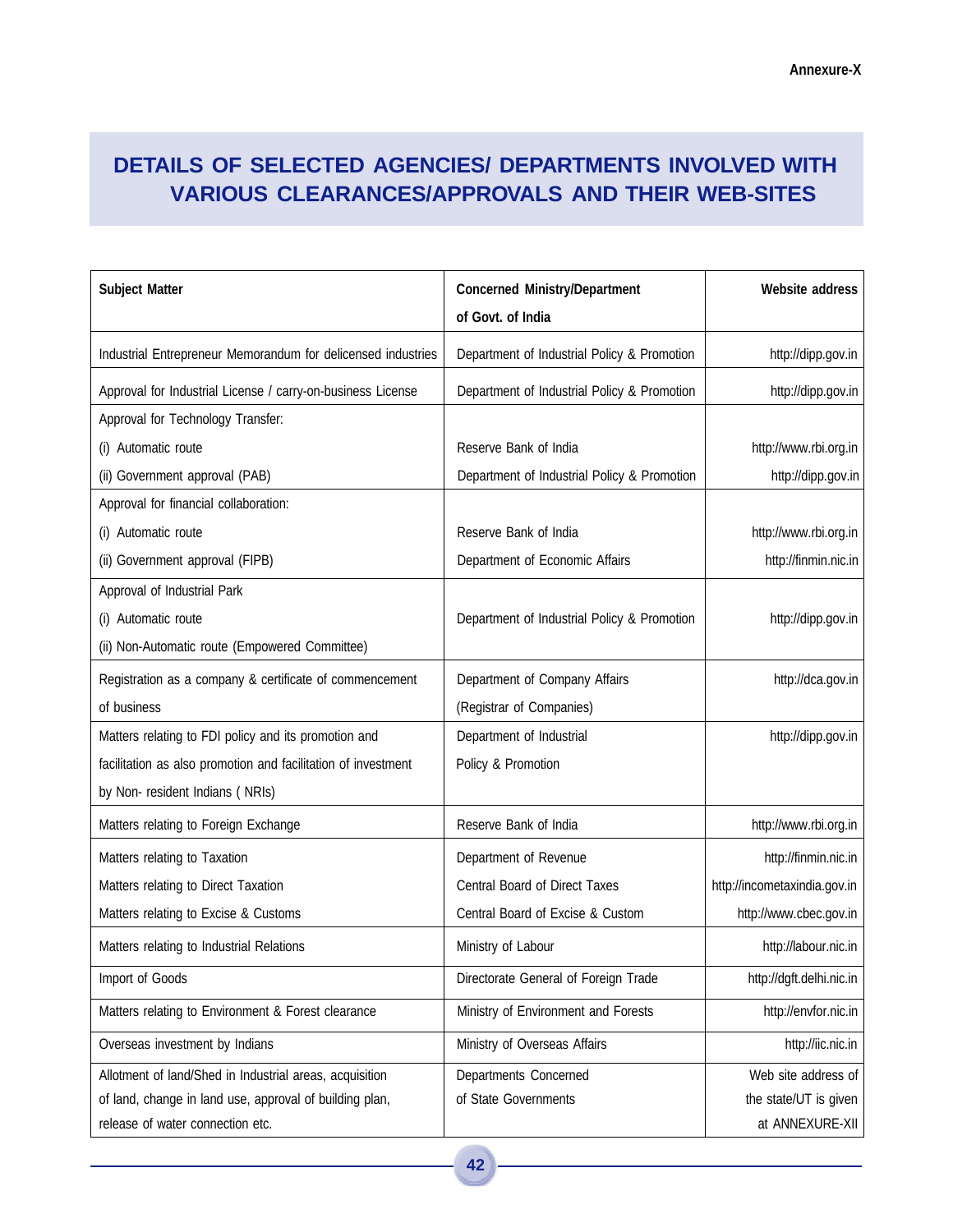### **WEBSITE ADDRESSES OF IMPORTANT MINISTRIES/DEPARTMENTS**

Biotechnology, Ministry of http://dbtindia.nic.in Bureau of Indian Standards http://www.bis.org.in Chemicals & Petrochemicals, Ministry of http://chemicals.nic.in Civil Aviation, Ministry of http://civilaviation.nic.in Commerce, Department of  $h$ ttp:/commerce.nic.in Coal, Ministry of http://coal.nic.in Company Affairs, Ministry of http://dca.nic.in Education, Department of http://www.education.nic.in Environment and Forests, Ministry of http://envfor.nic.in Explosives, Department of http://explosives.nic.in External Affairs, Ministry of http://www.meaindia.nic.in Finance, Ministry of http://finmin.nic.in Foreign Trade, Directorate General of, http://dgft.delhi.nic.in Heavy Industries, Department of http://dhi.nic.in Industrial Policy & Promotion, Department of http://dipp.gov.in Information and Broadcasting, Ministry of http://pib.nic.in Information Technology, Department of http://www.mit.gov.in Labour, Ministry of http://labour.nic.in Mines, Department of http://mines.nic.in Non-conventional Energy Sources, Ministry of http://mnes.nic.in Patents, Designs and Trademarks, Office of the Controller General of http://patentoffice.nic.in Petroleum and Natural Gas, Ministry of http://petroleum.nic.in Power, Ministry of http://powermin.nic.in Railways, Ministry of http://www.indianrailways.gov.in Reserve Bank of India http://www.rbi.org.in Road Transport & Highways, Ministry of http://morth.nic.in Shipping, Ministry of http://shipping.nic.in Small Scale Industries & Agro and Rural Industries, Ministry of http://ssi.nic.inic.inic.in Statistics and Programme Implementation, Ministry of http://mospi.nic.in Telecommunication, Department of the http://www.dotindia.com Textiles, Ministry of http://texmin.nic.in Tourism, Ministry of http://tourismofindia.com Urban Development, Ministry of http://urbanindia.nic.in Water Resources, Ministry of the http://wrmin.nic.in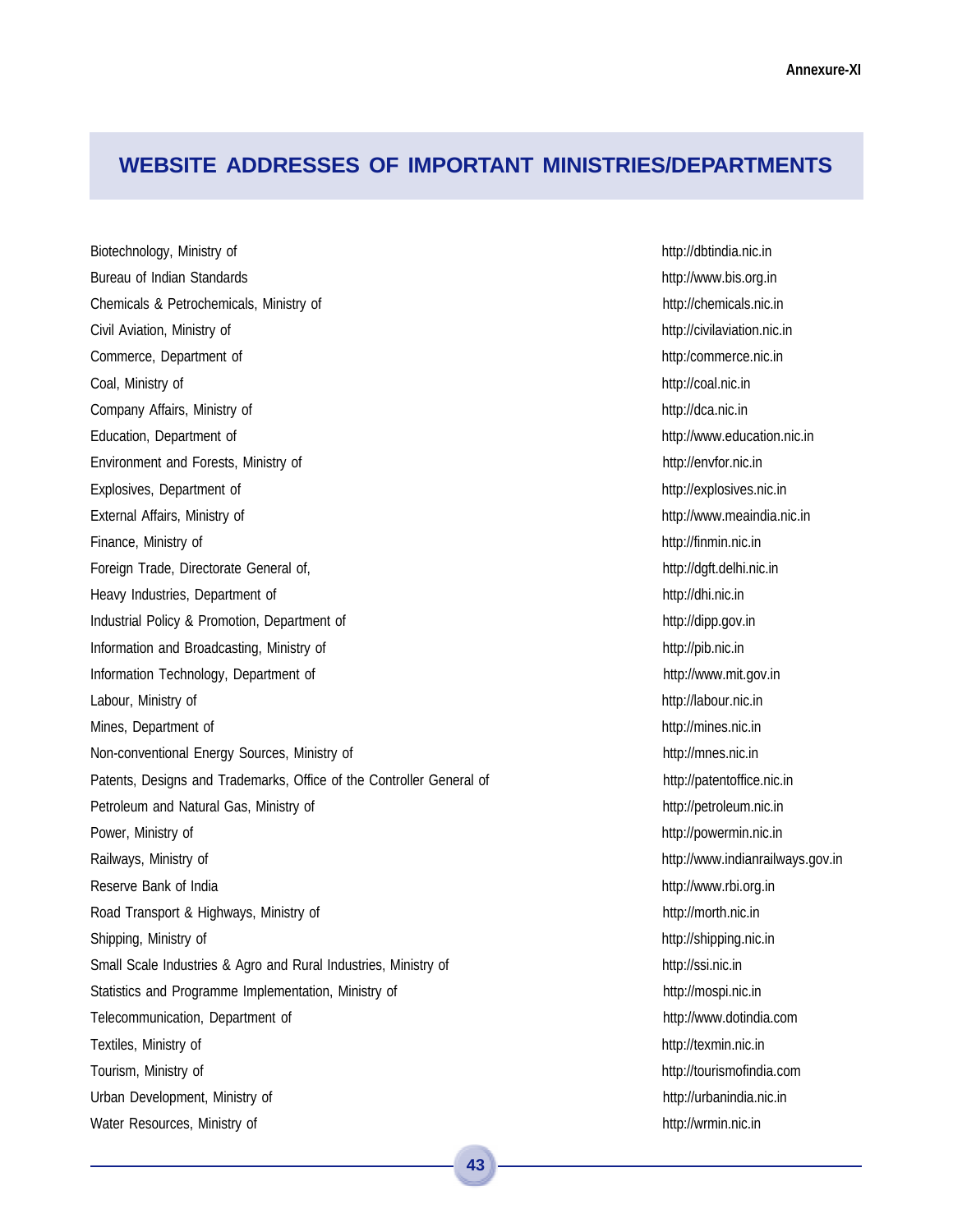### **WEBSITE ADDRESSES OF STATES/UTS**

Andaman & Nicobar (UT) and a structure of the structure of the structure of the structure of the structure of the structure of the structure of the structure of the structure of the structure of the structure of the struct Assam http://assamgovt.nic.in Chandigarh (UT) http://chandigarh.nic.in Dadra & Nagar Haveli (UT) http://oidc.nic.in Daman & Diu (UT) http://daman.nic.in Delhi http://delhigovt.nic.in Goa http://goagovt.nic.in Haryana http://haryana.nic.in Himachal Pradesh http://himachal.nic.in Jharkhand http://jharkhand.nic.in Karnataka http://www.kar.nic.in Madhya Pradesh **http://mpgovt.nic.in** Manipur http://manipur.nic.in Meghalaya http://meghalaya.nic.in Mizoram http://mizoram.nic.in Nagaland http://nagaland.nic.in Orissa http://orissagov.nic.in Punjab http://punjabgovt.nic.in Sikkim http://sikkim.nic.in Tamil Nadu http://www.tn.gov.in Tripura http://tripura.nic.in Uttar Pradesh http://www.upgov.nic.in

Andhra Pradesh http://www.andhrapradesh.com Arunachal Pradesh http://arunachalpradesh.nic.in Bihar http://bihar.hypermart.net Chhattisgarh http://chhattisgarh.nic.in Gujarat http://gujaratindustry.gov.in Jammu & Kashmir http://jammukashmir.nic.in Kerala http://www.keralagov.com Lakshdweep (UT) http://lakshadweep.nic.in Maharashtra **http://www.maharashtra.gov.in** Pondicherry (UT) and the contract of the contract of the contract of the contract of the contract of the contract of the contract of the contract of the contract of the contract of the contract of the contract of the contr Rajasthan http://www.rajasthan.gov.in Uttranchal http://www.uttaranchalassembly.org West Bengal http://www.wbgov.com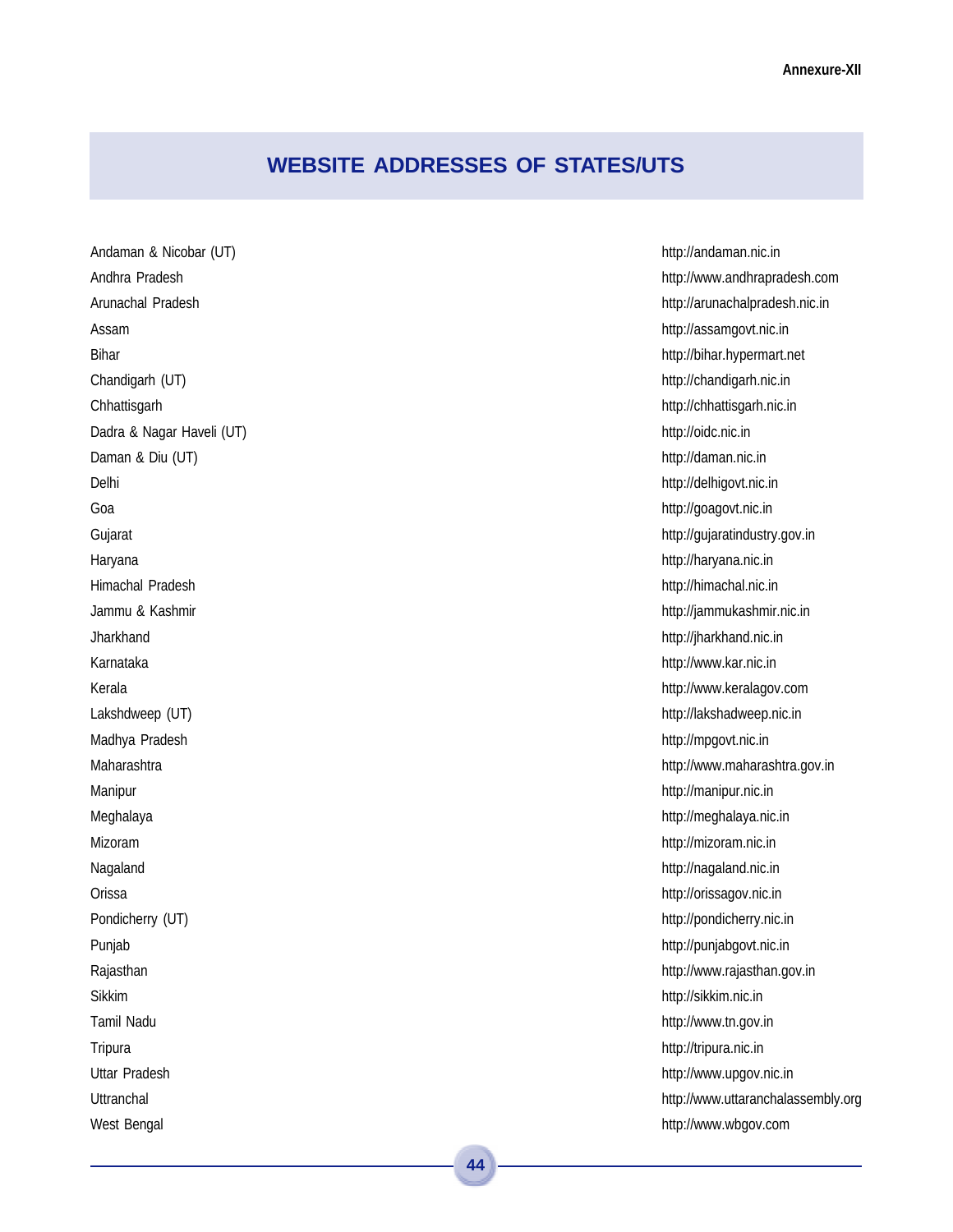### **ADDRESSES FOR FILING APPLICATION ETC**

|     | SI.No. Application for                                                              | <b>Address for filing</b>                                                                                                                                                                         |
|-----|-------------------------------------------------------------------------------------|---------------------------------------------------------------------------------------------------------------------------------------------------------------------------------------------------|
| 1.  | Industrial Licence/COB Licence                                                      | PR&C Section, SIA, Department of Industrial Policy &<br>Promotion, Ministry of Commerce & Industry, Udyog Bhavan,<br>New Delhi -11. India                                                         |
| 2.  | <b>IEM</b>                                                                          | PR&C Section, SIA, Department of Industrial Policy &<br>Promotion, Ministry of Commerce & Industry, Udyog Bhavan,<br>New Delhi -11. India                                                         |
| 3.  | Monthly Production Returns                                                          | Jt.Director, Industrial Statistics Unit (ISU), Department of<br>Industrial Policy & Promotion, Room No. 326, Udyog Bhavan,<br>New Delhi -11. India<br>Fax:011-23014564<br>E-mail: vishu@ub.nic.in |
| 4.  | FDI Application with NRI Investment & 100% EOU                                      | PR&C Section, SIA, Department of Industrial Policy &<br>applicationPromotion, Ministry of Commerce & Industry, Udyog<br>Bhavan, New Delhi -11. India                                              |
| 5.  | Foreign Technology Agreement under Government Approval                              | Project Approval Board, SIA, Department of Industrial Policy<br>& Promotion, Ministry of Commerce & Industry, Udyog Bhavan,<br>New Delhi -11. India                                               |
| 6.  | Approval for Industrial Park, Model town/Growth<br>Center under Government Approval | PR&C Section, SIA, Department of Industrial Policy &<br>Promotion, Ministry of Commerce & Industry, Udyog Bhavan,<br>New Delhi -11. India                                                         |
| 7.  | FDI under automatic route                                                           | Regional Office concerned of Reserve Bank of India(Addresses<br>are available at RBI website)                                                                                                     |
| 8   | FDI application under government route                                              | FIPB Unit, Department of Economic Affairs, Ministry of finance,<br>North Block, New Delhi -110001. India                                                                                          |
| 9.  | For registration and incorporation of company                                       | Registrar of Companies, Ministry of Company Affairs, B Block,<br>2 <sup>nd</sup> floor, Paryavaran Bhavan, CGO complex, New Delhi -<br>110003. India                                              |
| 10. | For setting up liaison / Project/ Branch office<br>of a foreign company             | Reserve bank of India, Central Office, Foreign Investment<br>Division, Shaheed Bhagat Singh Road, Mumbai -400001, India                                                                           |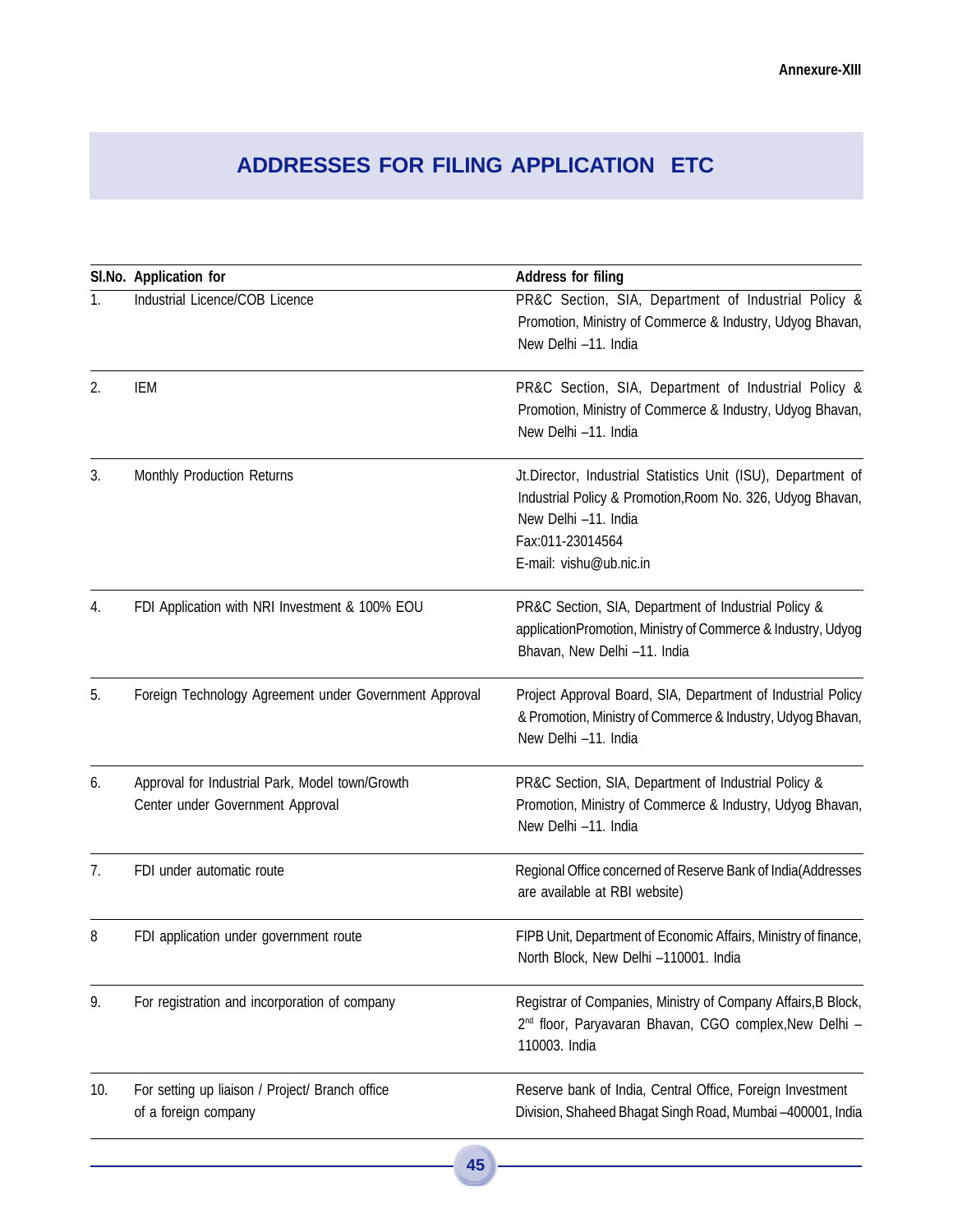### **CONTACT ADDRESSES:**

**Joint Secretary (Secretariat for Industrial Assistance)** Tel: 011-23062983 Fax:011-23061034 E-Mail : dipp\_sia@ub.nic.in

### **Director**

(FDI Policy, 100% EOUs & NRI Investment) Tel: 011-23063196 Fax: 011-23063345 E-Mail: julaniya@ub.nic.in

#### **Director**

(Industrial Licensing & Technology Collaboration) Tel: 011-23063596 Fax: 011-23062626 E Mail: manchanda@ub.nic.in

### **Deputy Secretary**

(Investment Promotion & Infrastructure Development & FIIA) Tel: 011-23062318 Fax: 011-23062950 E-Mail: chanchal.kumar@nic.in

### **Public Relations Officer**

Entrepreneurs Assistance Unit SIA Udyog Bhavan, New Delhi – 110011 Tel: 011-23063088 E-Mail: ipp\_prc@ub.nic.in